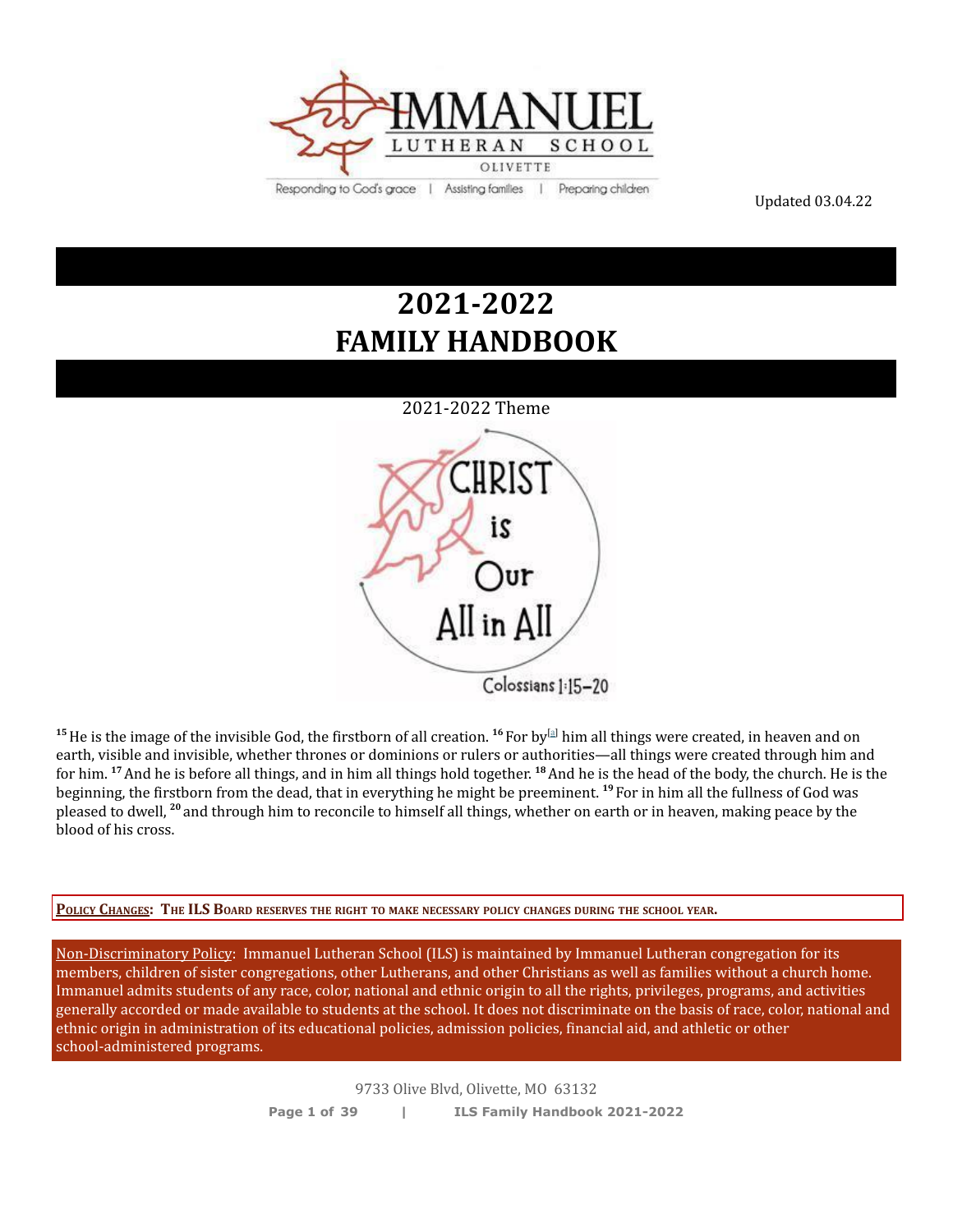| <b>TABLE OF CONTENTS</b>                    |                |                 |  |  |
|---------------------------------------------|----------------|-----------------|--|--|
| <b>INTRODUCTION</b>                         | 3              |                 |  |  |
| <b>I: CHURCH INFORMATION</b>                |                | 3               |  |  |
| <b>II: SCHOOL INFORMATION</b>               |                | 5               |  |  |
| <b>III: LUTHERAN CHURCH - MO DISTRICT</b>   |                | $6\phantom{1}6$ |  |  |
|                                             |                |                 |  |  |
| <b>ADMISSIONS</b>                           | $\overline{7}$ |                 |  |  |
|                                             |                |                 |  |  |
| <b>TUITION AND FEES</b>                     | 9              |                 |  |  |
| <b>PARENTS 10</b>                           |                |                 |  |  |
| <b>I: EXPECTATIONS</b>                      |                | 10              |  |  |
| <b>II: COMMUNICATION</b>                    |                | 11              |  |  |
| <b>III: PARENTS SUPPORTING CHRISTIAN ED</b> |                | 12              |  |  |
| <b>IV: VISITORS &amp; VOLUNTEERS</b>        |                | 12              |  |  |
| <b>STUDENTS</b>                             | 13             |                 |  |  |
| <b>I: ARRIVAL AND DEPARTURE</b>             |                | 13              |  |  |
| <b>II: ATTENDANCE</b>                       |                | 13              |  |  |
| <b>III: CONDUCT</b>                         |                | 14              |  |  |
| <b>IV: DRESS CODE</b>                       |                | 18              |  |  |
| <b>V: CURRICULUM</b>                        |                | 19              |  |  |
| <b>VI: GRADING</b>                          |                | 21              |  |  |
| <b>VII: FOOD SERVICE</b>                    |                | 22              |  |  |
| <b>VIII: ILLNESS AND INJURY</b>             |                | 23              |  |  |
| <b>EXTENDED CARE</b>                        | 24             |                 |  |  |
|                                             |                |                 |  |  |
| <b>TECHNOLOGY</b>                           | 24             |                 |  |  |
| <b>STUDENT ACTIVITIES</b>                   | 27             |                 |  |  |
|                                             |                |                 |  |  |
| <b>EXTRA-CURRICULARS</b>                    | 29             |                 |  |  |
| <b>COVID PREVENTION GUIDELINES</b>          | 30             |                 |  |  |
| <b>ACKNOWLEDGEMENT FORM</b>                 | 36             |                 |  |  |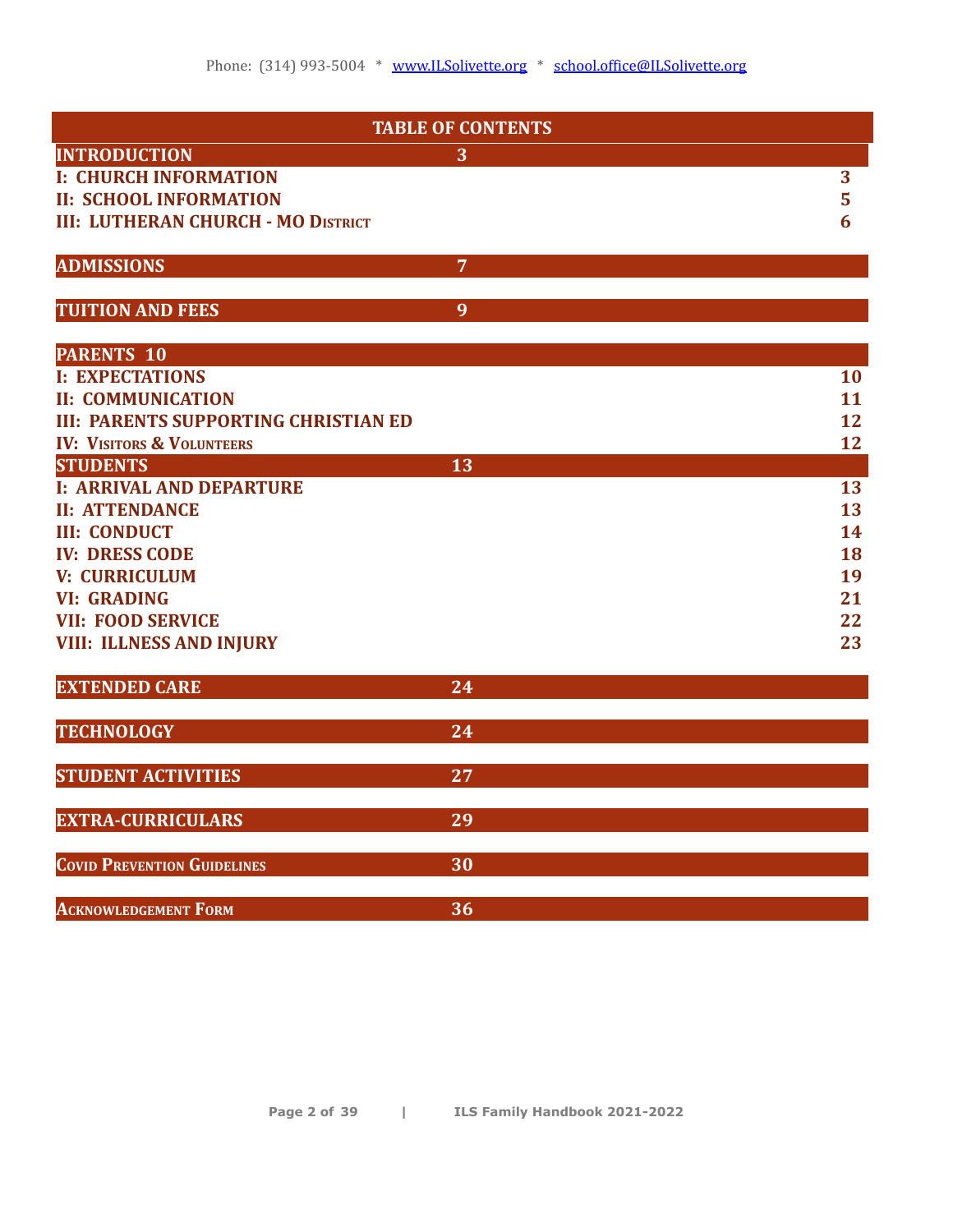#### **INTRODUCTION**

#### SECTION I: CHURCH INFORMATION

#### **Immanuel Lutheran Church Mission Statement**

At Immanuel Lutheran Church, we are committed to living out our mission: **"Connected in Jesus | Compassion for All"**

#### **Immanuel Lutheran Church's Vision**

**We dream of a church** where engaging *worship* takes place amongst an enthusiastic family of believers. **We dream of a church** where *discipleship* is a "whole life" attitude. **We dream of a church** where creative and intentional *outreach* to the community. **We dream of a church** that will intentionally *care* for its members. **We dream of a church** that strives to *support* its worship and ministry.

#### **Church and School History**

Immanuel traces its roots back to the German settlers of St. Louis County who began to organize and worship as a congregation of the German Evangelical Free Church. This church was an attempt by the German government to force the Lutheran and Reformed churches to merge as a single entity. Old beliefs die hard, however, and the Lutheran families of St. Louis County desired to hear the Word and receive the Sacrament in accordance with their understanding of Scriptures. In March 1844, 21 families joined together to form a new congregation, and held their first worship service in the home of a founding family on June 9, 1844. A little log cabin church was completed on property donated by a founding family on Warson Road just south of what is now Olive Blvd.

A larger church was soon needed, and so property was purchased just east of Warson on Olive for that purpose. The second church served the congregation from 1883 until 1955, when the third church building (adjacent to the second) was completed. The school on site was a two-room school for many years, but a multi-room building – expanded many times – has served families of the church and community for decades. In 1999, a childcare center immediately adjacent to the property was purchased which now houses our pre-school and lower elementary grades.

As the region began to develop, Immanuel reached out to the neighborhoods flourishing all around it. In 2000, that commitment to share the Gospel took an unexpected turn – an intentional outreach to the ethnic Chinese of the community. What began as a cooperative effort with the Missouri District soon became the sole responsibility of Immanuel under the leadership of a full-time mission pastor. That ministry continues to be used by God to bring many to faith, some of whom have returned to China as witnesses to Jesus Christ!

Immanuel today… is a warm and caring family of believers who understand their great need for a Savior and rejoice that God has provided Our Savior Jesus Christ. The congregation has grown to some 400 families and draws from a wide range of neighborhoods and towns surrounding it. Our day school provides a quality religious education to, 2-year-old through 8<sup>th</sup> grade, and serves to keep our congregation young and vibrant. Immanuel today continues to believe with our forefathers that we are drawn to the cross and sent to the world!

#### **Worship Information**

We believe that all parents have the responsibility to bring their children up in the "nurture and admonition of the Lord." We strongly encourage the child to regularly attend church services and Sunday school at a church of the family's choice. ALL ILS families are always invited to attend worship at Immanuel Lutheran Church. We also invite all parents to consider attending one of the Adult Information Class held in the fall and spring of each year. This class will acquaint you with the teachings of the Lutheran Church.

Worship is part of school life at ILS. Every day begins with classroom devotions and ends with prayer. Prayers are a part of snack and lunch as well as other times during the day. On Wednesdays, students gather for chapel worship in the church. Guests are encouraged to attend these services.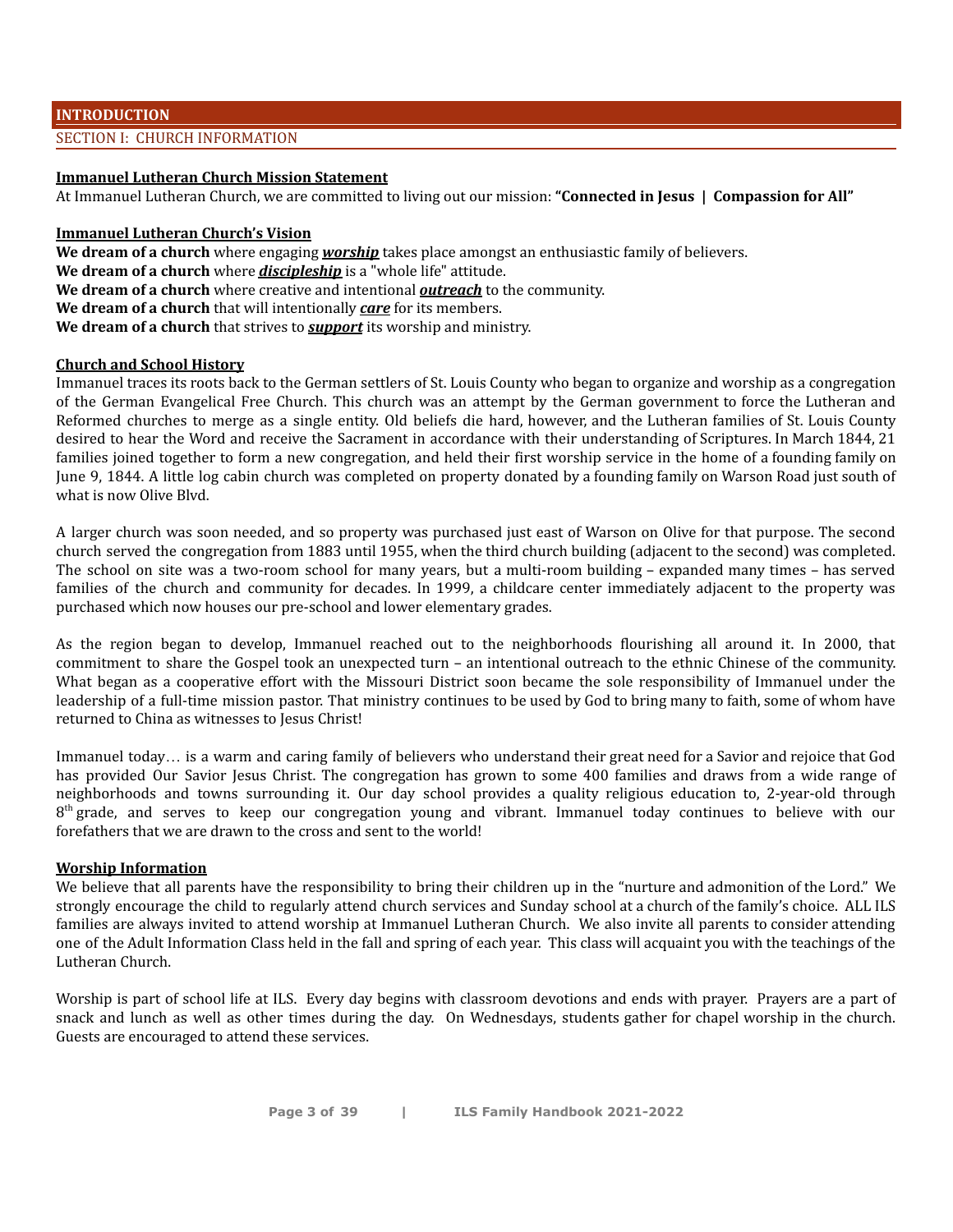As part of our goal to share the Gospel and teach concern for others, mission projects of local, national, or international scope are sponsored. Weekly chapel offerings go to the support of these projects.

#### **Worship Life**

**Church Attendance:** Families of Immanuel School are expected to regularly attend worship services and participate in Bible Study or Sunday school. The love and grace of our Lord hopefully provides ample motivation to attend regularly. The Lord clearly expects His followers to be eager to worship Him and to study His Word.

If children and adults do not have a church home, they are invited to worship with us at Immanuel. Adult information classes are conducted several times during the year by the Pastor for adults who wish to learn more about the Lutheran Church, and who may then want to become members of Immanuel Lutheran Church.

#### **Worship Life Policy – Immanuel/Light of Christ Member Families**

When you became a member of Immanuel Lutheran Church, "you promise the Lord and His church to attend corporate worship, make diligent use of the means of grace, lead a righteous and godly life, and support the work of the congregation with their prayers, time, treasures and talents." Supporting your church and school in these ways is a matter of stewardship. As a result of this stewardship, members benefit from reduced tuition rates.

The Worship Life Policy is written to encourage and assist our membership in this pledge. Families who are members of Immanuel Lutheran Church are encouraged to attend worship and Sunday school or Bible Class every weekend. Regular attendance in worship as a family enables each of us to grow in our faith as we receive God's gifts in Word and Sacrament. In Worship we confess our sins, receive forgiveness, return thanks, and lift praise and prayer to God. Immanuel Lutheran Day School is reinforcement to the family in worship, not a replacement. Worship also gives us a regular opportunity to mutually support fellow brothers and sisters in Christ. These spiritual matters are vital to a Christian education.

If member families choose not to take part in worship, they are not fulfilling their pledge of membership and we are unable to fulfill our mission as a school. Therefore, members must attend worship at Immanuel a majority of weekend services (minimum of 27) to benefit from member tuition rates. Attendance is measured by use of attendance cards collected during worship by the ushers. These will be reviewed confidentially by the Board of Elders and Pastors with full support of the Board of Christian Education and the Principal. Should a student and his or her family fail to meet this minimum requirement, the student's family will be assessed the Non-Member tuition rate. Church attendance from July 1<sup>st</sup> through June 30th will determine the tuition rate for the subsequent school year. Families will be contacted by the Board of Elders if minimum attendance is not being reached.

This Worship Life Policy was created as a means of encouragement and support of the teachings of the Lutheran church. Our school's mission statement is *"Responding to God's grace | Assisting families | Preparing children."* It is our prayer that Immanuel Lutheran Church and School are effective tools for our Savior in fulfilling this mission. Families are encouraged to discuss this policy with their elder or with the pastor if "extenuating family circumstances" exist.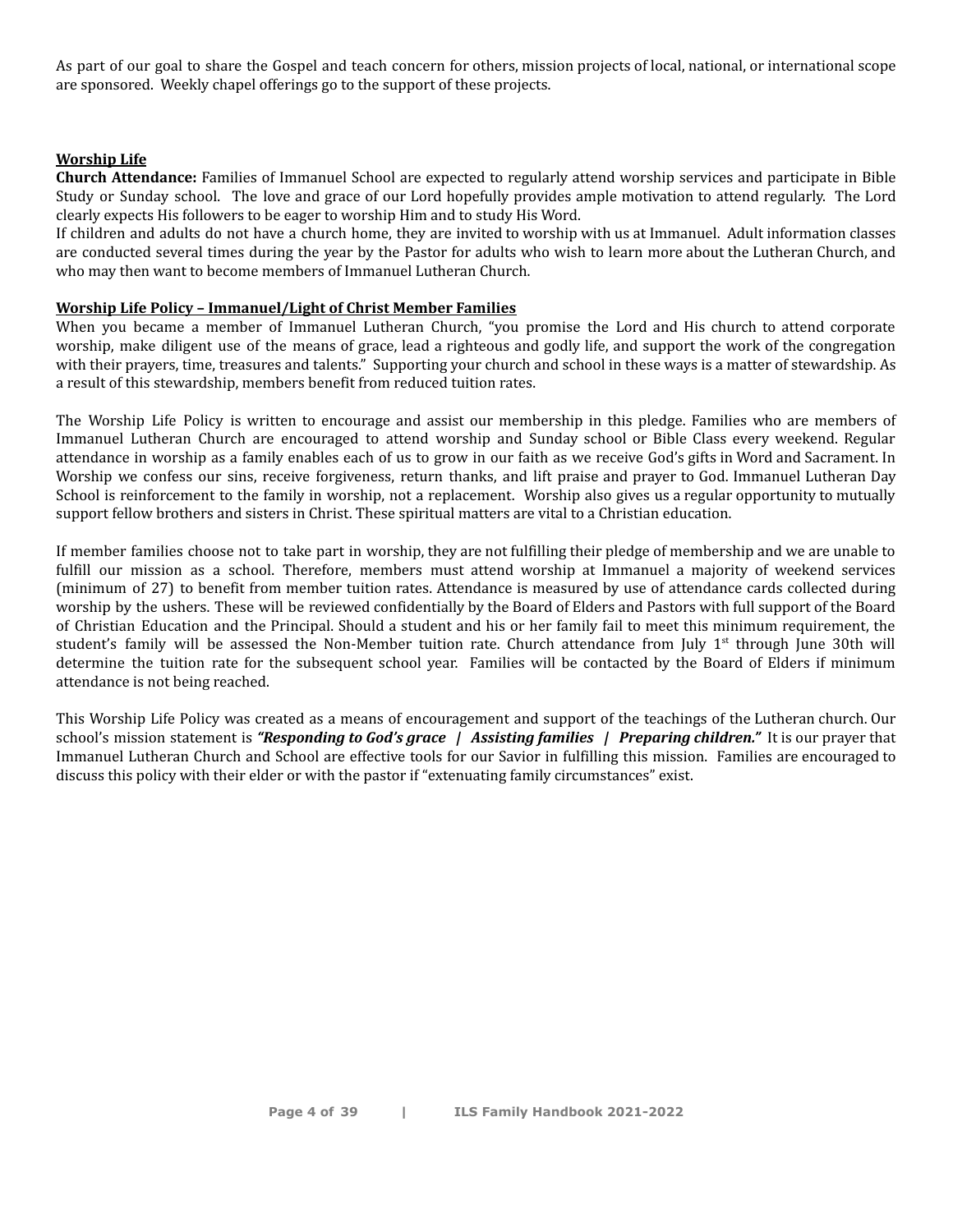#### II: SCHOOL INFORMATION

**ILS Olivette's Mission Statement ILS Olivette's Vision Statement** \* Lead students to seek and know their identity in Christ,

**\* Assisting** families with whole child development, and \* Develop a continual love of learning, and

\* **Preparing** children for God's service. \* \* Live fully redeemed lives serving others.

#### **ILS Olivette's Core Values**

## **Identity in Christ**

- **● Galatians 2: 20** "I have been crucified with Christ and I no longer live, but Christ lives in me. The life I now live in the body, I live by faith in the Son of God, who loved me and gave himself for me."
- **Description:** We are created by God, forgiven through Christ, and upheld in faith by the Holy Spirit.
- **● Action:** The ILS Olivette students and staff rest in their Identity in Christ Jesus.

### **Learning Continually**

- **● 2 Peter 3:18** "But grow in the grace and knowledge of our Lord and Savior Jesus Christ. To him be glory both now and forever! Amen."
- **Isaiah 64:8** "Yet you, Lord, are our Father. We are the clay; you are the potter; we are all the work of your hand."
- **Description:** We will assist families in educating their children as they develop (spiritually, intellectually, emotionally, socially, and physically), while integrating into all areas of learning and activities.
- **● Action:** Immanuel recognizes each child is a gift of God, wholly unique with God-given talents and spiritual gifts that we can help families and children identify and utilize.

## **Saved to Serve**

- **Matthew 28:19-20,** "Therefore go and make disciples of all nations, baptizing them in the name of the Father and of the Son and of the Holy Spirit, and teaching them to obey everything I have commanded you. And surely, I am with you always, to the very end of the age."
- **Description:** Christ's sacrifice has saved all people from the ravages of sin. By faith, we are His. Yet this is not an end, but a beginning.
- Action: Immanuel not only teaches a saving faith in Christ, but also prepares students for a life of Christian service making disciples who, in turn, make Immanuel Lutheran School - Olivette is an accredited school serving a culturally diverse population of children from age two through eighth grade. ILS offers a quality education in a Christ centered environment impacting students and their families. Our teachers are committed to making a difference by assisting families to prepare God's children for the future. Teachers discover the strengths of their students and find instructional strategies that will engage students in learning and growing spiritually, academically, socially, emotionally, and physically that they may serve Christ.

#### **School Motto**

Soar Like Eagles - "But those who hope in the Lord will renew their strength. They will soar on wings like eagles; they will run and not grow weary; they will walk and not be faint." Isaiah 40:31

#### **School Colors & Mascot**

Red, Black, and White - Eagles

#### **Faculty**

ILS's faculty is both experienced and dedicated, bringing a combined average of 20 years of teaching experience to the classroom. Forty-two percent of the faculty have advanced degrees. Each teacher has a professional plan to focus on individual skill development as well as a personal dedication to continually strengthen the school's overall academic program.

#### **Student Body**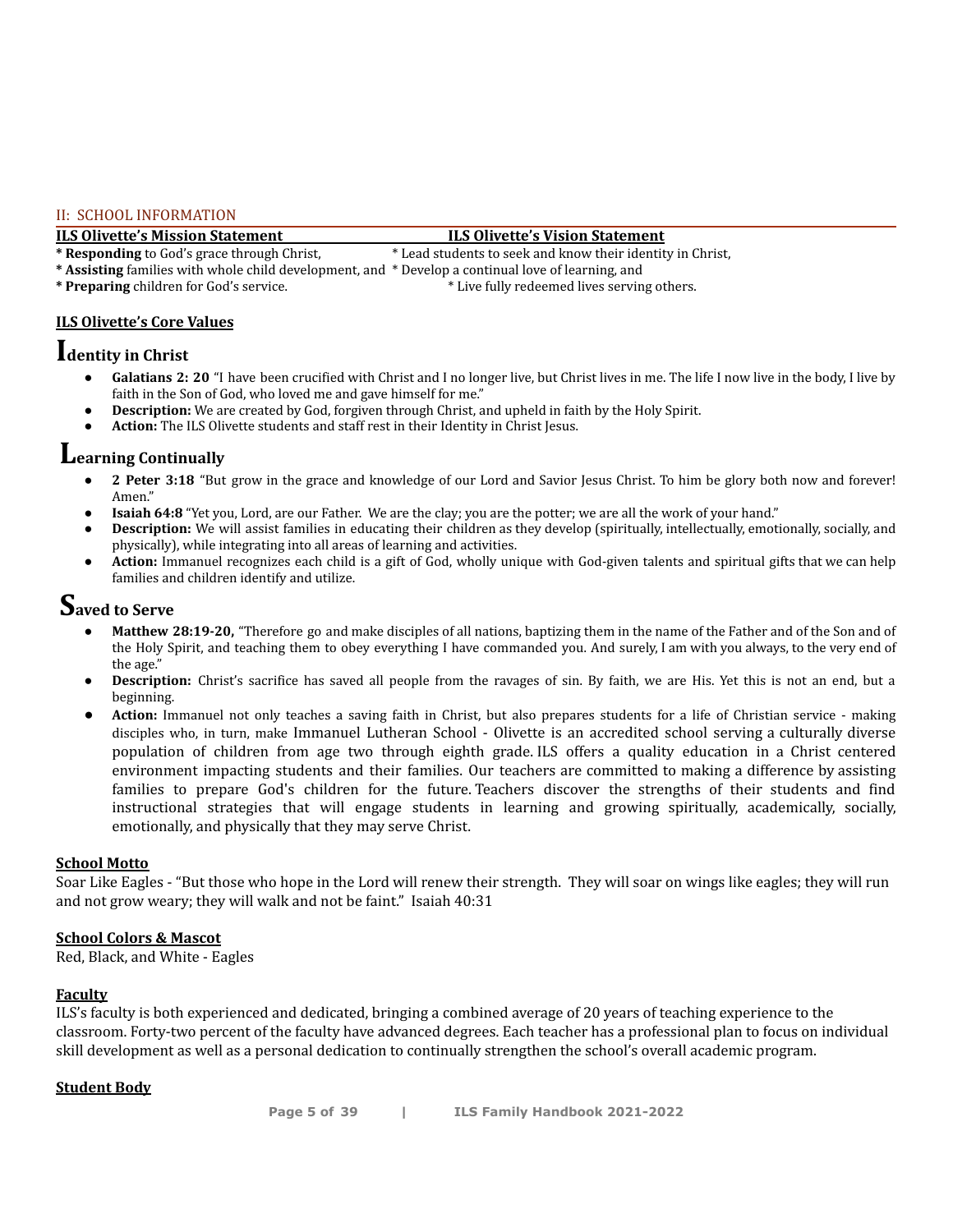Our students come to us from many neighborhoods around the greater St. Louis area, representing 19 public school districts and 36 zip codes. The average class size is 14 students. Interestingly, 49% of our students are boys and 51% are girls. Our student body is multi-culturally diverse: Caucasian - 65%, African American - 13%, Asian - 9%, and Two or more races - 13%. Ninety percent of our student body are active members at one of the local Christian churches. Approximately 36% of the students are members of the sponsoring congregation, Immanuel Lutheran Church, 4% from our Light of Christ Lutheran Church Mission, 20% from other area Lutheran churches. 22% are Christian, and 1% are unchurched.

#### **School Board**

The School Board sets policies and makes short and long-range plans for the School. The board members are elected by the congregation of Immanuel Lutheran Church. If you have an item you would like to be considered by the School Board, you are encouraged to contact the School Principal or School Board Chair.

#### **Accreditation**

#### **Missouri Nonpublic School Accrediting Association (MNSAA)** and **National Lutheran Schools Accreditation** (NLSA)

#### III: LUTHERAN CHURCH – MISSOURI SYNOD MISSOURI DISTRICT

The Lutheran Church-Missouri Synod is made up of 35 districts. Immanuel is located in the Missouri District of the Lutheran Church-Missouri Synod.

| <b>President</b>                      | <b>Educational Executive</b>          |
|---------------------------------------|---------------------------------------|
| Rev. Dr. Robert "Lee" Hagan           | Mr. Alan Freeman                      |
| lee.hagan@mo.lcms.org                 | alan.freeman@mo.lcms.org              |
| $(314)$ 590-6200 - phone              | $(314)$ 590-6209 - phone              |
| 660 Mason Ridge Center Dr., Suite 100 | 660 Mason Ridge Center Dr., Suite 100 |
| Saint Louis, MO 63141-8557            | Saint Louis, MO 63141-8557            |
| http://mo.lcms.org/                   | http://mo.lcms.org/                   |
| Congregations:                        | 290                                   |
| <b>Baptized Members:</b>              | 115,616                               |
| <b>Communicant Members:</b>           | 89.899                                |
| Students:                             | 13.322                                |
| Teachers:                             | 1,602                                 |
| Preschools:                           | 93                                    |
| <b>Elementary Schools:</b>            | 55                                    |
| <b>High School:</b>                   | 10                                    |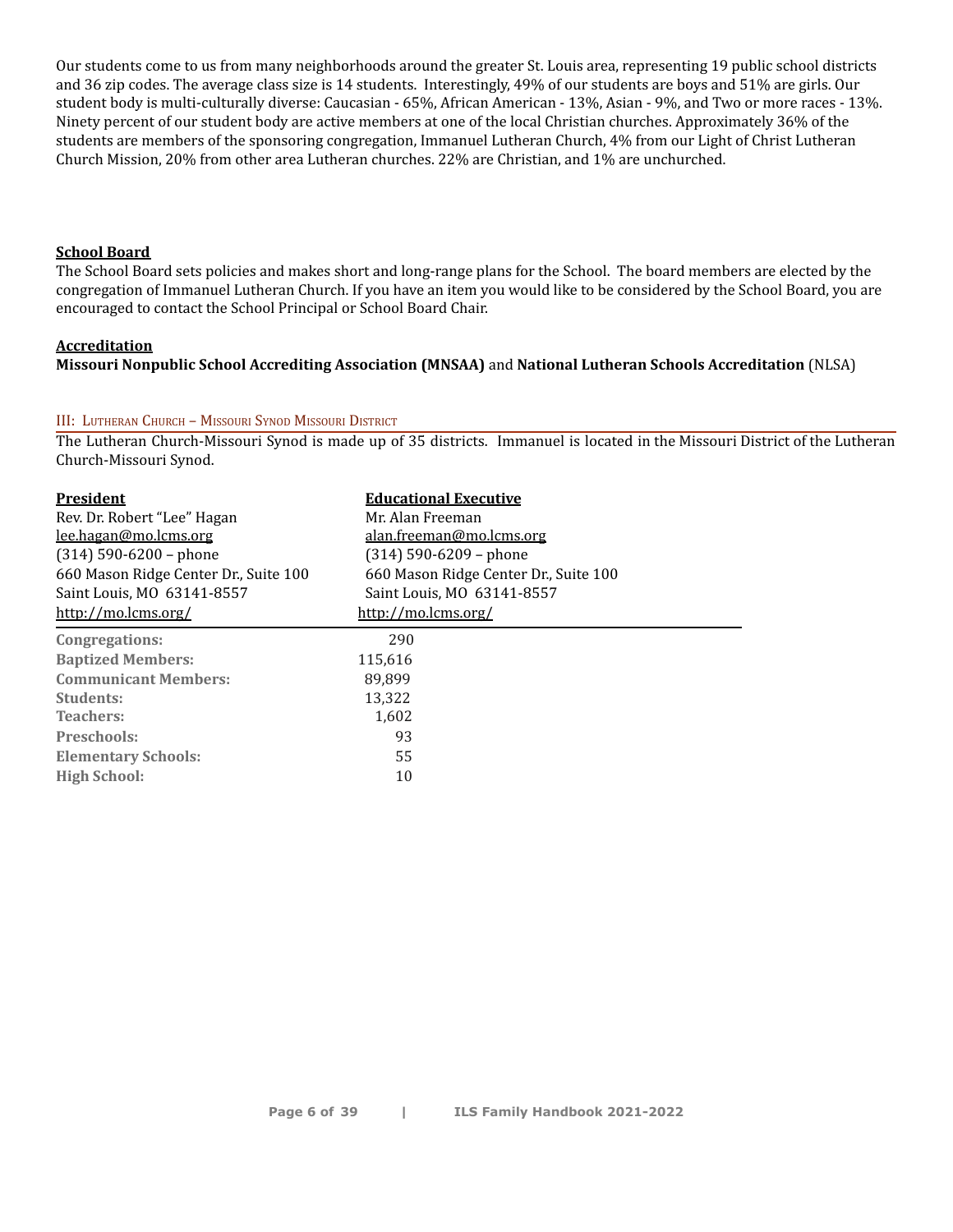#### **ADMISSIONS**

#### **Admissions Policy**

Immanuel Lutheran School - Olivette (ILS) is maintained by Immanuel Lutheran congregation for its members, children of sister congregations, other Lutherans, and other Christians as well as families without a church home. Immanuel admits students of any race, color, national and ethnic origin to all the rights, privileges, programs, and activities generally accorded or made available to students at the school. It does not discriminate on the basis of race, color, national and ethnic origin in administration of its educational policies, admission policies, financial aid, and athletic or other school-administered programs.

ILS grants admission to students who are able to demonstrate an ability to maintain average or above average grades in daily work and tests, achieve overall standardized test scores ranging from average or higher, provide a copy of their birth certificate and an up-to-date immunization record. In addition, at its discretion, the Admissions Office may require a candidate to take a placement test. As a condition of admission to ILS, students and their Parents/Guardians agree to abide by the regulations and requirements of ILS.

All students are admitted with the condition that enrollment may be reviewed at any time. The criterion for continued enrollment is based on character, interaction with classmates, following Biblical Guidelines, acceptable Christ-like behavior, demonstrated ability to succeed academically, parental cooperation, all financial obligations have been met, and the ability of our school to meet the child's academic, social, and emotional needs.

Typically, those students with school records that reflect a pattern of disruptive behavior by or involving the student, wherein such behavior has resulted in suspension or dismissal, will not be granted admission to ILS. Nevertheless, upon good cause shown, the ILS Administrator/Principal may exercise discretion in the implementation of the standards for admission set forth in the Admissions Policy.

#### **Age Requirement**

We follow the state guidelines for age requirement where it states that a child must be 5 years old on or before July 31. Students must be 2 years old on or before July 31 of enrollment year to begin our preschool program.

#### **Class Size**

The School Board recognizes that the number of students in each classroom has an effect on the learning process. Therefore, the following guidelines are set for each class. In unusual, temporary situations, these guidelines may be altered by the School Board, but in all cases the class size will remain within the state of MO guidelines which are higher than the ILS guidelines stated below.

| Ir Preschool – 1:8        | Preschool $-1:10$  | $Pre-K - 1:10$     | $K - 1:16$            |
|---------------------------|--------------------|--------------------|-----------------------|
| $1^{\rm st}$ Grade – 1:16 | $2nd$ Grade – 1:18 | $3rd$ Grade – 1:18 | $4^{th}$ Grade – 1:18 |
| $5th$ Grade – 1:18        | $6th$ Grade – 1:18 | $7th$ Grade – 1:18 | $8th$ Grade – 1:18    |

#### **Enrollment**

Enrollment is on a first-come, first-served basis. Priority for school enrollment is given according to the following order: staff children, siblings of children already enrolled in the program and Immanuel Lutheran church members.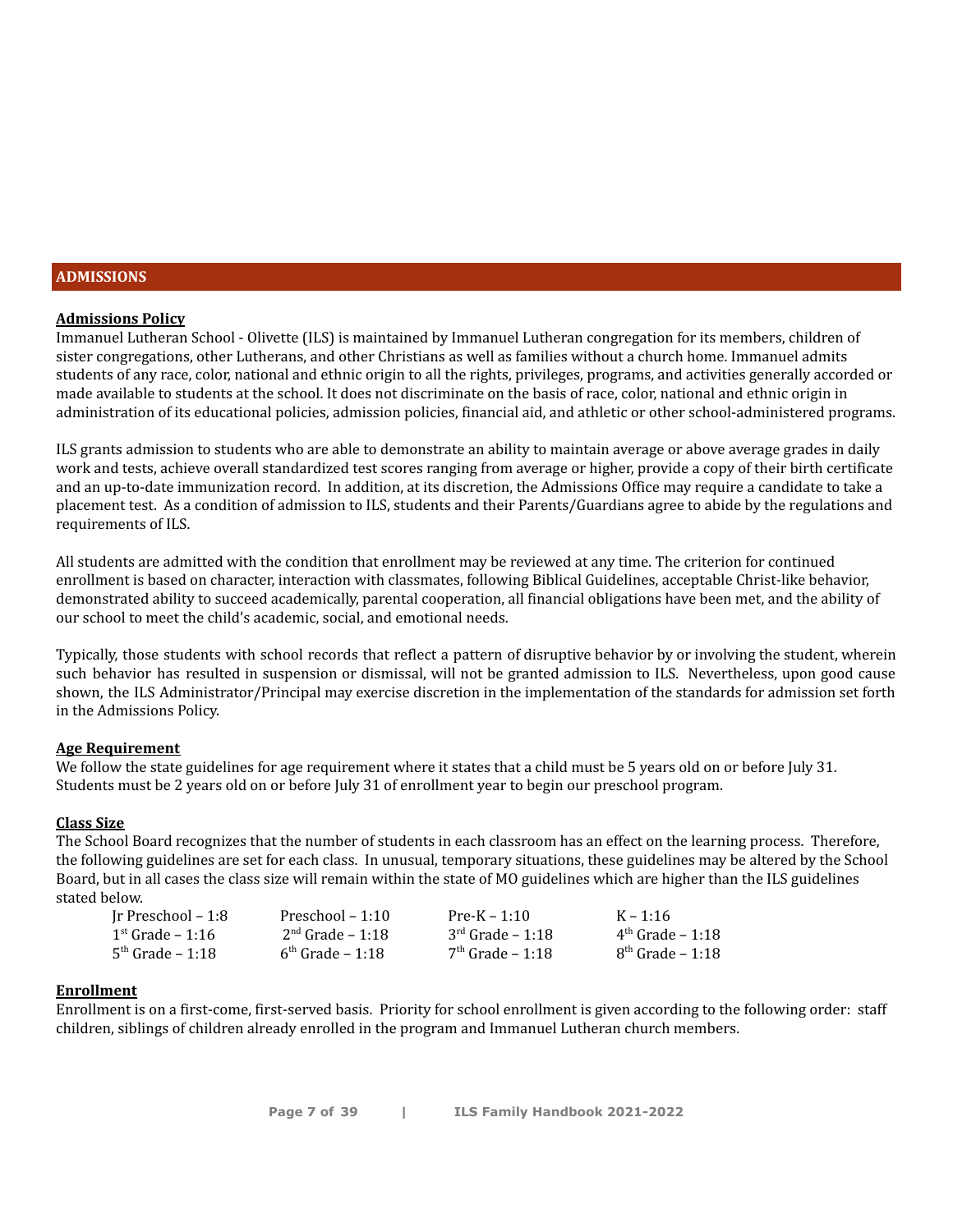When school registration begins, families will register online and submit a \$25 application fee at the conclusion of the online registration process. If a child has a balance remaining from past years in the school, the family will not be allowed to re-enroll until the account is brought current.

#### **Hours**

- **Before Care: 7:00 am – 8:10 am**
- **Arrival: 8:10 am – 8:25 am**
- **School Day: 8:30 am – 3:30 pm**
- **Departure: 3:30 pm – 3:45 pm**
- **After Care:** 3:45 pm 6:00 pm (See Extended Care for information on care before and after school.)

#### **Immunization**

- Immunizations must meet state and county requirements for children to attend school.
- Physical exams are required for all new students and all students entering **kindergarten, fourth grade** and **seventh grade** PRIOR to the FIRST DAY a student attends ILS.
- The school nurse monitors all state requirements.

#### **Preschool Students - Toileting**

Our program and staffing require that students entering our preschool (3 yr old) class need to be *fully toilet trained* by FIRST DAY a student attends ILS.

#### **Lost and Found**

Items found on the school or church grounds are placed in a box marked "Lost and Found" located in the teachers' workroom. Valuables will be turned into the school office. Any items left at the end of each semester will be given to the annual rummage sale or another charity.

#### **Procedure for Reconsideration of Admissions, Re-Enrollment, or Dismissal**

Following a denial of admission, re-enrollment, or a dismissal, a parent (Requesting Party) may submit a written Request for Reconsideration of the status of admission/enrollment directly to the School Board Chair, with a copy of such request to the ILS Principal. The School Board Chair shall distribute the Request for Reconsideration to the members of the School Board. The School Board Chair shall set a Special Meeting of the Board to take place as expeditiously as possible, but not later than 14 days following receipt of the Request for Reconsideration.

After considering the Request for Reconsideration along with any new or additional information submitted therewith and reviewing the Admissions Letter or other written notification from the Administrator/Principal, the School Board Chair, shall convene the Special Meeting and hear from the Requesting Party and from the Administrator/Principal. Thereafter, the members of the School Board, in executive session and exclusive of the Administrator/Principal due to conflict as an interested party, shall deliberate the merits of the Request for Reconsideration. Following deliberations, in accordance with parliamentary procedure, the voting members of the School Board shall make a final determination.

#### **Students with Learning Differences**

ILS evaluates prospective ILS students prior to accepting them. This process considers student's special needs and can recommend one or more of the following for the child:

- No modifications and accommodations.
- Limited classroom modifications and accommodations.
- Testing recommended. *Parents pay for testing costs.*
- Tutoring outside of the school day. *Parents pay for tutoring.*
- Meet with teacher in subject area where child is struggling. *Parent makes arrangement with teacher.*
- We do not have the resources to meet your child's needs.
- We work in cooperation with Special School District and LASE (Lutheran Association of Special Education)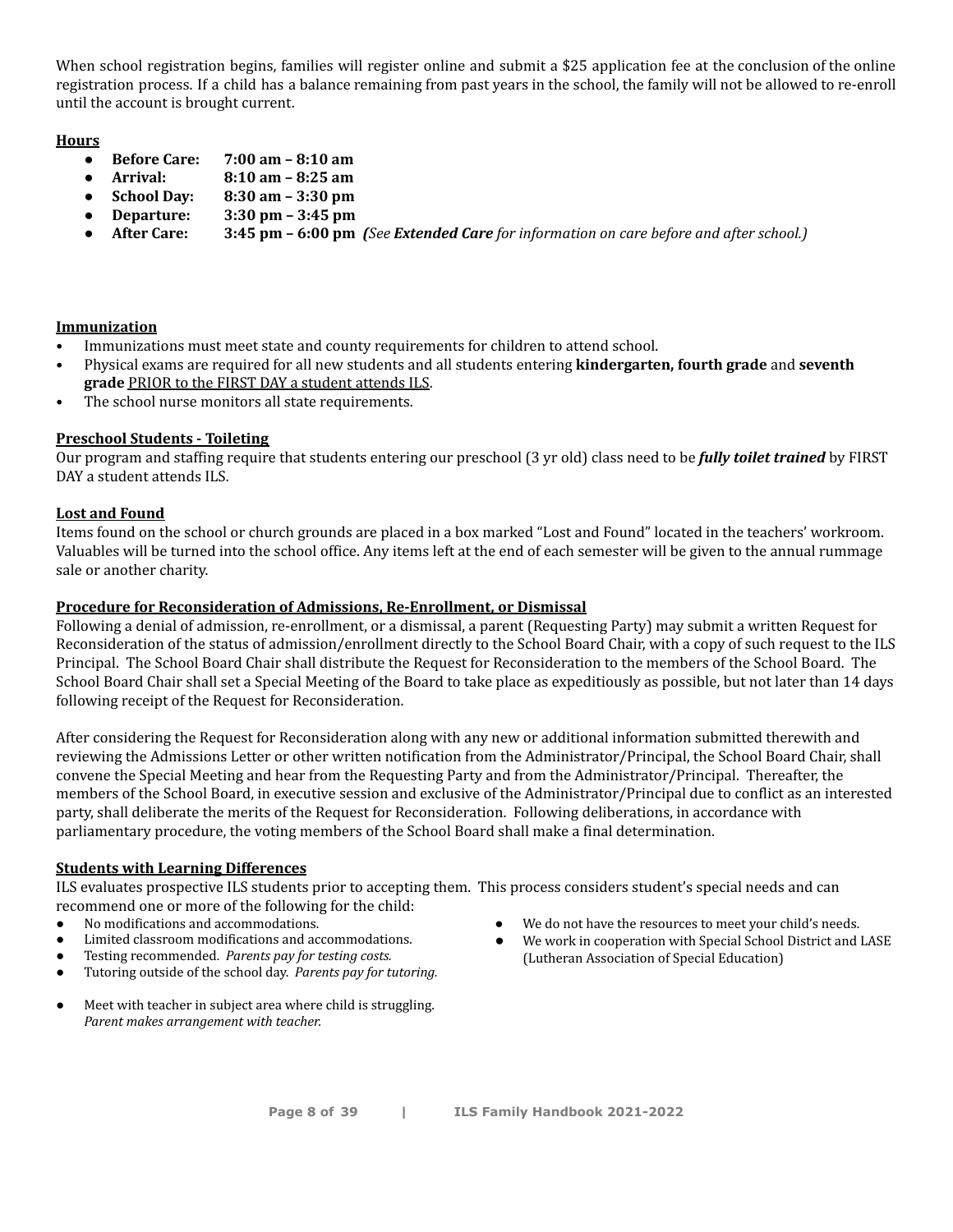Should a parent refuse the request for testing or demonstrate a lack of interest in working with ILS to improve the situation, the Principal may recommend to the child be removed from ILS. At this point, the School Board may approve the removal of the child from ILS.

#### **Withdrawal of a Student**

Report cards and official transcripts will be held if tuition and fees are not paid to date. Parental access to the online school management system will be disrupted until account is paid to date.

#### **TUITION AND FEES**

#### **Funding of ILS**

ILS's operation and programs are funded by many sources other than tuition and fees. The funding is provided in terms of actual money, as well as donations of goods and services. Many different groups and program's support ILS. Without all of the support and assistance, ILS would not be able to provide an excellent program unless tuition was greatly increased.

- **Immanuel Lutheran Church:** ILS is an outreach ministry of Immanuel Lutheran Church. The congregation at Immanuel has consistently supported the school since its start. Expenses for some personnel, supplies, and utilities are shared expenses. In addition, the congregation annually supplements approximately \$400,000 to the school's annual budget.
- **Time and Talents:** ILS could not function without its people volunteering their time and talents. Church members, staff and spouses, and school parents have spent countless hours providing services that otherwise would have been cost-prohibitive. The Immanuel Family truly exemplifies "the body of Christ." All people are important, all skills are crucial, and all tasks are necessary to keep Immanuel functioning to the best of its ability.
- **Treasures:** In addition to time and talents that are graciously provided through volunteers, ILS has also been blessed to receive donated items. Through generous individuals and groups, various sums of money have been given to ILS.

#### **Fees 2021-2022 (non-refundable, no discounts):**

- Technology Fee (K-8th): \$75/year (due before first day of school)
- Sports Fee: \$50/sport (due before first day of participation)
- Recorders (all  $3^{rd}$  & 4<sup>th</sup>): Parents pay for the recorder
- Beginning Band (all  $5<sup>th</sup>$  &  $6<sup>th</sup>$ ): Parents pay for the band instrument rental
- Advanced Band (those in 7<sup>th</sup> & 8<sup>th</sup> who take band): Parents pay \$500/year and for the band instrument rental

#### **Yearly 2021-2022 Tuition (payments begin in JULY and end in APRIL):**

• Most up-to-date information can be found on [www.ILSolivette.org](http://www.ilsolivette.org) or by contacting the school office.

#### **Extended Care 2021-2022 Fees:**

- Before Care: \$1,050/year; Daily Drop In Fee is \$10/child
- After Care: \$1,575/year; Daily Drop In Fee is \$15/child

#### **Financial Aid**

Each year the financial aid committee will announce a deadline for applying for financial aid. Financial aid is applied for and awarded on a yearly basis. If financial aid is needed for additional years, families must apply each additional year. An application for the school year must be completed and paid by the family prior to applying for financial aid. Timeline for Financial Aid can be found at the website: [www.ILSolivette.org.](http://www.ilsolivette.org)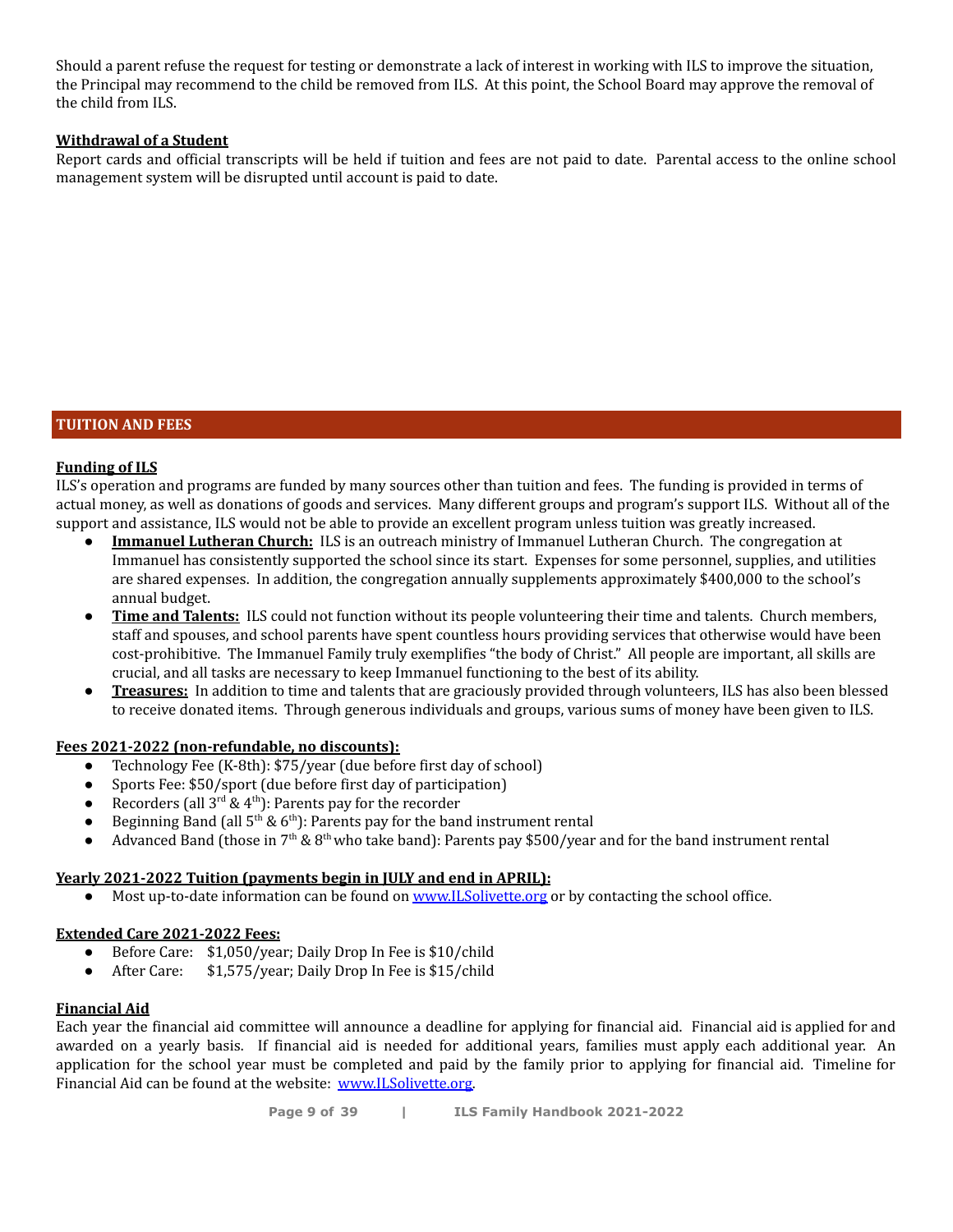#### **Business Office**

The School Board has adopted the following policies regarding financial accounts:

- 1. Questions: All questions regarding tuition, fees, and payments are first directed to the business office.
- 2. Payments: To meet its obligations and objectives, ILS must receive payment of tuition in a timely manner following the signed contract agreement. Initial payments are made before the start of the school year so that textbooks and materials can be ordered and received at the start of the school year. All monthly payment plans for School tuition are made through FACTS Tuition.
- 3. Due Date:
	- a. Tuition Payments and Extended Care: Each tuition payment and extended care fees are due on the fifth (5<sup>th</sup>) or twentieth (20<sup>th</sup>) of the month and paid online through FACTS (link from your **Family Portal** and **Family App** – School Information System [SIS] account).
	- b. Lunch, Milk and Extended Care Drop In Fees: Parents need to pay these charges weekly. The balance in a student's account must be kept below a \$20 balance to continue using each program.
- 4. Tuition One (1) Missed Payment: I/We understand that accounts where one (1) payment is missed, the student may be denied participation in school and school-related events. Families suffering hardship are invited to submit in writing to the Immanuel School Board a request for special consideration. This written request must be received before tuition becomes two (2) payments missed.
- 5. Tuition Two (2) Missed Payments: I/We understand that accounts where two (2) payments are missed, the student may be denied participation in school and school-related events. At the discretion of the Immanuel School Board, the account will be subject to forwarding to collection agencies or pursued through other legal means.
- 6. Collections: I/We agree to pay all reasonable attorney's fees and costs in the event that this account is referred for collection. I/We also agree to 18% per annum for all amounts due that are not paid within 30 days of the due date.
- 7. Late Pick up Fee: When a child is picked up after 6 pm, there will be a \$1/minute late charge. Your account will be billed for the amount.
- 8. NSF Check Fee: A \$25 fee will be charged for each returned check. The check will be resubmitted to the bank. *The check must clear before records can be released to the family.*
- 9. Enrollment: If a child has a balance remaining from past years in the School, the family will not be eligible to apply and enroll any children in the family until the account is brought current.
- 10. Flexible Spending Accounts: If your employer requires additional paperwork beyond receipts from ILS, your request will be filled within 7 days of the request. All requests are signed by the business administrator or a designee in the school office.

#### All accounting questions should be e-mailed to the school office at [school.office@ILSolivettel.org](mailto:school.office@ImmanuelDaySchool.org) or mailed to the **school.**

#### **Donations**

ILS is a 501©3 tax-exempt institution. Monetary or material donations are accepted through the office. If you donate an item to ILS, please check with the office to see if ILS has a need for your item(s). Please be sure to complete a "Donation of Goods" form when you bring your items.

**PARENTS**

I. EXPECTATIONS

**Expectations for Parents**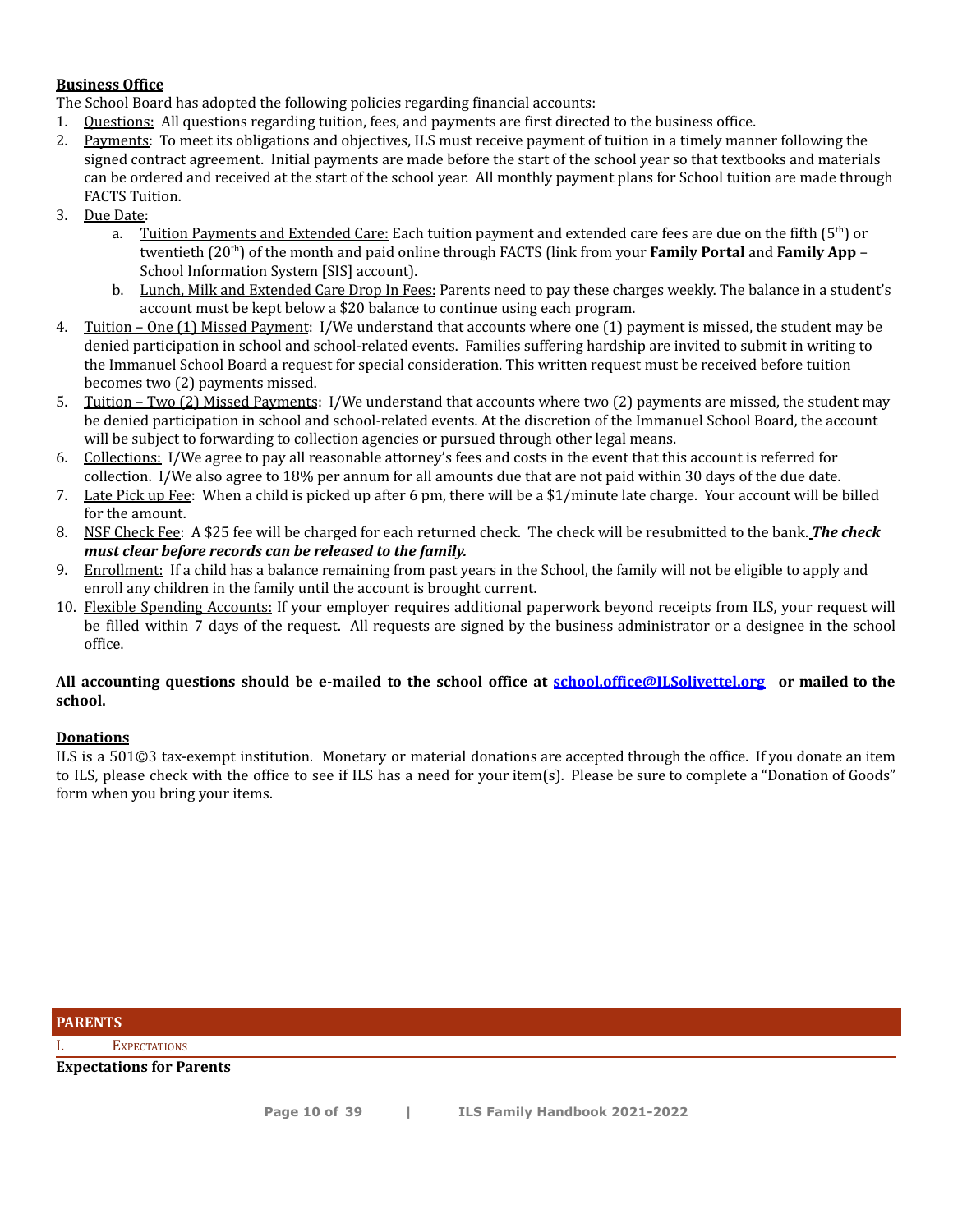Our belief and philosophy at ILS is that all of us want the best possible education for your child. We all are part of a team that endeavors to ensure that your child is building a sure foundation for the future. Each of us has a variety of expectations. There are many things that you can do to be a strong support to the education of your child. We encourage you, as parents, to prayerfully consider what you can do to strengthen your child's education at ILS.

- 1. **Regular Attendance in School** Parents should make every effort to see that their children are regular in their attendance in school. Tardiness negatively affects the routine of the class.
- *2.* **Regular Attendance in Worship** One of the marks of a Christian is his/her desire for active and regular participation in corporate worship. God wants His people to worship together in fellowship with others. God speaks to us through His Word and instructs us to train our children. The expectation is that families worship a majority (50% or more) of the weekend worship. Let the children come to me; do not hinder them, for to such belongs the kingdom of God. Mark 10:14
- 3. **Regular Attendance in Sunday School/Bible Class** The fact that God can bless a minimum of instruction does not make a minimum of instruction God's will or the Christian ideal. Attendance in Sunday school and Bible Class offers the first opportunity for a family to grow in Christian instruction
- 4. **Financial Responsibility** The congregation supports the yearly budget of the school. It does not charge the school for facility usage. Student tuition and fees are the responsibility of the families who enroll their children in ILS
- 5. **Active in Parents Supporting Christian Education** The PSCE is an organization that provides outstanding opportunities for parents to work together to support the children and faculty of ILS. Meetings and activities will be scheduled by the PSCE Leadership Team at the beginning of the school year. Please see the calendar on our website.
- 6. **Home Devotion/Bible Study** Home devotions is a time for the family read God's Word and discuss it, and, pray.
- 7. **Pray for Students, Families, and Staff** The power of prayer has always amazed us. We ask for continued prayers for our ILS community.
- 8. **Supervise Homework Assignments** Parents of ILS students can help develop a sense of responsibility within their child(ren) when they supervise homework time. Students should be responsible for completing their homework. Parents of preschool parents can spend time reading to and with their children.

#### **Grievances**

Matthew 18:30 (NIV) "If your brother sins against you, go and show him his fault, just between the two of you. If he listens to you, you have won your brother over." To improve the level of communication between home and school when difficulties arise, the following steps have been identified to assist with conflicts and/or grievances regarding school matters*.* It is best to handle conflict in a Christ-like manner. If you want an opportunity for specific details of your child's school experience, it is *better to schedule time to talk rather than "catch" a teacher and speak in general terms.*

- **Step 1: Personal Communication** As identified in Matthew 18:30, it is the direction of the Holy Scriptures to FIRST communicate your grievance to the person you have the grievance against. Often times, grievances or conflicts are based on poor communication or lack of information. In step #1, each party has an opportunity to clarify their position, more fully understand the other party's positions, and begin communication to resolve the grievance/conflict.
- **Step 2: Principal** If, after completing the first step, you feel the grievance/conflict has not been resolved, the matter should be brought to the attention of the Principal and be discussed in a private, personal conference. If time has passed, it is productive to return to the person with whom you have a grievance to discuss further.
- **Step 3: School Board Chair** If the grievance/conflict has not been resolved in the first two steps, the matter may be brought to the attention of the School Board Chair.

Within the Christian spirit, conflicts between individuals should never be brought up in public (i.e. PSCE meetings, congregational meetings, church council meetings, hallways, parking lot, emails, blogs, Facebook, etc.). Private counseling and conflict resolution is strongly encouraged as a tool to resolve differences.

#### II. COMMUNICATION

First and foremost, communication is a two-way street. Please make sure to communicate with your child's teacher if you feel you are not getting enough information. We assure you that we want you to be a part of a team atmosphere - child, parent, and teacher.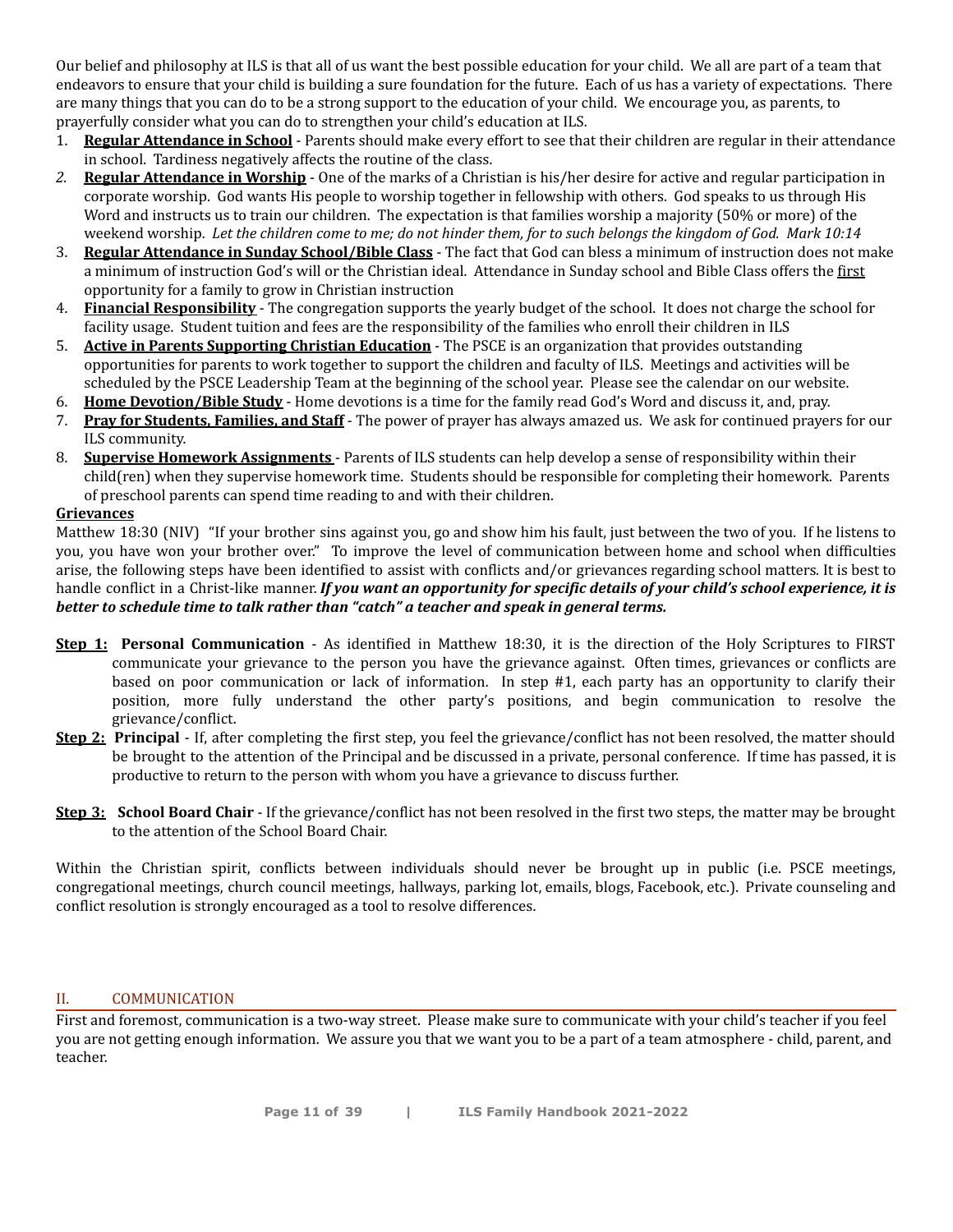#### **Family Portal and Family App**

Our communication hub is better known as Family Portal.

- Academic Progress
- Announcements
- Billing & Make Fee Payments
- Calendar
- Classroom Communication
- **Events**
- **Forms**
- **School News**
- Student Access for  $2^{nd}$   $8^{th}$  graders

### III. PARENTS SUPPORTING CHRISTIAN EDUCATION (PSCE)

### **PSCE (Parents Supporting Christian Education)**

Immanuel Lutheran School parents make up a parent organization formed to support

- The ILS educational program.
- The cause of Christian education:
- The harmony and cooperation between parents and teachers; and
- Building relationships among the school families.

Two meetings are held per year in September and February. All parents are members of PSCE, and their participation is encouraged.

#### **Gift Cards by SCRIP**

**Purchase:** Parents can order online, during office hours or at the SCRIP table in the gym 9:00 - 9:30 am on Sunday mornings. **Card Value:** Your card is the full value paid. A percentage from the retailer goes to Immanuel Lutheran School - Olivette. If you pay \$25 for a gift card, you will get a card for the full \$25 value.

#### **5K Eagle Run and One Mile Fun Run**

Each spring most of the Immanuel students and staff and their families take part in a 5K. If running is not your thing, there are plenty of people that participate in the 1 mile walk or even walk the 5K. For those who wish to support by cheering on everyone at the start/finish line, bring a lawn chair and grab some shade to do just that. You can also be a virtual runner.

#### IV. VISITORS AND VOLUNTEERS

### **Service Hours**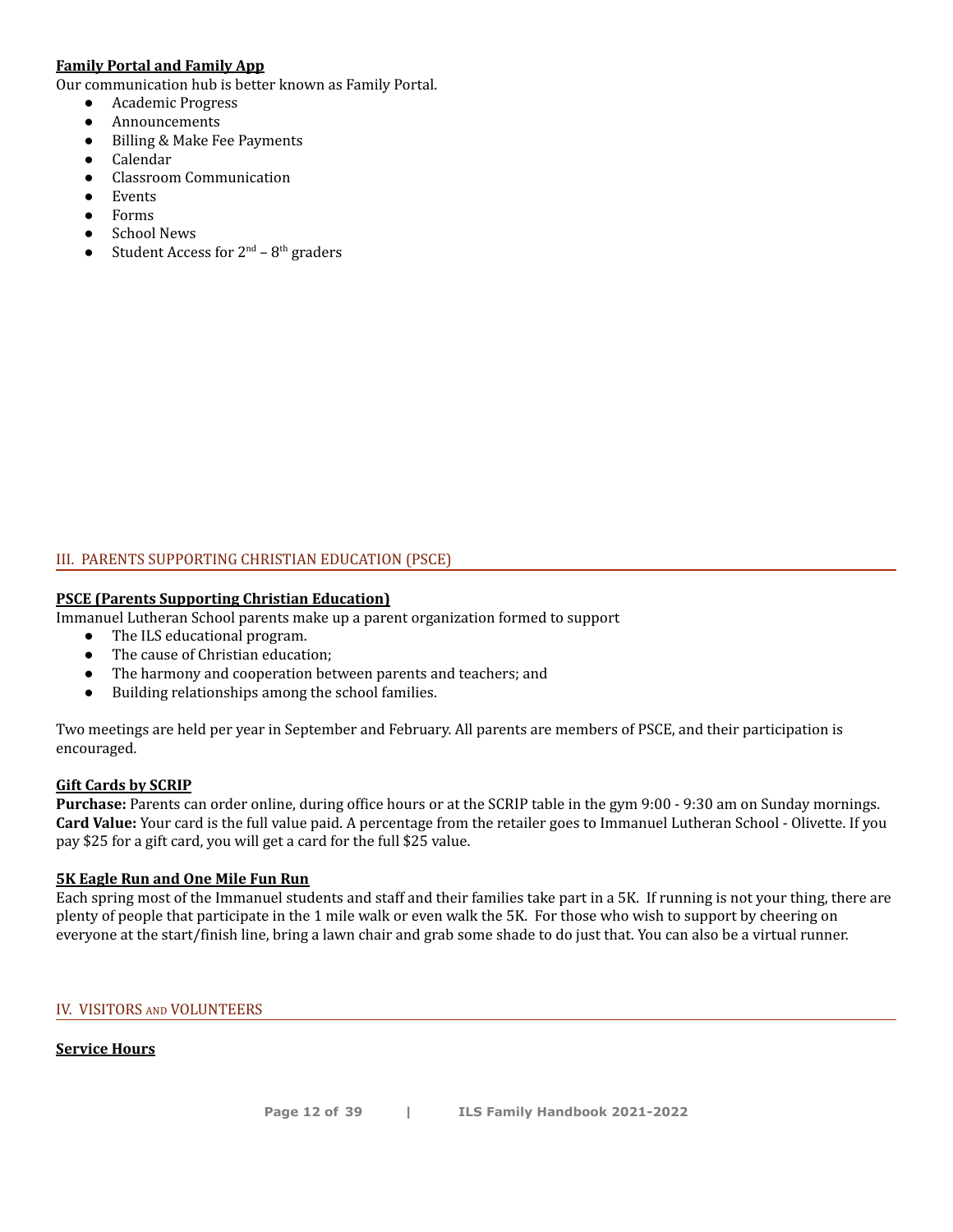Each school family is asked to complete at least 10 HOURS of service per school year. You are responsible for recording your service hours in the Family Portal or Family App. Service hours can be performed by a parent/guardian, grandparent or an older child of high-school or college age.

#### **Volunteer Guidelines**

Volunteers are dedicated persons, and they help the school serve the students. Volunteers enhance the learning of students by assisting in a variety of ways. These guidelines are designed to be helpful for volunteers who have sustained contact with students. They are intended to make volunteering a valuable experience for the students and for the volunteer.

- 1. **Accountability** The school administrator is responsible for the daily operation of the school and supervises all staff and volunteers. The classroom teacher is responsible for implementing the educational program with the students in his/her care. Volunteers assist the teacher and take their direction from the teacher or staff person in charge of the activity.
- 2. **Two Adult Rule** All adult volunteers should observe the "two" adult rule. This requires that our adult volunteers are never alone with children, i.e., another adult should always be present.
- 3. **Those Who Are Not Allowed To Volunteer** Adults who have been convicted of either sexual or physical abuse may not serve as a volunteer in any school-sponsored activity or program for children.
- 4. **Volunteer Commitment** If for some reason a volunteer cannot meet his/her commitment, the teacher or supervisor should be informed as soon as possible so the day's schedule can be adjusted.
- 5. **Confidentiality** Classroom volunteers sometimes have access to privileged information. They have opportunity to observe individual students, or interaction among students or between students and teachers, or to hear comments made by children. Information of this sort needs to be treated as confidential.

Volunteers do not discuss a child's apparent behavior problems or academic needs with the child's parent—and certainly not with other parents. Volunteers who have concerns about what they've observed should discuss their concern with the teacher or the administrator. Contact with the home should come from the professional staff.

Student Behavior Discipline is under the direction of the trained professional staff. Volunteers are not responsible for administering any disciplinary measures. The volunteer should instead report behavior problems to the teacher.

#### **STUDENTS**

#### I: ARRIVAL, DEPARTURE, AND SIGN OUT STUDENTS EARLY

#### **West Building** –

**• DROP OFF** - Parents/guardians will use car line to drop off (8:10 am – 8:25 am) students.

**• PICK UP** – Parents/guardians will use car line to pick up (3:30 pm – 3:45 pm) students.

**• SIGN OUT STUDENTS EARLY** - Parents/guardians **must call ahead** to sign out students during the school day if leaving for an appointment, illness, etc. Staff will walk student out to car at the west building.

#### **East Building –**

**• DROP OFF** - Parents/guardians will walk students to drop off (8:10 am – 8:25 am).

**• PICK UP** - Parents/guardians will walk to the brown gate to the right of the building and be met by a staff member at 3:30 pm. Parents/guardians must socially distance while they walk around the exterior of the building to pick up their student(s) from each classroom door 3:30 pm – 3:45 pm. Parents/guardians will not enter the classroom.

**• SIGN OUT STUDENTS EARLY** - Parents/guardians **must call ahead** to sign out their students during the school day if leaving for an appointment, illness, etc. Staff member will walk student out to car at the east building.

#### **Childcare Drop-Off/Pick-Up Protocols:**

**• DROP OFF** - Parents/guardians will walk students to the extended care door to drop off (7:00 am – 8:10 am). Extended care worker will sign student in. Parents/guardians will not enter the extended care room.

**• PICK UP** - Parents/guardians will walk to the extended care door to pick up (3:30 pm – 6:00 pm). Extended care worker will sign student out. Parents/guardians will not enter the extended care room.

#### **Parking**

● Parents may park in designated parking spaces.

**Page 13 of 39 | ILS Family Handbook 2021-2022**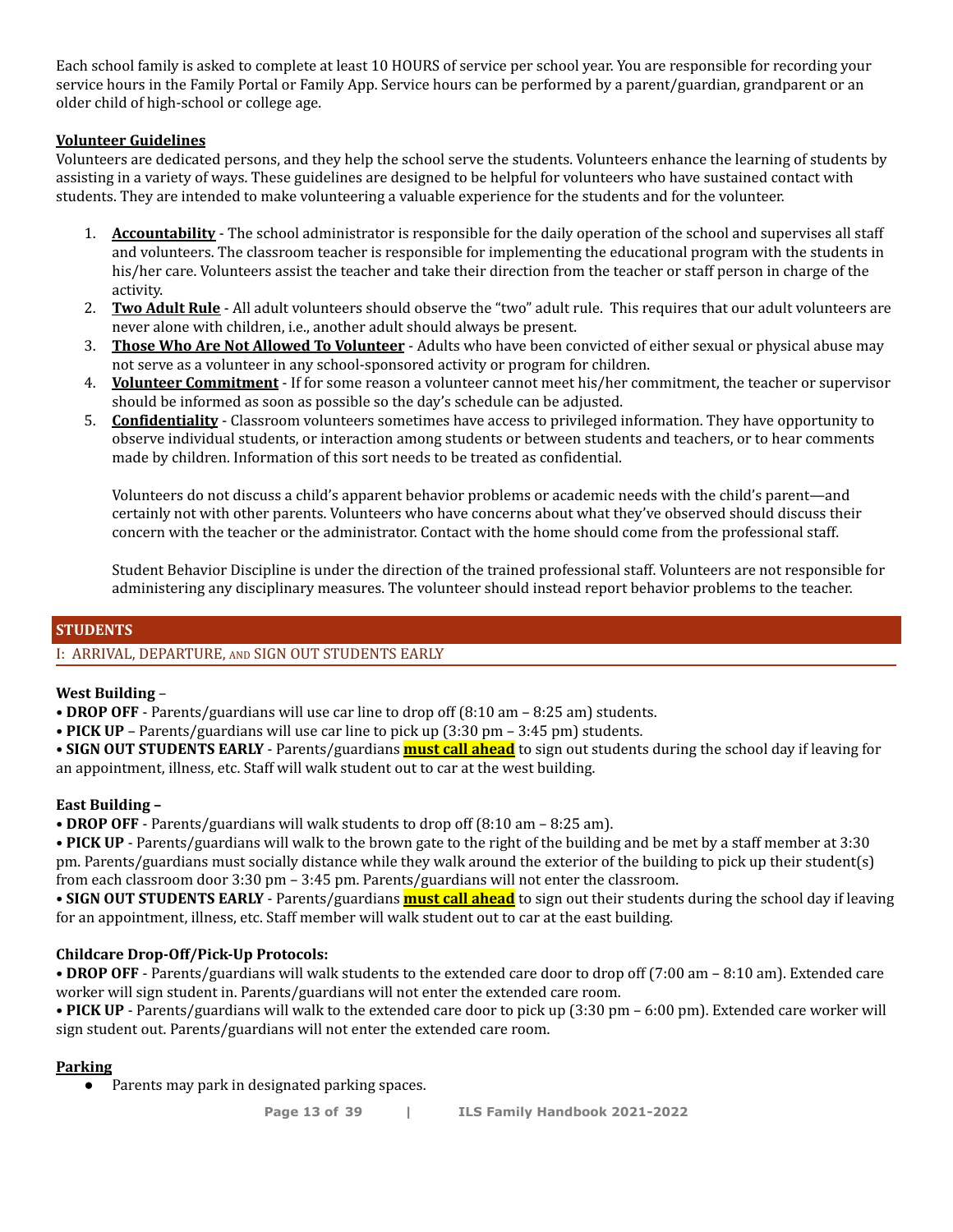- **Do not park at an entrance and run into the building.**
- Please save handicap designated spots for cars with handicap tags.

#### II: ATTENDANCE

#### **Attendance (Mandatory for 1st – 8th)**

Students enrolled at Immanuel in 1st through the 8th grade are expected to attend school regularly. Students must attend school 95% or more of the total school year (typically 1044 hours or 161 six and one half hour days). The academic calendar builds in time for teachers and students to be out of school at the same time. The principal may use discretion in cases of illness or family tragedy. (Documentation must be placed in the cumulative folder.) Make up opportunities for missing work *may* be allowed. The School office should be notified in the morning if your child is going to be absent. *Excessive absences can be reported as truancy to the authorities.*

- **Before Care: 7:00 am 8:10 am**
- **School Day: 8:30 am 3:30 pm**
- **● After Care: 3:45 pm 6:00 pm**
- **Arrival: 8:10 am – 8:25 am** ● **Departure: 3:30 pm – 3:45 pm** Tardiness disrupts the learning environment for all students of the classroom

#### **Absences**

Absences, Early Departure, and Late Arrivals need to be communicated to the office and teacher. In the event a student needs to miss school for illness, family emergency, dental and medical appointments, school-sponsored/approved activities, please communicate to the office and teacher. Work missed due to absences with a written excuse will be given one day additional for each day missed. Physician's statement may be required.

#### **Tardies** *(all students who arrive late, are dropped off at the school office)*

Tardy is defined as arriving to the classroom after the designated starting time. Students who arrive after the designated time, must "sign in" through the school office. Appointments for dentists and doctors should be scheduled when school is not in session to avoid disruption to school.

#### **Early Dismissal Days**

On days that ILS Dismisses at 12:30 PM. Students must bring a lunch on early dismissal days.

#### **Inclement Weather - Closings/Late Openings**

Bad weather, especially during winter months, may cause the School to close or have a late start. Closings or late openings will be called into the local TV stations. Please look for: *Immanuel Lutheran School – Olivette* Voicemail/Text/Email are sent from Parent Alert based on contact information provided by parents in FACTS SIS.

#### **Release of Students to Adults (Legal Court Documents)**

Release of a child will only be to a parent who has custodial rights or person authorized by the custodial parent(s) or adult(s). If there is any restriction as to a parent not being allowed to visit or pick up a child, the guardian *must provide legal court documentation to the principal regarding the circumstances.* The school administration, teachers, and staff reserve the right to ask for identification and/or relevant documentation or to request assistance from law enforcement if they feel a child's welfare may be endangered.

#### III: CONDUCT

#### **Christ-like Behavior**

Students of ILS are expected to conduct themselves in a God-pleasing, Christian manner so that all may see them as followers of our Lord Jesus Christ. As such, students will demonstrate:

- Respect for others, property, and oneself.
- Responsibility for one's decisions and actions, and acceptance of the consequences of such decisions and actions.
- Reflect Christ-like behavior.

#### **Cell Phones/Smart Watches/Fitness Devices (students)**

- 1. Cell phones may not be used during school hours. They must be powered off (not on silent or vibrate) before students walk into the school building and may not be powered back on until students walk out of the school building.
- 2. Cell phones must be kept in the student's locker and may not be taken out of the locker at any point during school day.
- 3. If students need to call a parent during school hours, they may ask to use the school phone in the office.
- 4. Smart watches and fitness devices may be worn during the school day if they are not connected to a phone.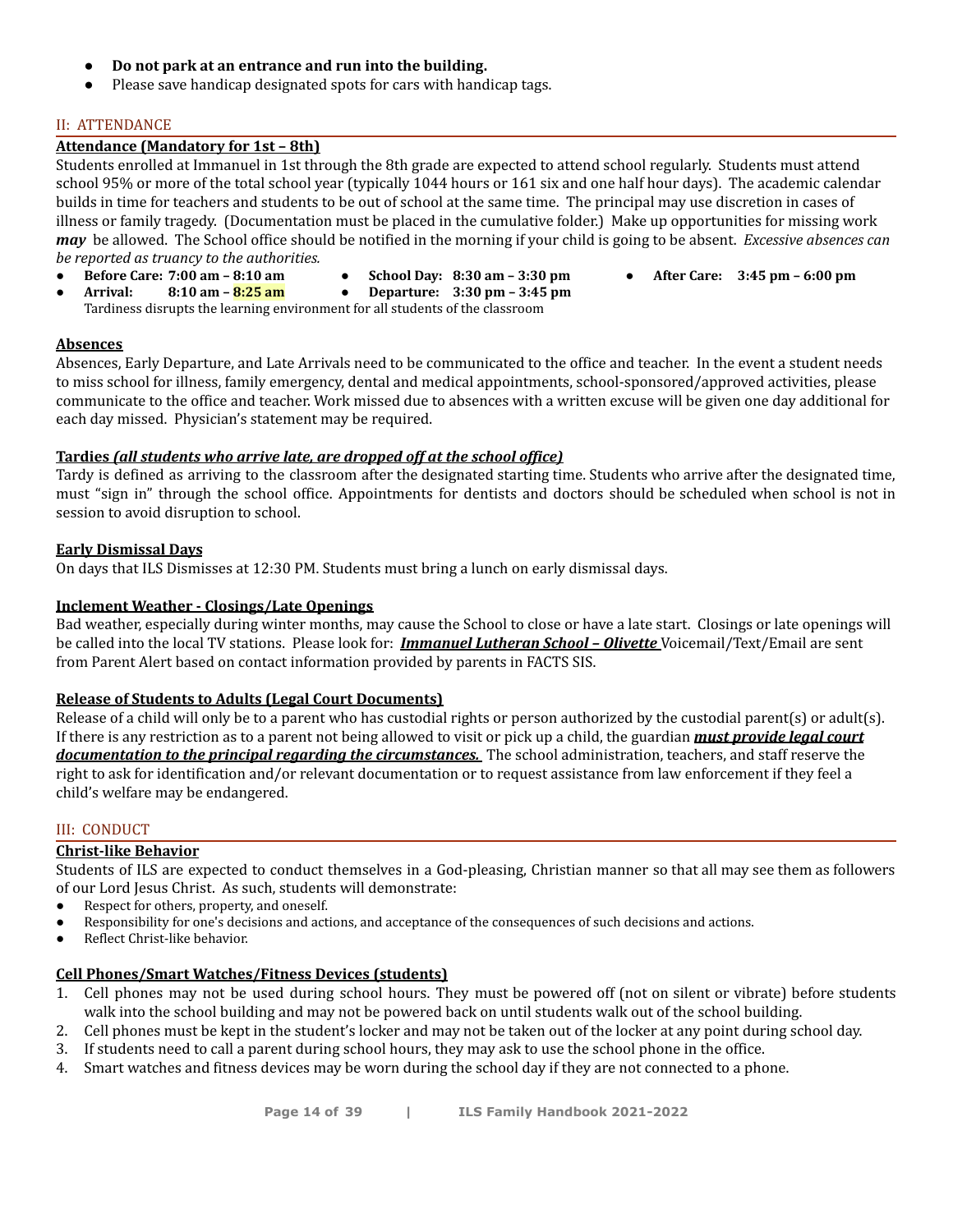- 5. Smart watches and fitness devices must be turned into the teacher prior to the start of a test and returned to the student at the conclusion of the test.
- 6. Cell phones, smart watches and fitness devices will be confiscated for failure to adhere to these rules and turned in to the principal. Only parents/guardians will be allowed to obtain the device from the principal. Multiple violations of these rules will result in the student being subject to disciplinary action at the teacher's discretion.
- 7. If you have any further questions, please don't hesitate to contact us.

#### **Counseling Services**

At Immanuel Lutheran School counseling services are provided through Lutheran Family and Children's Services of Missouri. Services available to students and parents will be available for both groups and individuals. Parents will receive permission slips to allow for ongoing, individual counseling sessions.

#### **Gum Chewing**

Gum chewing is not allowed on the school or church property during school hours (including extended care).

#### **Outdoor Recess/Physical Education**

Be sure your child is dressed for the weather. When the outside temperature is between 15 including wind chill to 95 degrees including heat index students can go outside for recess, PE, or sports activities*.*

#### **Playground Rules**

While students are using the playground, certain behaviors are expected. Students need to be well aware of the guidelines. There are two specific playgrounds with equipment specifically intended for the following age groups:

- $\bullet$  *K*  $8^{th}$  *Grade: West*
- *th Grade: West ● Preschool – 2 nd Grade: East*

While students are using the playground, certain behaviors are expected. It is very important that students engage in safe behavior on the playground for the safety of all students on the playground.

**SWINGS -** Sitting is expected with only one child per swing seat.

No standing on, twisting in, or jumping out of swings.

**CLIMBING EQUIPMENT -** Slides are for sliding down. No standing on top of equipment.

#### **Respect for Self and Others**

In an effort to increase awareness of bullying and the bully-free environment expected at Immanuel, the faculty and staff will use the following statement with Immanuel students in classroom and school-wide discipline. *"Because I am a child of God, I* agree to join together with others to stop bullying in our school community. I know that all members of our school community are God's children and have the right to be able to enjoy their time at Immanuel, free from bullying."

#### **Bullying**

Bullying of any kind will not be tolerated at Immanuel Lutheran School regardless of time and place which also includes social media. Students are encouraged to report bullying behavior to a trusted adult and may do so without fear of retaliation. School personnel must report to the principal, in a timely manner, any incidences of bullying of which they witness or are made aware.

Bullying is defined as a form of aggressive behavior that is intentional, physically or psychologically hurtful, and often repeated. Bullying situations include an imbalance of power (physical, intellectual, or social).

| <b>Bullying Behaviors Chart*</b><br>Behaviors that may fit the definition of bullying are classified in this chart. |                                                                          |                                                                                    |                                                                                                                        |                                       |  |
|---------------------------------------------------------------------------------------------------------------------|--------------------------------------------------------------------------|------------------------------------------------------------------------------------|------------------------------------------------------------------------------------------------------------------------|---------------------------------------|--|
| Verbal Aggression<br>Social Alienation<br>Intimidation<br>Physical<br>Sexual<br>Aggression<br>Aggression            |                                                                          |                                                                                    |                                                                                                                        |                                       |  |
| Mild Hurtful Behaviors                                                                                              |                                                                          |                                                                                    |                                                                                                                        |                                       |  |
| mocking<br>name calling<br>dirty looks<br>* taunting                                                                | * poking<br>*<br>bumping<br>pinching<br>∗<br>*<br>spitting<br>* tripping | gossiping<br>*<br>embarrassing<br>setting up to look foolish<br>* spreading rumors | * threatening to reveal personal<br>information<br>* publicly challenging<br>damaging personal property or<br>clothing | gestures<br>∗<br>spreading<br>stories |  |

**Page 15 of 39 | ILS Family Handbook 2021-2022**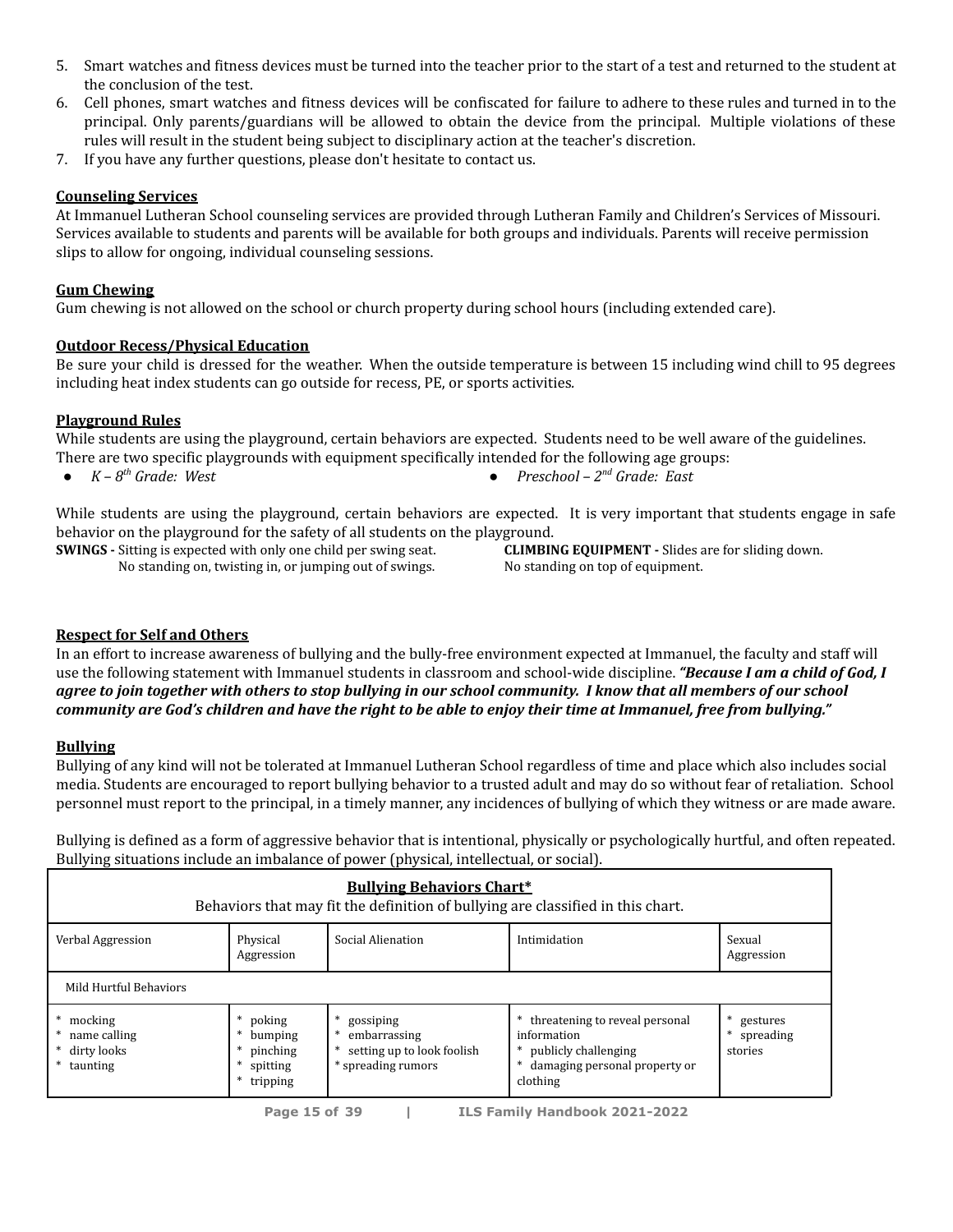| * teasing about clothing or<br>possessions                                                                                              |        |                                                                                                   |  |                                                                                                                                                                                | * playing a prank<br>* negative notes |                                                                                                        |          |                                                                                                                            |
|-----------------------------------------------------------------------------------------------------------------------------------------|--------|---------------------------------------------------------------------------------------------------|--|--------------------------------------------------------------------------------------------------------------------------------------------------------------------------------|---------------------------------------|--------------------------------------------------------------------------------------------------------|----------|----------------------------------------------------------------------------------------------------------------------------|
| Moderate Hurtful Behaviors                                                                                                              |        |                                                                                                   |  |                                                                                                                                                                                |                                       |                                                                                                        |          |                                                                                                                            |
| teasing about physical<br>appearance                                                                                                    |        | stealing<br>physical acts that<br>are demeaning and<br>humiliating, but not<br>physically harmful |  | ethnic slurs<br>setting up to take the blame<br>* publicly humiliating<br>excluding from the group or<br>threatening the same<br>social rejection<br>malicious rumor spreading | clothing, toys)<br>* extortion        | * taking possessions (e.g., lunch,<br>* coercion or threats of the same<br>* threatening physical harm |          | * name calling of<br>a sexual nature<br>* demeaning<br>remarks<br>* unwelcome<br>sexual advances<br>* spreading<br>stories |
| Severe Hurtful Behaviors                                                                                                                |        |                                                                                                   |  |                                                                                                                                                                                |                                       |                                                                                                        |          |                                                                                                                            |
| * verbal threats of<br>aggression against<br>property or possessions<br>* verbal threats of<br>violence or of inflicting<br>bodily harm | others | * physical violence against<br>* threatening with a<br>weapon                                     |  |                                                                                                                                                                                |                                       |                                                                                                        | pinching | * requests for sexual favors<br>* unwelcome touching or<br>* forced sexual contact                                         |

Any complaints of bullying, regardless of time and place, will be recorded, investigated by school staff, and dealt with in a timely and Christian manner. All substantiated bullying will be dealt with through the following appropriate disciplinary actions:

- 1. Parents or guardians of the aggressor will be notified,
- 2. Parents or guardians of the victim will be notified that action was taken to prevent further acts of bullying or retaliation,
- 3. A written report will be placed in the aggressor's file and shared with the Day School Board, and
- 4. The aggressor, victim and others will be referred for counseling or other services as appropriate.

| <b>Bullying Consequences Chart</b>                                                                                                                                                                                                                                                    |                                                                                                                                                                                                                                                                                                                                                                          |                                                                                                                                                                                                                                                                                                                 |  |                                                                                                                                                                                                                                                                                                              |        |
|---------------------------------------------------------------------------------------------------------------------------------------------------------------------------------------------------------------------------------------------------------------------------------------|--------------------------------------------------------------------------------------------------------------------------------------------------------------------------------------------------------------------------------------------------------------------------------------------------------------------------------------------------------------------------|-----------------------------------------------------------------------------------------------------------------------------------------------------------------------------------------------------------------------------------------------------------------------------------------------------------------|--|--------------------------------------------------------------------------------------------------------------------------------------------------------------------------------------------------------------------------------------------------------------------------------------------------------------|--------|
| Mild Hurtful Behaviors                                                                                                                                                                                                                                                                |                                                                                                                                                                                                                                                                                                                                                                          |                                                                                                                                                                                                                                                                                                                 |  |                                                                                                                                                                                                                                                                                                              |        |
| Step 1                                                                                                                                                                                                                                                                                | Step 2                                                                                                                                                                                                                                                                                                                                                                   | Step 3                                                                                                                                                                                                                                                                                                          |  |                                                                                                                                                                                                                                                                                                              | Step 4 |
| * complete a think sheet (either oral<br>or written) to be filed with the<br>incident report<br>* model/practice appropriate<br>behavior<br>* lose a privilege (e.g., free time,<br>recess, lunch with peers)<br>* discuss incident with parent(s) or<br>$\frac{1}{2}$ guardian $(s)$ | complete a think sheet<br>(either oral or written) to<br>be filed with the incident<br>report<br>model/practice<br>appropriate behavior<br>$\ast$<br>detention<br>discuss incident with<br>$parent(s)$ or guardian $(s)$                                                                                                                                                 | * complete a think sheet (either oral<br>or written) to be filed with the<br>incident report<br>short term suspension (1-10 days)<br>hold a meeting between parent(s)/<br>guardian(s), student, and appropriate<br>staff to discuss behaviors/concerns<br>and develop an intervention plan to<br>be implemented |  | * complete a think sheet (either<br>oral or written) to be filed with<br>the incident report<br>* long term suspension<br>$(11-180 \text{ days})$ or expulsion<br>$parent(s)/$ guardian(s),<br>student, and appropriate staff<br>meet to review/revise the<br>intervention plan, implementing<br>any changes |        |
| Moderate Hurtful Behaviors                                                                                                                                                                                                                                                            |                                                                                                                                                                                                                                                                                                                                                                          |                                                                                                                                                                                                                                                                                                                 |  |                                                                                                                                                                                                                                                                                                              |        |
| * complete a think sheet (either oral<br>or written) to be filed with the<br>incident report<br>* model/practice appropriate<br>behavior                                                                                                                                              | * complete a think sheet (either oral or<br>* complete a think sheet (either oral or<br>written) to be filed with the incident report<br>written) to be filed with the incident<br>short term suspension (1-10 days)<br>report<br>hold a meeting between parent(s)/<br>long term suspension (11-180 days)<br>guardian(s), student, and appropriate staff<br>or expulsion |                                                                                                                                                                                                                                                                                                                 |  |                                                                                                                                                                                                                                                                                                              |        |

The chart of sanctions below shall be used in guiding decisions about the consequences of bullying behaviors\* that were previously listed in the Bullying Behaviors Chart.

**Page 16 of 39 | ILS Family Handbook 2021-2022**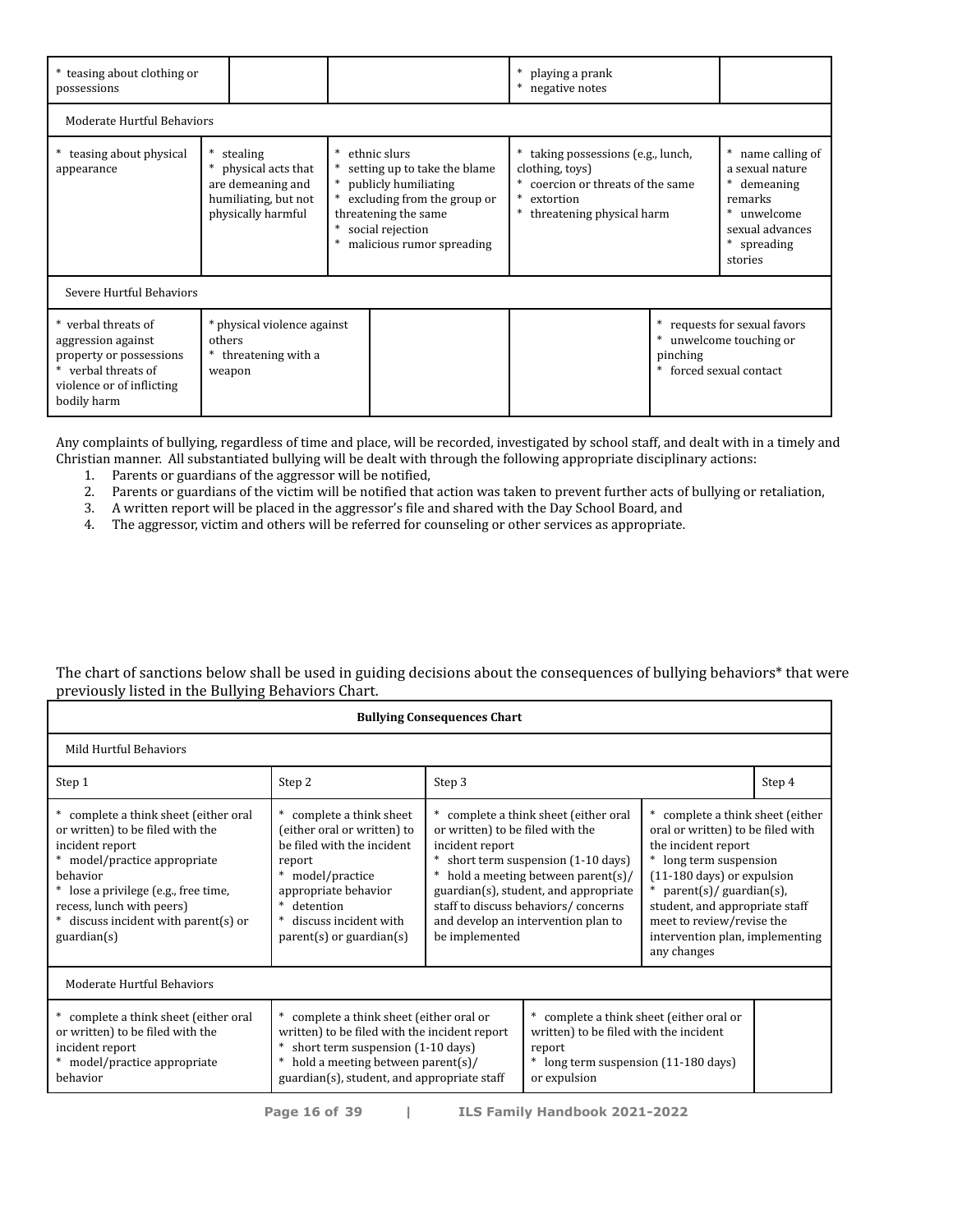| * detention<br>discuss incident with parent(s) or<br>$\text{quardian(s)}$                                                                                                                                                                                                                                                                       | to discuss behaviors/concerns and develop<br>an intervention plan to be implemented |           | $parent(s)/$ guardian(s), student, and<br>appropriate staff meet to review/revise<br>the intervention plan, implementing any<br>changes |  |  |  |
|-------------------------------------------------------------------------------------------------------------------------------------------------------------------------------------------------------------------------------------------------------------------------------------------------------------------------------------------------|-------------------------------------------------------------------------------------|-----------|-----------------------------------------------------------------------------------------------------------------------------------------|--|--|--|
| Severe Hurtful Behaviors                                                                                                                                                                                                                                                                                                                        |                                                                                     |           |                                                                                                                                         |  |  |  |
| staff member observing the behavior<br>intervenes to stop the behavior and reports it to<br>the principal and law enforcement<br>* long term suspension (11-180 days or<br>expulsion<br>* hold a meeting between parent(s)/<br>guardian(s), student, and appropriate staff to<br>discuss behaviors/concerns and develop an<br>intervention plan |                                                                                     | expulsion |                                                                                                                                         |  |  |  |

Mitigating circumstances may lead to changes in the actual consequence (i.e. past behavioral issues, impact on student being bullied, etc.)

**Illegal Substance Use/Abuse:** ILS is committed to the health and safety of our students by: a) teaching the dangers of substance abuse; b) counseling students found to be involved in substance abuse; and c) disciplining those who endanger themselves and others through substance abuse. In the event a student is found to be in possession of or under the influence of alcohol, tobacco, or illicit drugs, whether on or off school grounds, he/she will be suspended from school and subject to dismissal. The student's school history and behavioral record will reflect a determination of dismissal with an explanation of the reasons.

#### **Respect for Property**

Students are expected to respect the property of the school and others. If a student damages property, he/she will be required to provide restitution. Students found to have engaged in intentional acts of vandalism will be subject to dismissal.

#### **Discipline**

Teachers are responsible for administering discipline that is age appropriate. Discipline at ILS is meant to encourage students to make good choices and refrain from bad choices. Students are to be accountable for their choices by having consequences that will help a student refrain from bad choices and make better choices in the future.

Teachers, staff, and administration may utilize various forms of discipline to resolve behavioral issues of students. Discipline is administered on a case-by-case basis and may include, alone or in combination, any of the following: a written warning, marks, suspension of privileges (recess, center time, extra-curricular, etc.), walk laps, detention, work sessions (clean lunch tables, pick up trash on the parking lot, etc.), in-school suspensions, out-of-school suspensions, or expulsion.

Privilege suspension may be used when privileges are abused. Other forms of discipline may be utilized to improve and alter a student's improper behavior. Suspension, probation, or dismissal may occur in severe or repetitive cases. Once a discipline decision is made, other than dismissal, any questions concerning the decision should be directed to the staff member who made the decision. Should further concerns exist after speaking with the staff member, please contact the principal.

#### **Detentions**

After school detentions may be given by any teacher when a child is in violation of rules. Detentions are monitored by a designated teacher in that teacher's classroom. These detentions are served on the afternoon of the day the detention is assigned from 3:30-4:15 p.m. Parents will be notified of the detention when it is given. If the detentions are not helping to reinforce the discipline, further discussion and problem-solving solutions must follow.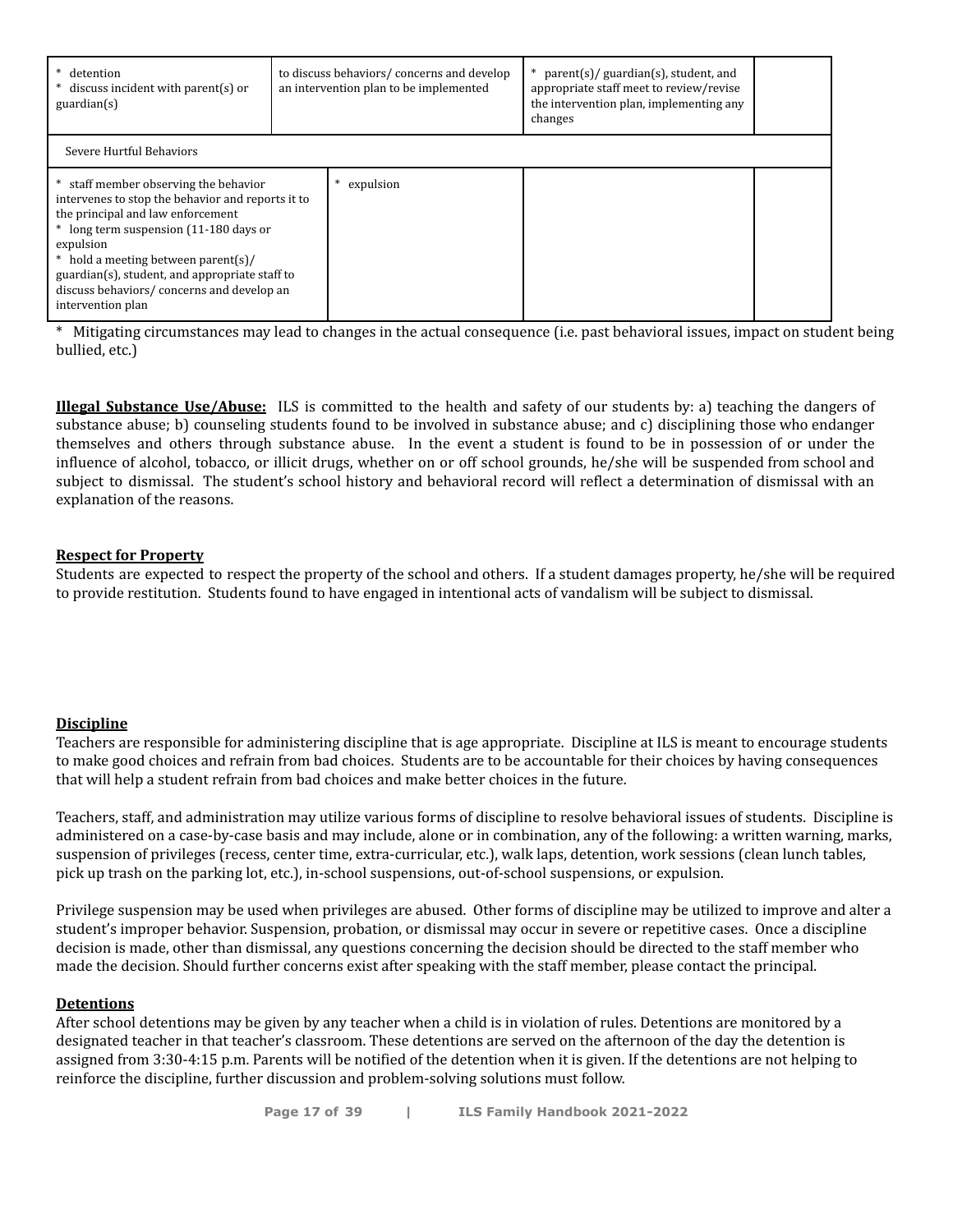#### **Dismissal or Determination of Ineligibility to Re-Enroll (K-8 th grade)**

In the event that a single behavioral/disciplinary incident or a pattern of disruptive or other behavioral incidents indicate that dismissal or ineligibility to re-enroll is warranted, the parent(s) of the student will be promptly notified, and the student will receive an out-of-school suspension. An investigation will be conducted by the administrator while the student is suspended. Upon completion of the investigation, should the administrator determine that dismissal or a denial of re-enrollment is warranted, the student and his/her parents will be informed verbally, followed promptly by written notification, that the student is dismissed (if appropriate, a withdrawal may be suggested).

The parents of a student who is dismissed or denied eligibility to re-enroll shall have 72 hours following receipt of the written notification of the adverse decision to submit a Request for Reconsideration in writing and submit it to the School Board Chair, with a copy to the ILS Principal. *See* **Procedure for Enrollment Reconsideration in the Admissions Section of this handbook** for requesting reconsideration and actions taken upon the proper submission of such request

#### IV: DRESS CODE

#### **Kindergarten – 8 th Grade**

#### **Shirts PREFERRED: Immanuel polos and solid red, black, grey, or white polos (long or short sleeve)**

- Other solid, single colored long or short sleeve polos are allowed.
- Single colored button-down shirts or blouses may also be worn.
- Long sleeve shirts/turtleneck shirts may be worn under polos, button down shirts, and blouses.
- REMEMBER: Shirts and blouses must be tucked in and remain tucked in when hands are raised above the head.

#### **Sweaters PREFERRED: Red, black, grey, or white sweaters**

- Other solid, single color sweaters may be worn.
	- Small logo/label of the shirt manufacturer is allowed no monograms.
	- ILS-sponsored quarter zip pullovers, sweatshirts, and sweaters may be worn any day.
	- Polos must be worn under sweaters, sweatshirts, and quarter-zips.

#### **Sweatshirts PREFERRED: Immanuel sweatshirts and red, black, grey or white sweatshirts**

- Other solid, single color sweatshirts may be worn.
- Hooded sweatshirts may be worn outside, they may not be worn in the building.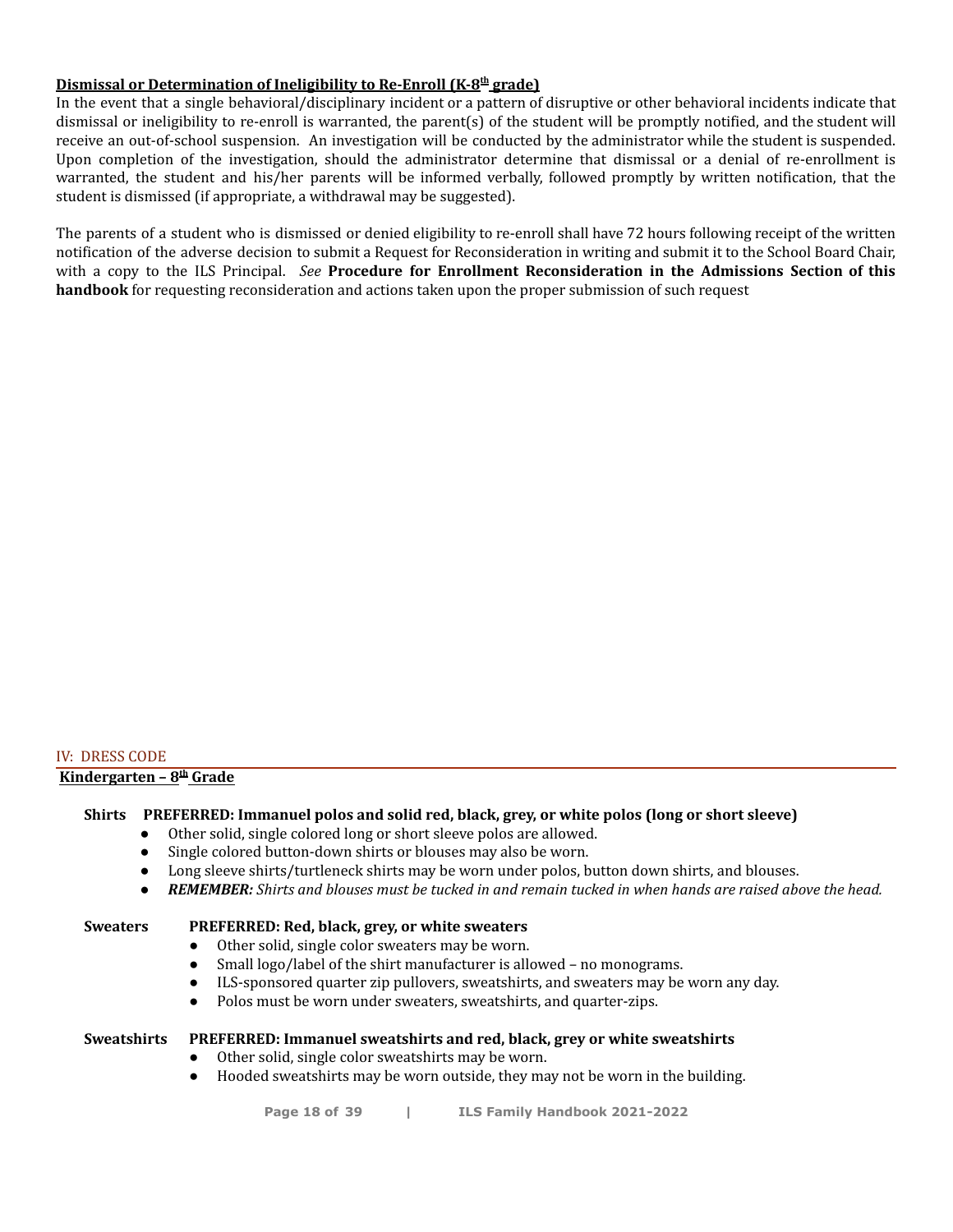- ILS-sponsored hoodies may be worn on Fridays in the classroom.
- Polos must be worn under sweaters, sweatshirts, and quarter-zips.

#### **Pants/Shorts PREFERRED: Black or khaki pants or shorts**

- Plain navy or any plaid are allowed
- *REMEMBER: A belt must be worn when there are belt loops in front and* back *(K - 8th graders).*
	- *No sagging, low-riding, oversized, or tight pants are to be worn.*
	- *Leggings are not appropriate attire for pants.*
	- *Shorts must reach the length of the fingertips.*

#### **Skirts/Skorts/Jumpers (Girls) PREFERRED: Black or khaki pants or shorts**

- Plain navy or any plaid are allowed.
- *REMEMBER: Skorts, skirts, and jumpers must reach the length of fingertips.*
	- ▪ *If girls are wearing a dress or skirt, we recommend shorts being worn underneath.*

**Tights/Leggings (Girls)** Solid color tights or leggings under skirts. No designs or patterns may be worn.

**PE Uniform (5 th -8 th graders only)** Plain red t-shirts or red ILS spirit t-shirts. Plain red or plain black athletic shorts of modest length must be worn. Effective July 20, 2020: Students *will not change into PE uniform.*

**Shoes** Athletic shoes are the preferred footwear. Shoes should fasten at the back, not open where the shoe will fall off. No wearing two different shoes. No crocs, slip-on shoes, cleats, flip flops, or wedges. Shoes with a heel *must be an inch or less.* If boots are worn as an item to play in the snow, bring alternate shoes to wear in the classroom. Students must also have appropriate athletic shoes for PE. Socks must be worn at all times.

#### **Belt** A belt must be worn at all times with pants and shorts. If there are belt loops in front and back, student must wear a belt. If a child does not wear a belt, the student will rent a belt from the office and the student's account will be billed \$2/day (not to exceed \$10 which is the cost of replacing the belt)

**Jewelry** Jewelry that could be a distraction to the student and others is not to be worn. Boys are not permitted to wear earrings. Excessive jewelry which jeopardizes the safety of a student may not be worn. Body piercing other than ear lobes is strictly prohibited.

**Personal Grooming** Extreme hairstyles or unnatural shades of hair-coloring are not permitted. Visible tattoos are not permitted. Students in upper grades are highly encouraged to use an antiperspirant/deodorant on a daily basis. Sixth to eighth grade girls may wear cosmetics in moderation.

#### **Additional Information**

- Hats and sunglasses are allowed outside only.
- Appropriate undergarments are to be always worn.
- If clothing choices are distracting to the learning environment, there may be discussions with the family that result in further action.

#### **Face Mask Guidelines**

- See Covid Protocol at the end of this handbook.
- Fabric masks are an acceptable choice of mask in addition to one-time disposable use masks.
- Only words allowed on masks.
	- o Immanuel Lutheran Olivette or ILS Olivette with or without the Eagle logo
	- o ILS School Theme, Mission, Vision, or Core Values
	- o Student's Name or Initials (no nicknames)
	- o Sports Teams
- Nothing scary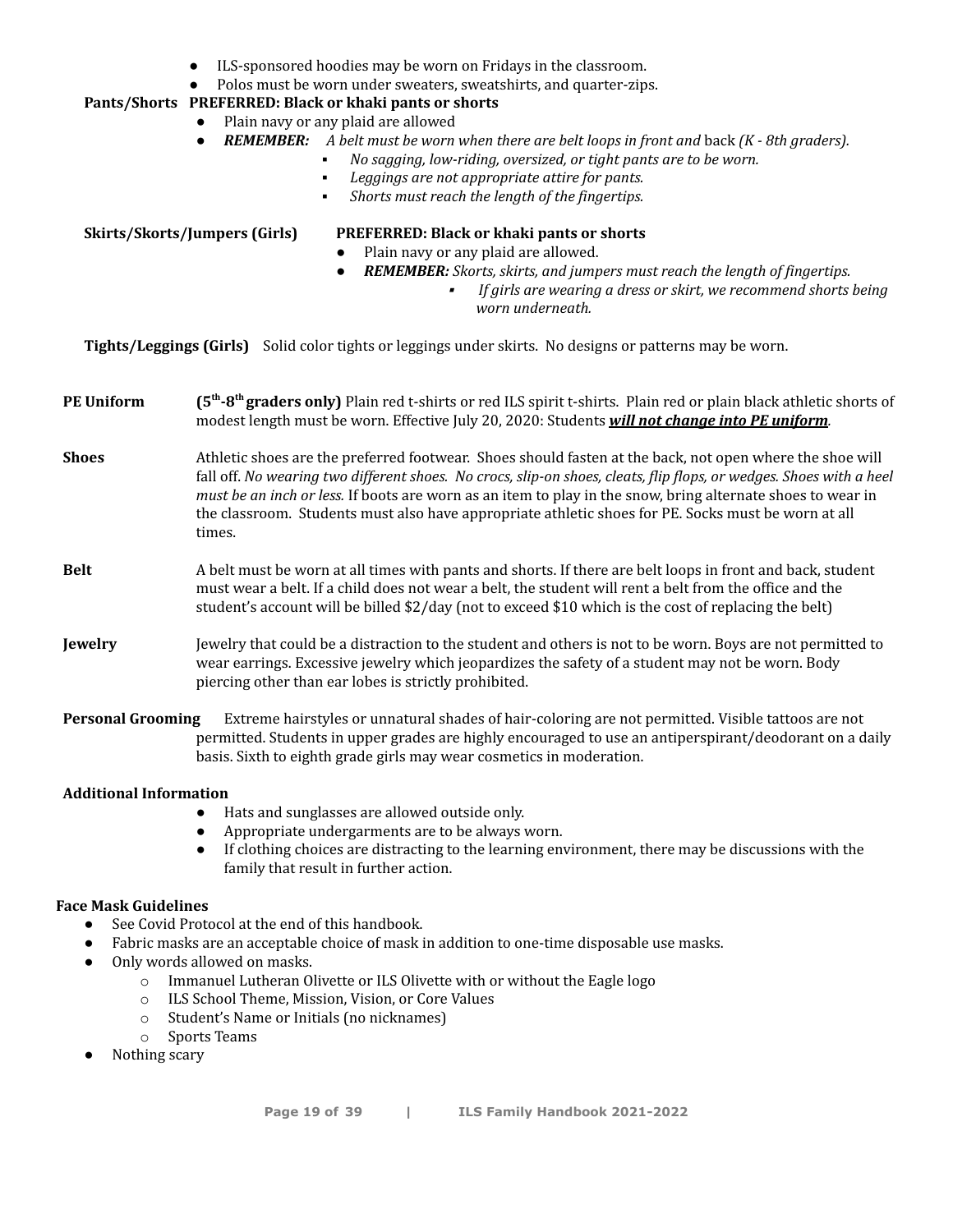#### **JPS - Grade 5**

**Snow Wear at Recess Policy** (JPS – 5th grade): In order for your child to play outside in the snow, he/she needs to have the following proper attire:

- Snow boots (recommended) or a second pair of shoes and socks to change into after recess
- Snow pants (recommended) or a pair of dry pants to change into after recess
- Gloves or mittens

Students who do not have the proper snow attire will NOT be allowed to play (touch or walk) in the snow. Students may not wear snow boots during class time so be sure to include other shoes to change into during class time on snowy days.

#### **JPS – PK**

Clothing must be in good condition and free from holes or tears.

#### **Shoes**

- Athletic/tennis shoes are the preferred footwear.
- No crocs or flip flops.
- Sandals need to have a heel strap.

#### **Shirts**

● If shirts/dresses are sleeveless, a sleeved shirt must be worn under or a sleeved sweater must be worn over the shirt/dress.

#### **Dress or Skirt** *(girls)*

● If girls are wearing a dress or skirt, we recommend shorts being worn underneath.

#### V: CURRICULUM

ILS has established curriculum guidelines that are aligned with the state and national standards and Lutheran Elementary School Association (LESA). Textbooks and resources are chosen that meet and exceed the guidelines. For an updated list of textbooks and resources, please see the list of textbooks that support our curriculum on our website. Grade-level curriculum guides are available in the ILS office. Eventually, these guides will be posted on the website.

Throughout the year, various additional activities and materials are included as part of the curriculum. Field trip, assembly programs, special presentations, hands-on materials, experiments, and technology are an integral part of enhancing the educational program at Immanuel.

1. 2022 - Music & Science

#### **Curriculum Adoption Cycle\***

3. 2024 - Bible & Technology

4. 2025- Math

2. 2023 - Art & Social Studies

\*Review is completed the prior school year.

- 5. 2026 English Language Arts
	- 6. 2027 Health & Physical Education

#### **Achievement Tests (K – 8 th)**

The NWEA MAP Growth Assessments are administered **three times a year** to precisely measure growth and proficiency in the areas of math, reading, and language usage. It provides teachers with accurate, and actionable evidence to help target instruction for each student or groups of students regardless of how far above or below they are from their grade level. Our achievement test scores show the high standards that are achieved by the ILS student body. *NOTE: The testing is not Missouri's MAP Testing.*

#### **Assembly Programs**

Assembly opportunities occur throughout the year to enhance your child's school experience.

#### **Chapel**

The students have chapel on Wednesdays – East Building at 10:00 am and West Building at 10:30 am. Parents are invited to view chapel on the church's YouTube Channel – details listed on the calendar found on the *Family Portal* or *Family App*. We worship through songs, object lessons & Bible stories, prayers, and offerings. The children learn to respect God's sanctuary by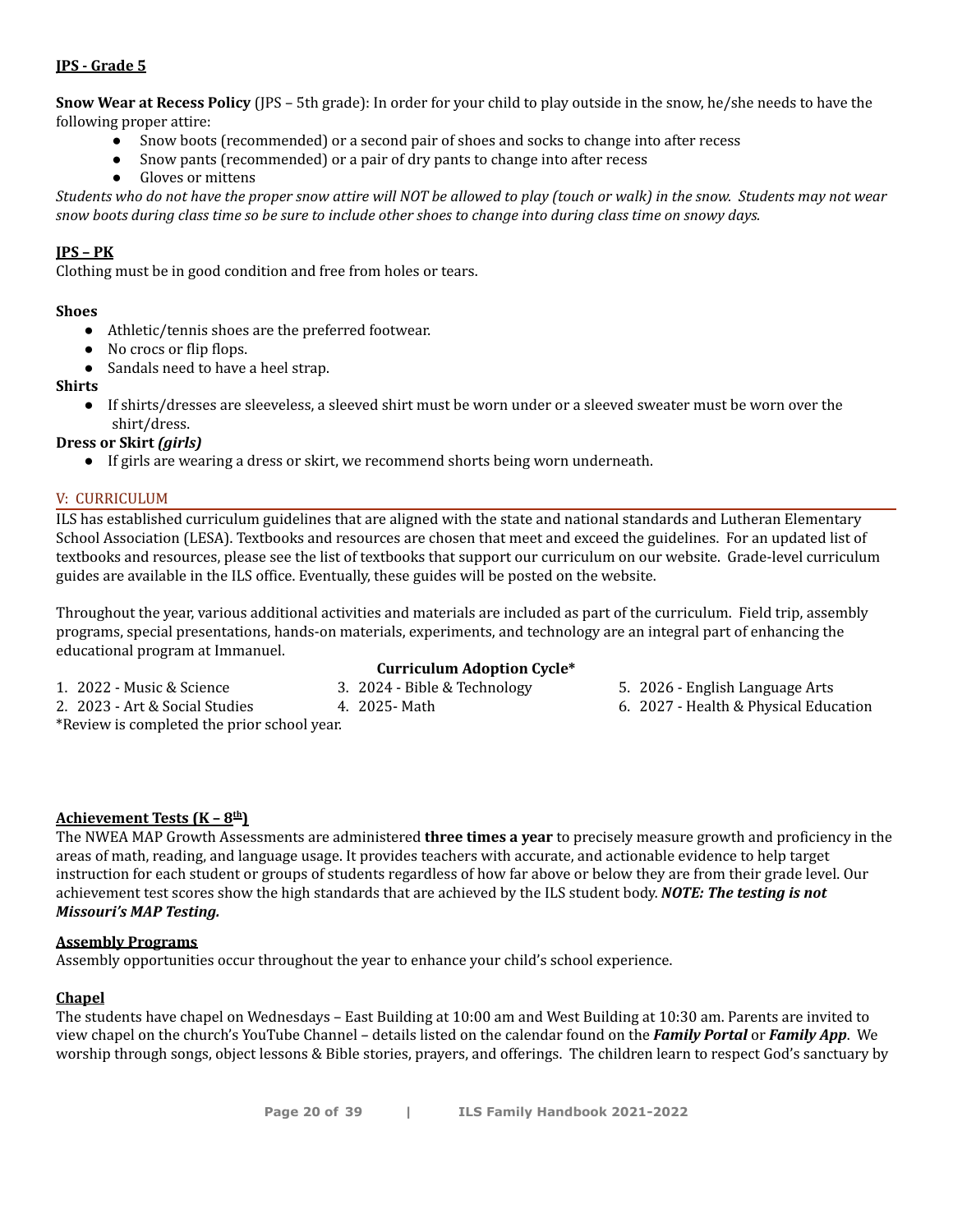being orderly and entering the church respectfully. Chapel offerings are collected each week to support local missions as well as missions on the other side of the world.

#### **Faith Instruction**

Lutheran schools are Christian schools which include daily teaching about the Bible and integrate Christian beliefs into everything they teach. Lutheran schools exist to teach that the Bible is the source and basis for their beliefs, that all people and all faiths are to be shown respect, and that only through faith in Jesus Christ can people be saved. On Wednesdays, the children attend a special worship chapel.

#### **Fieldtrips (Preschool - 8th grade)**

Field trips are designed to be an enhancement to our curriculum. ILS plans fieldtrips in the areas of language arts, fine arts, science, and social studies. Students must have a signed permission slip to attend any off-site, school-sponsored field trip. If a child has difficulty making "Christ-like" choices, the child may not be able to have the privilege of attending a fieldtrip.

Because a chaperones sole responsibility is to supervise children, chaperones are not able to bring other children (i.e., younger, or older siblings of the children on the fieldtrip). Buses will be used as much as possible for each fieldtrip.

#### **Homework Expectations**

Any work sent home with the student is meant to be a reinforcement or extension of skills introduced and practiced in the classroom. Work needs to be completed and returned by the designated due date. The guidelines are helpful in preparing for high school. Please remember that children work at different paces. Talk with your child's teacher if homework time is consistently exceeding the daily average shown below. Suggested guidelines: Elementary School: 15-60, and Middle School: 60-90 min.

#### **Lutheran Association for Special Education (LASE)**

ILS partners with LASE to provide:

- A special education consultant who is on campus one day each week. The consultant is available to assist parents and teachers to meet the educational needs of all students.
- A speech therapist provides small group and individual speech and language therapy, as well as provides speech screenings yearly.

#### **Library**

Immanuel Lutheran School provides a library for use by students. Libraries contain fiction and non-fiction reading materials. The faculty will also retrieve books from the library to share with students in the classroom. Access to additional information for research can also be accessed from student technology devices. If books are not returned, there is a \$20 replacement charge.

#### **Music**

Immanuel provides many opportunities for students to learn and succeed musically. Music is a part of the curriculum at all grade levels. A band program is offered for fifth through eighth grade students. The program provides group instructions by the Lutheran High School Association. There is a fee for **7 th and 8 th graders** who sign up for this program. Immanuel Lutheran School presents a school musical on a yearly basis. All students participate in the musical, those who wish may try out for lead roles.

#### **Physical Education**

Students are required to participate in P.E. classes. If a child cannot participate in P.E. on a given day, a note from a physician or parent must be given to the child's P.E. teacher. Students should wear tennis shoes for PE and recess.

#### **Projectors and Document Cameras**

Our classrooms are equipped with projectors and document cameras so students and teachers can interact with each other with visual tools to support the curriculum. Some classrooms have 55-60" TVs that display computer applications.

#### **Rest Time (Preschool)**

A rest period will be scheduled each afternoon. Parents may need to purchase a mat for their child (see school supply list on the website for details). Parents need to bring a fitted crib sheet and a lightweight blanket to use. All blankets and sheets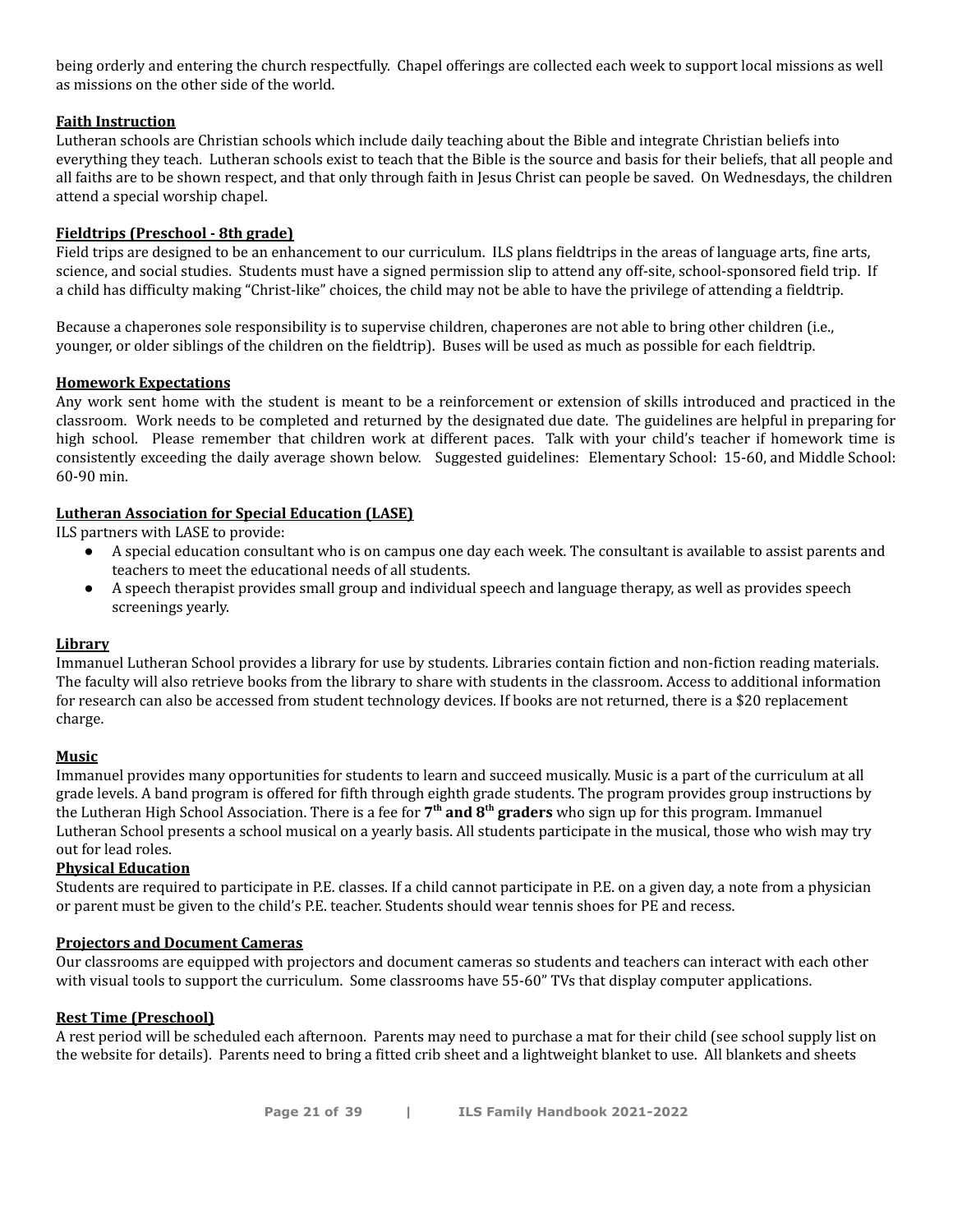must be taken home on alternating Fridays, washed and returned the following Monday. Due to sanitary reasons, pillows are not allowed. **Ask your child's teacher about toys at school for rest time.**

#### **Supplies**

Parents will be given a list of supplies needed for their children's education. Children should have these supplies for the first day of school. Students who transfer in the middle of the year may not need all the supplies. The most up-to-date supply list can be found on *Family Portal* or *Family App*.

#### **Textbooks**

Textbooks are property of ILS and are purchased for student use. Loss or damage due to neglect or abuse beyond reasonable wear will be charged to a family's account.

#### **Yearbook**

We will have a yearbook that will capture our memories during the year. You will have an opportunity to purchase a yearbook during the second semester. Yearbooks include spring activities and 8<sup>th</sup> grade graduation, so the yearbooks are delivered in July. You may pick up your child's yearbook in August from the office.

#### V: GRADING

The report cards reflect academic and behavioral progress of students on a two-semester system with mid-terms.

#### **Grading (JPS – K)**

Progress of skills is noted for students in these grade levels. If you would like to preview the report, please contact your child's teacher.

1 - Does Not Perform Behavior/Skill Yet

2 - Performs Behavior/Skill Inconsistently

3 - Performs Behavior/Skill Successfully & Independently

#### **Grading (1 st – 8 th gr)**

| A+    | 97-100     | 4.00 |
|-------|------------|------|
| A     | 93-96      | 4.00 |
| $A -$ | 90-92      | 3.67 |
| $B+$  | 87-89      | 3.33 |
| B     | 83-86      | 3.00 |
| $B -$ | 80-82      | 2.67 |
| $C+$  | 77-79      | 2.33 |
| C     | 73-76      | 2.00 |
| C-    | 70-72      | 1.67 |
| D+    | 67-69      | 1.33 |
| D     | 63-66      | 1.00 |
| D-    | 60-62      | 0.67 |
| F     | 59 & below | 0.00 |
|       |            |      |

#### **Honor Roll (Middle School)**

ILS has an Honor Roll Program for the middle school students in 5th – 8th grade. For a student to be eligible for the program, his/her grades must meet the following requirements:

● Gold Eagle Excellence 4.0 GPA

| Silver Eagle Excellence | 3.99-3.67 GPA |
|-------------------------|---------------|
| Bronze Eagle Excellence | 3.66-3.33 GPA |

#### **Progress Reports**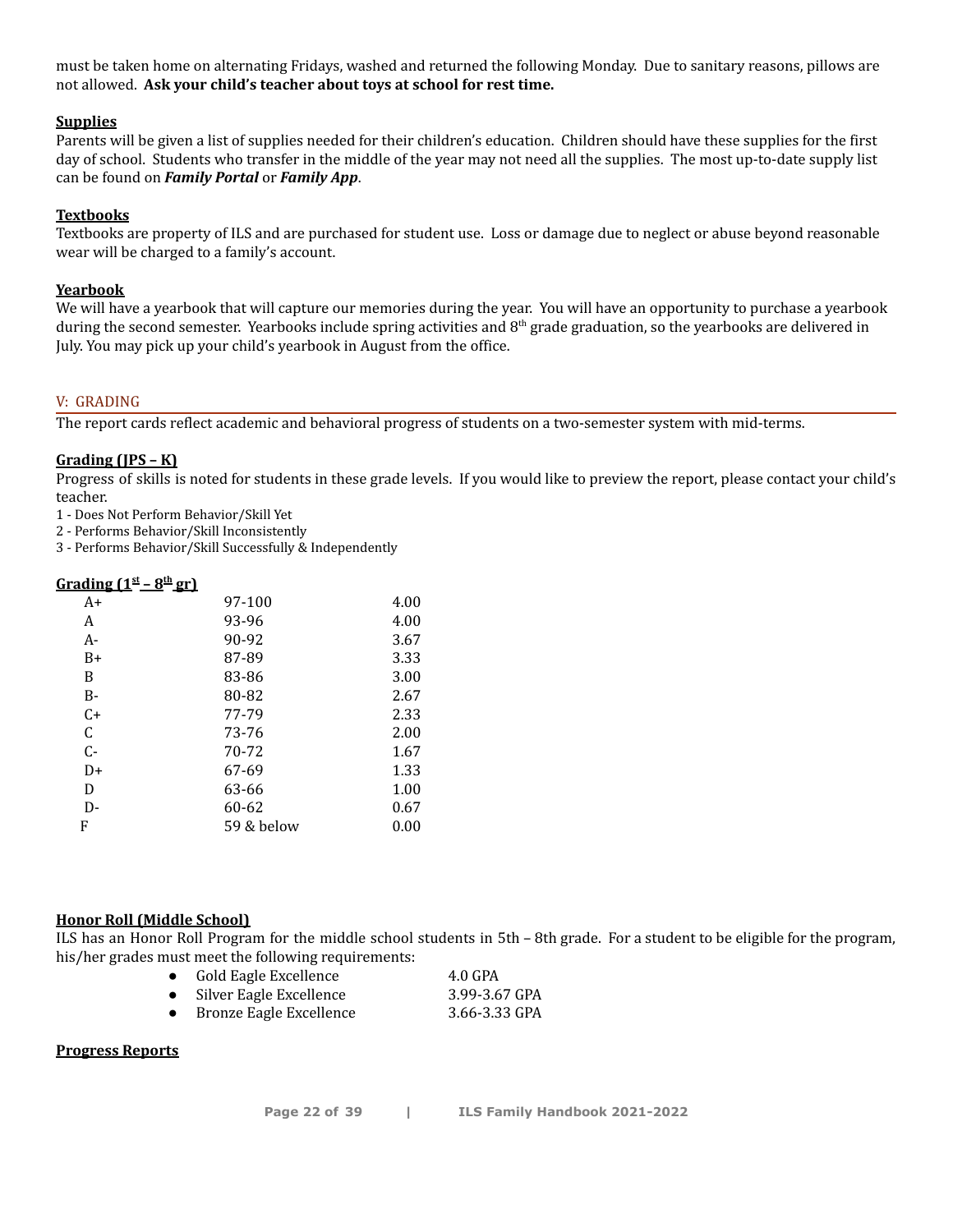Please go to [www.ILSolivette.org](http://www.ilsolivette.org) to find the *Family Portal* link or download the *Family App* on a smartphone *to* view your child's progress. Weekly  $1^{st}$  –  $8^{th}$  grade progress reports are automatically emailed on Sundays. These reports are valuable tools to celebrate weekly successes as well as assist students with developing a plan to address opportunities for improvement.

#### **Promotion and Retention (PreK – 8 th grade)**

When students at ILS are having difficulty with the curriculum at ILS, the administration and classroom teacher will look at the following indicators. This is a short list of which a decision of retention may be imminent. The indicators include, but are not limited to, the following:

- ♦ Student working below grade level on class work and homework
- ♦ Student scoring below grade level on classroom tests and achievement tests
- Student has numerous absences and tardies.
- Student not committed to giving his or her best effort
- ♦ Student must successfully attend summer school, have a tutor, or other special assistance to be promoted. *(ILS is not obligated to pay for summer school, tutoring, or other special assistance.)*

When students are having difficulty in various subject areas according to the same indicators, serious consideration will be made to retain them at the end of the year. Each student will be considered on an individual basis. Throughout the year, when appropriate, the teacher will indicate that promotion is in danger. The greatest concern of the staff at ILS is whether the child will be successful wherever he or she is placed.

#### **Report Cards**

Report cards are issued at the end of each of the four terms to inform you of the performance, progress, and needs of your child. The information which they provide is essential to cooperatively planning for your child's future achievement and guidance. Specific averages and grades are explained on the legend on the report card. Please see the website for dates when report cards will be issued by email.

#### **Student Records**

Parents/legal guardians may inspect their child's permanent records when they see fit. However, an appointment with the principal should be made to avoid disruption.

Official transcripts must be mailed to the receiving school or may be delivered by a school official. These records may not be given to parents or students for delivery to another school. Additional information concerning student records and their handling can be obtained from the School office.

Transcripts cannot be released if any account (tuition, extended care, etc.) is not paid current.

#### VII: FOOD SERVICE

#### **Lunches**

We encourage families to send nutritional lunches from home. This policy includes field trips. Please alert the school office regarding food allergies. Pre-K through 8<sup>th</sup> grade eat lunch in the gymnasium when possible. JPS and PS students eat lunch in their classrooms. Items NOT allowed: soda, energy drinks (i.e., Red Bull), caffeinated drinks, or foods with high sugar **content.**

#### VIII: ILLNESS AND INJURY

#### **Child Abuse Reporting**

Missouri law based on Child Protection and Reformation Act RSM0210 mandates that teachers, extended care personnel, counselors, and administrators report suspected cases of abuse or neglect of students in their care. The personnel on staff at ILS will abide by this law. Any faculty or staff member of ILS who has knowledge of or reason to suspect abuse or neglect shall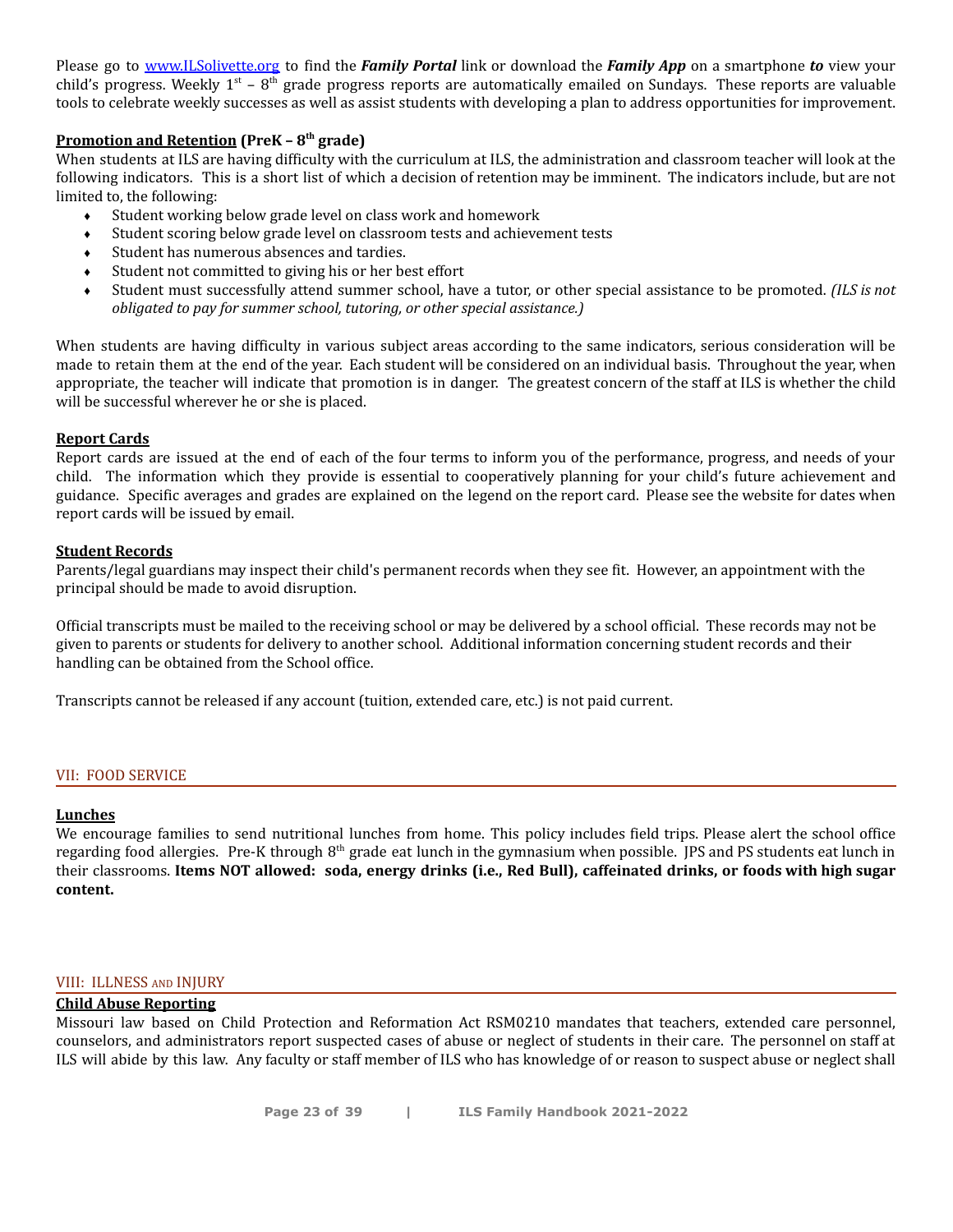report the suspected abuse to the administration. The administration will contact the proper authorities. The administration will ask the teacher to be the one filing the report. It is the duty of authorities to investigate the report.

#### **Concussion Protocol**

ILS follows the guidelines established by MSHSAA (Missouri State High School Activities Association) where concussions are concerned. The *MSHSAA Concussion Return to Play Form* must be completed. If diagnosed with a concussion, an athlete must be cleared for progression to activity by an approved healthcare provider,

MD/DO/PAC/LAT/ARNP/Neuropsychologist (Emergency Room physician cannot clear for progression).

The *MSHSAA Concussion Return to Play Form* can be found on the ILS website.

#### **Emergency Drills**

ILS has monthly fire drills. In addition, we conduct tornado & emergency evacuation drills in the spring and fall of the year. It is important to establish these routines in order to provide a safe situation in the event of an actual emergency. All students must stay with their teacher. All classes must go to the one meeting place in the parking lot. We also have safety and security drills throughout the school year.

#### **Emergency Evacuation**

In the event that an emergency should occur, and students need to be evacuated, students, faculty, and staff will go in to our meeting place in the parking lot. If there is a lockdown situation, no students will be allowed to leave until the campus is safe to do so. Upon evaluation of a safe situation, all students must be signed out to leave the ILS campus. Teachers take emergency forms whenever they leave the classroom.

#### **Illness**

Students are required to be in good health while they attend Immanuel Lutheran School - Olivette. If your child is out due to a suspected contagious illness, the child must see the doctor and have a written note to return.

- All students and staff must be protected.
- Has an illness requiring antibiotics and has not yet been on the medication for a full 24 hours.
	- To prevent the spread of any illness, a child *must be free of the follow symptoms for 24 hours:*
		- Fever (100 degrees or higher) without medication.
		- No vomiting or diarrhea.
		- No rash.
		- No red, running, or swollen eyes (other than allergy-related).

Contagious illnesses such as, but not limited to, influenza, strep, pink eye and lice must be treated before a student returns to school.

#### **Injury**

If your child is injured at ILS, you will be notified. We will call every phone number listed in the school management system. If we cannot reach you at your emergency numbers, we will obtain emergency care through a clinic, hospital, or private doctor as reported by the parent in the school management system. *Parents will be emailed an electronic accident report.*

#### **Medication**

Do not leave medication in your child's possession at any time where it is accessible to other students. Parents must bring medicine to the office and fill out a medication form for medication to be administered. The medicine must be stored in the office out of reach of children. Medicine can only be administered by one of the administrative staff in the office or someone designated in their absence. When medicine is given out it will be charted in the medication folder in the office. Please have medicine in original prescription or over-the-counter container. Medication left over 30 days will be properly disposed.

#### Prescription Medication:

- 1. Prescription medication must be in the original container labeled with the child's name, the date, directions, and the physician's name.
- 2. If your child is fever free for 24 hours and well enough to function at school, antibiotics and similar prescribed medicine may be administered.

#### Non-prescription Medication:

The giving of non-prescription medication at ILS is strongly discouraged; however, there are the following exceptions:

- 1. Regularly prescribed over-the-counter medicine may be administered.
- 2. Parent can come administer over-the-counter medicine not prescribed by a doctor.

#### **EXTENDED CARE**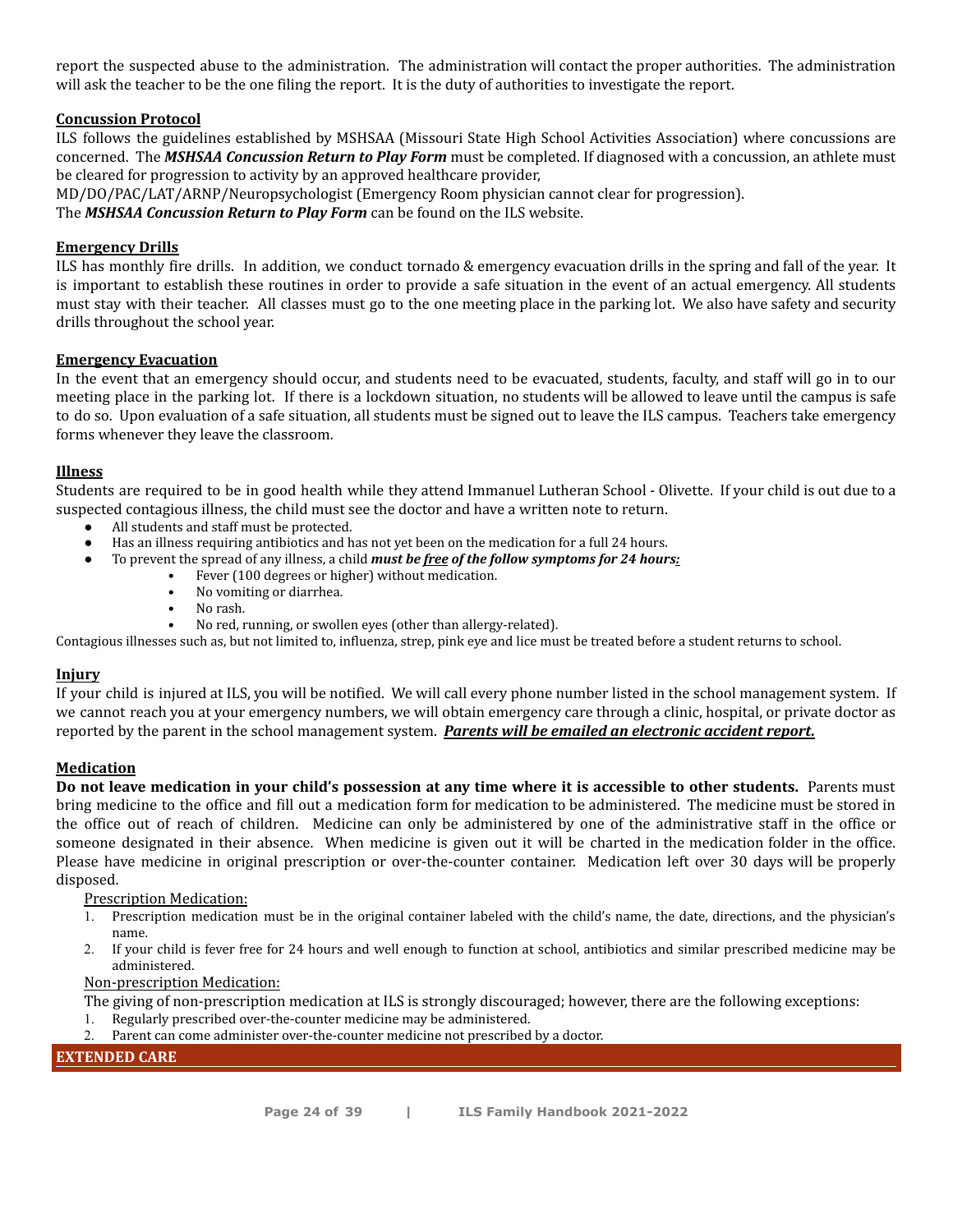Extended Care is a separate program that requires registration. If you wish to enroll, you can choose:

- Before Care (7:00-8:10 a.m.)
- After Care (3:30 6:00 pm).

#### **Childcare Drop-Off/Pick-Up Protocols:**

**• DROP OFF** - Parents/guardians will walk students to the extended care door to drop off (7:00 am – 8:10 am). Extended care worker will sign student in. Parents/guardians will not enter the extended care room.

**• PICK UP** - Parents/guardians will walk to the extended care door to pick up (3:30 pm – 6:00 pm). Extended care worker will sign student out. Parents/guardians will not enter the extended care room.

#### **Parking**

- Parents may park in designated parking spaces.
- **Do not park at an entrance and run into the building.**
- Please save handicap designated spots for cars with handicap tags.

*The rules of Immanuel Lutheran School - Olivette apply to the extended care program.*

#### **TECHNOLOGY**

#### **Technology Equipment**

The Chromebooks and iPads are property of ILS.

- **2 nd - 8 th Grade:** A Chromebook is assigned to each student. The Chromebook is to be charged at home and brought to school ready for use. On e-learning days, students will be given directions on how the Chromebook will be used to login to class.
	- o The tracking of incidents began with the 2018-2019 school year and carry from year to year.
	- o If the Chromebook is damaged, the family must pay a \$50 deductible to have the Chromebook serviced on the first incident, \$100 on the second incident, and \$150 on the third and all future incidents.
- **K and 1 st Grade:** An iPad is assigned to each student. The iPad is to be charged at home and brought to school ready for use. On e-learning days, students will be given directions on how the iPad will be used to login to class.
- **Library:** Chromebooks may be used for student research purposes.

#### **Internet Usage**

ILS believes the internet offers vast, diverse, and unique resources to both students and teachers. The goal in providing this service is to promote educational excellence in school by facilitating research, resource sharing, innovation, and communication. ILS filters websites through our server.

#### **Chromebook**

A Chromebook is a tablet computer equipped with a keyboard. The purpose of the Chromebook is to enhance the educational experience at Immanuel. It is not intended to replace the learning that takes place as students interact with each other. The procedures, policies, and information apply to all Chromebooks used at ILS, as well as any other device considered by ILS to come under this policy. Teachers may set additional requirements for technology equipment used within their classrooms.

#### $\frac{1}{2}$   $\frac{1}{2}$   $\frac{1}{2}$   $\frac{1}{2}$   $\frac{1}{2}$  **is** 1 to 1: Taking Care of Your Chromebook

Students are responsible for the general care of the Chromebook they have been issued by the school. Chromebooks that are broken or fail to work properly should be taken to the tech coordinator. At that time a "repair request" form will be completed and an "Chromebook loner," if available, will be assigned to the student until a repair can be made in a timely manner.

#### **General precautions/Chromebook**

- Food and beverages can damage your Chromebook. Students will be responsible for damages caused by food and beverage spills.
- Cords, cables, and cases should be stored carefully.
- *Chromebooks should remain free of any writing, drawing, stickers, or labels that are not the property of ILS.*
- *Chromebooks should never be left in a vehicle or any unsupervised area.*
- *Students are responsible for keeping their Chromebooks charged for school each day.*

**Screen care**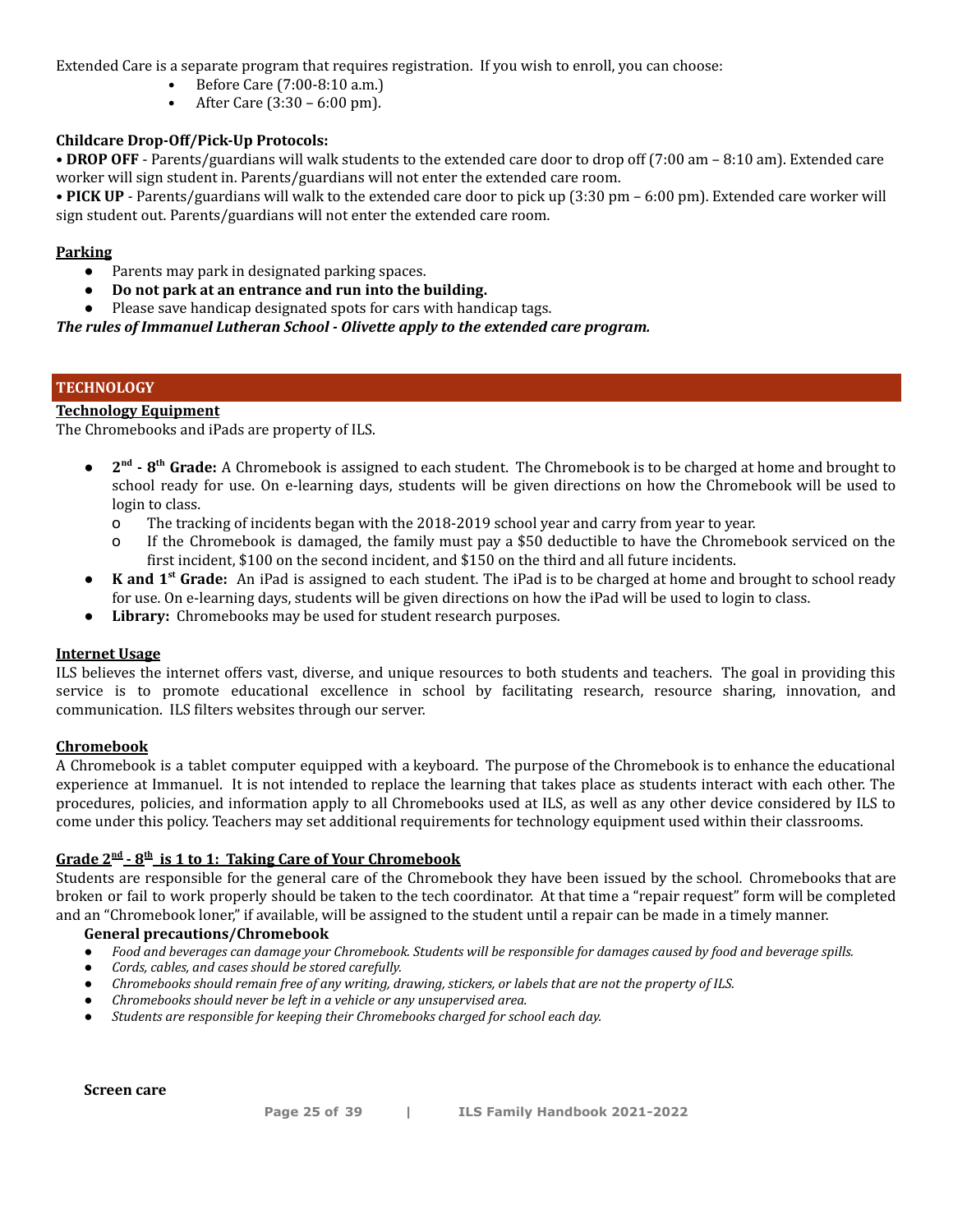The Chromebook screens can be damaged if subjected to rough treatment. The screens are particularly sensitive to damage from excessive pressure. Do not place anything near the Chromebook that could put pressure on the screen. Do not poke the screen. Clean the screen with a soft, dry cloth or anti-static cloth. Do not use commercial glass cleaners.

#### **Repair**

Loaner Chromebooks may be issued to students when they leave their Chromebooks for repair with the tech coordinator. Students are responsible for the care of the loaner while in their possession.

#### **Screensavers/Desktop Wallpaper**

Screensavers and wallpaper on devices must represent the Christ-centered mission of ILS. Inappropriate media such as but not limited to weapons, pornographic materials, inappropriate language, alcohol, drug, gang-related symbols are not acceptable and will result in disciplinary actions.

#### **Sound**

Sound should be muted at all times unless permission is obtained from the teacher for instructional purposes. If teachers require earbuds, it is student's responsibility to obtain and store them.

#### **File Storage**

Students should save their files to the Google Drive. Any personal music, pictures, and videos should not be stored on Chromebook or in the ILS Google Drive. Storage should be saved for work-related documents.

#### **Acceptable Use Guidelines**

Students are responsible for their ethical and educational use of the technology resources of ILS. Access to the ILS technology resources is a privilege and not a right. Each student and parent will be required to follow the information security, acceptable use, and CIPA policy. Transmission of any material that is in violation of any federal or state law is prohibited. This includes but is not limited to the following: confidential information, copyrighted material, threatening or obscene material, and computer viruses. Any attempt to alter data, the configuration of a computer, or the files of another user, without the consent of the individual, school administration, or technology administrator, will be considered an act of vandalism and subject to disciplinary action in accordance with the ILS code of conduct. Teachers have a right to manage and/or restrict student use of the Chromebook, software, and internet within the confines of their class.

#### **Privacy and Safety**

- Do not open, use, or change computer files that do not belong to you.
- Do not reveal your full name, phone number, home address, social security number, credit card numbers, password or passwords to other people.
- Remember that file storage is not guaranteed to be private or confidential.
- If you inadvertently access a web site that contains offensive material, notify a teacher immediately so that such sites can be blocked from further access. This is not merely a request; it is a responsibility.

#### **Legal Propriety**

- Comply with trademark and copyright laws and all license agreements. Ignorance of the law is not immunity. If you are unsure, ask a teacher or parent.
- Plagiarism is a violation of the ILS academic policies and procedures. Give credit to all sources used, whether quoted or summarized. This includes all forms of media on the internet, such as graphics, movies, music, and text.
- Use or possession of hacking software is strictly prohibited, and violators will face disciplinary action.
- Violation of applicable state or federal law will result in criminal prosecution and/or disciplinary action by ILS.

#### **E-mail Usage**

- The school-assigned email is the only email approved for school use.
- Always use appropriate language.
- Do not transmit language/material that is profane, obscene, abusive, or offensive.
- Do not send or forward mass e-mails, chain letters, or spam.
- Students should maintain high integrity with regard to email content.
- School-assigned email is subject to inspection by the school.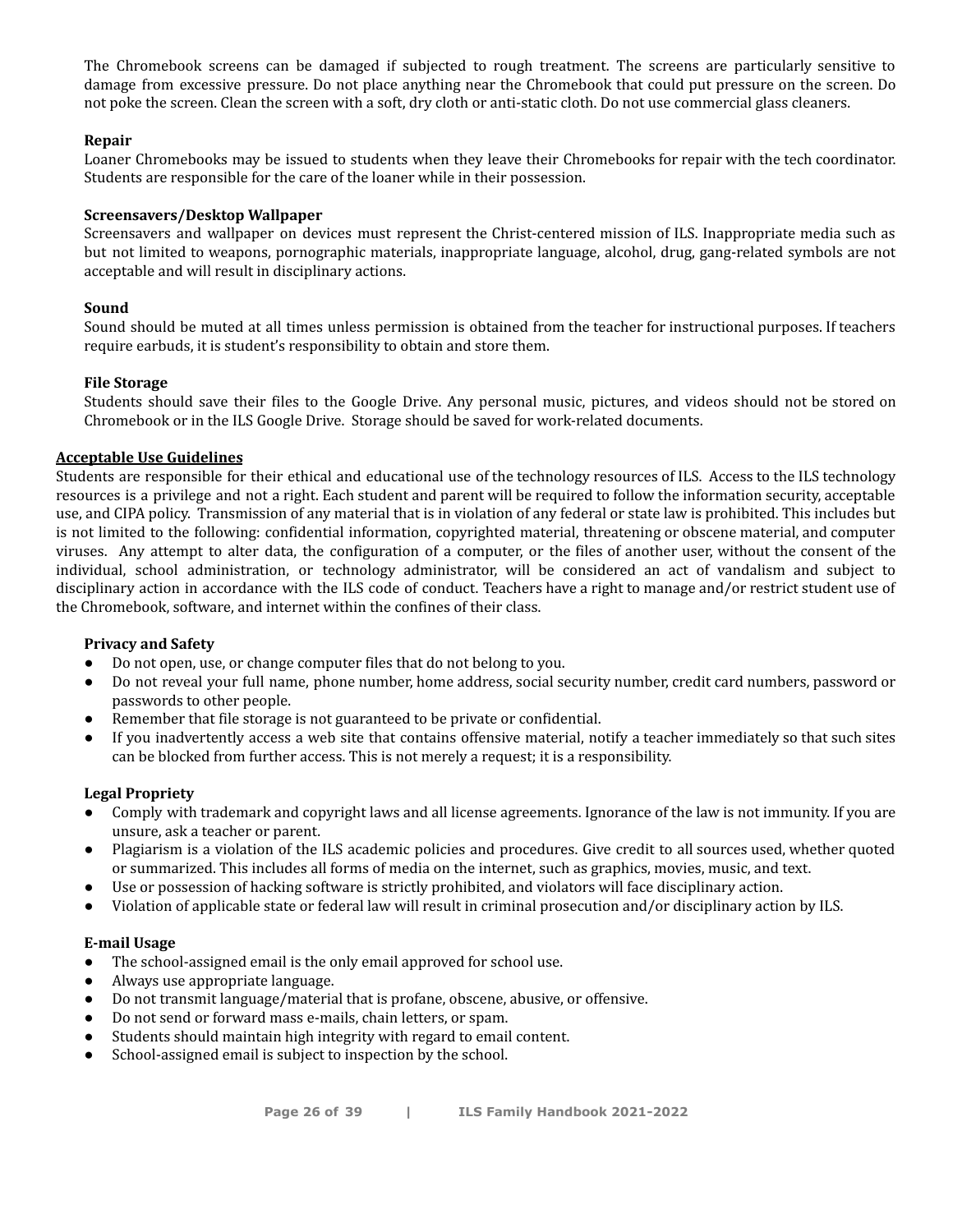#### **Consequences**

- Loss of Chromebook privileges, loss of network access, or traditional disciplinary actions.
- The student in whose name a system account and/or computer hardware is issued will always be responsible for its appropriate use.
- *●* Prohibited technology resources activities include, but are not limited to, the following:

#### **Violations of Acceptable Technology Usage** *(including but not limited to the following):*

- Sending, accessing, uploading, downloading, or distributing offensive, profane, threatening, pornographic, obscene, or sexually explicit materials.
- Using email, games, and other technology resources during class or during other inappropriate time without permission. Intentionally wasting school resources.
- Downloading or transmitting multi-player game, music or video files using the school network.
- Vandalizing, damaging, or disabling technology property of the school.
- Accessing another individual's materials, information, or files without permission.
- Using the network or internet for commercial, political campaign, or financial gain purposes.
- Releasing files, home address, personal phone numbers, passwords, or other vital accessing information to others.
- Promoting or soliciting for illegal activities.
- Attempting to repair, remove, or install hardware components reserved for authorized service technicians.
- Violating copyright or other protected material laws.
- Subscribing to mailing lists, mass e-mail messages, games, or other services that generate several messages that can slow the system and waste other users' time and access.
- Bypassing or attempting to circumvent security protocols (firewalls, proxy servers, etc.).
- Sending, accessing, uploading, downloading, or distributing pornographic or sexually explicit materials.
- Installing, enabling, launching, or creating programs that interfere with the performance of the network, internet, or hardware technology resources.
- Creating, uploading, or transmitting computer viruses.
- Attempting to defeat computer or network security.
- Attempting to download freeware, software, public domain software or other executable and/or installable software.
- Using tools or techniques to circumvent or bypass current security configurations (hacking).

#### **Violation Consequences may include:**

- Suspension of Chromebook privileges.
- Suspension of student with possible long-term suspension or recommended expulsion from school.
- Possible referral to law enforcement authorities.
- Electronic mail, network usage, and all stored files shall not be considered confidential and may be monitored at any time by designated district staff to ensure appropriate use. ILS cooperates fully with local, state or federal officials in any investigation concerning or relating to violations of computer crime laws.

#### **Chromebook Identification**

Student Chromebooks will be labeled in the manner specified by the school. *Students will not remove ILS property stickers.* If the sticker comes off, bring it to the office to have the identification sticker replaced. Missing stickers at the end of the school year are subject to a \$10 fine.

#### **Password Protection**

Students are expected to use and keep their password confidential to protect information stored on their Chromebooks. Disciplinary action may result due to actions of an unauthorized user.

#### **Intentional or Negligent Damage**

Students are expected to keep the Chromebooks in good condition. Failure to do so will result in fines depending upon Chromebook's condition.

#### **Children's Internet Protection Act (CIPA)**

The children's internet protection act was put in place to help control and limit access to unacceptable, vulgar, illegal, and offensive content in public places like schools and libraries.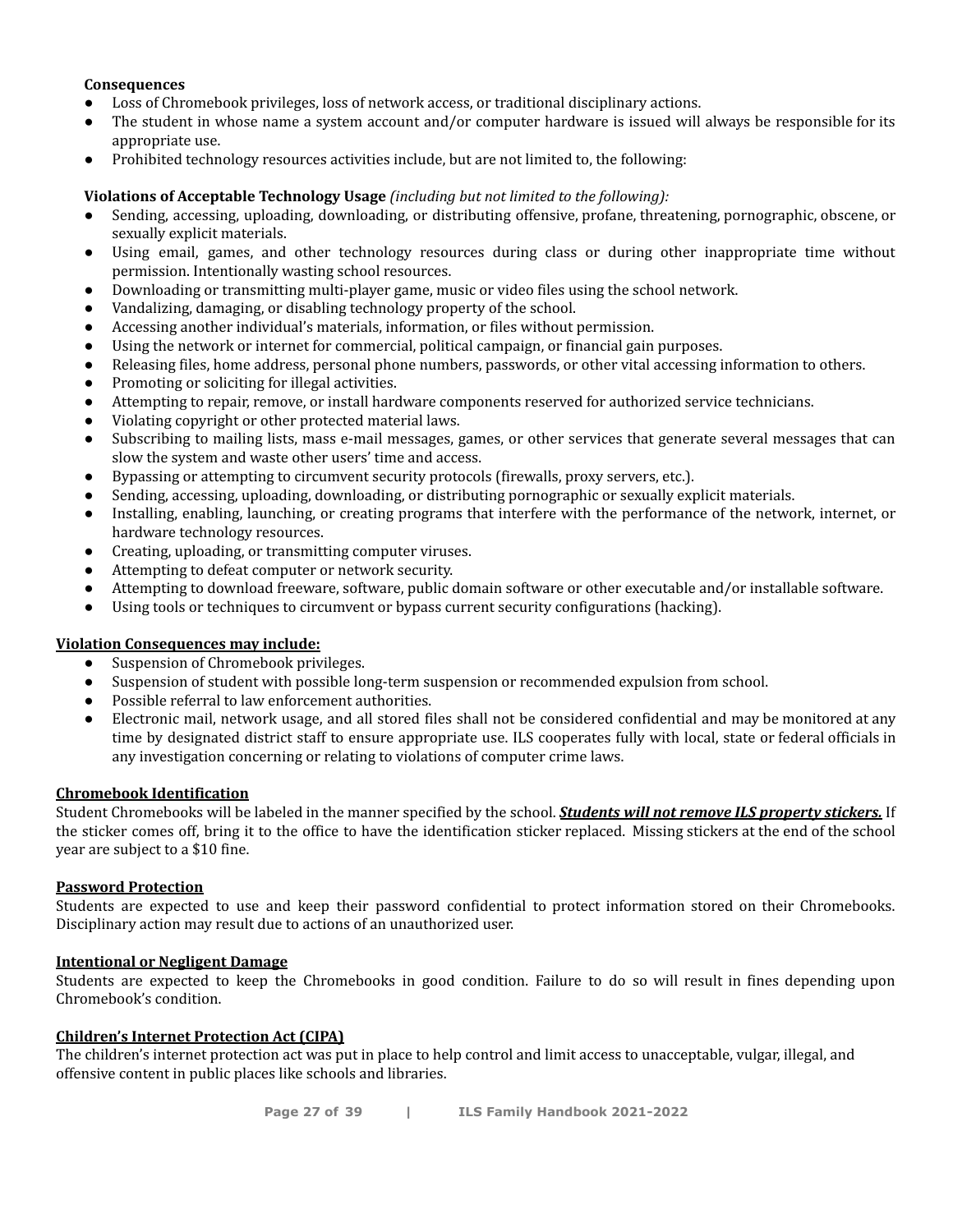#### **Filtering**

ILS runs filters on all internet connections to help prevent access to inappropriate content that may be harmful to minors. The filtering content is updated regularly to keep harmful content blocked.

#### **Access by Minors to Harmful Content**

Since filters are not perfect, students are to immediately report the incident to the staff member that is in the presence of the Chromebook, and the staff member is to report the harmful content to the network administrator or technology coordinator so that the content can be manually blocked. If a minor purposefully tries accessing or gets access to harmful content, that minor's privileges can be taken away for Chromebook and internet access. Other consequences will be determined by the administrator for the violation. Harmful content will then be manually blocked if the filter missed it.

#### **Unauthorized Access**

Using tools and/or techniques to circumvent or bypass current security configurations ("hacking") will be considered a violation of appropriate technology usage and will be subject to disciplinary action. Hacking tools are explicitly prohibited. Any unlawful activities are strictly prohibited, and the offender will be prosecuted in accordance with the law.

#### **Unauthorized Disclosure**

Unauthorized disclosure, use, and dissemination of personal identification information regarding minors is strictly prohibited. Staff will take all precautions necessary to ensure students' identification safety.

#### **Enforcement**

Violations of the policy will be handled consistent with ILS disciplinary procedures applicable to the relevant person or persons. Student violations may be subject to warnings, suspend, block or restrict access to network resources, detention, and suspension of school activities and/or suspended from school. Violations of state and federal laws will result in legal prosecution. Examples of these laws include but not limited to: cyber law's, federal communities' laws, federal wiretap laws, homeland security act, national information infrastructure protection act of 1996, computer fraud and abuse act, electronic communications privacy act, children's online privacy protection act, digital millennium copyright act.

#### **STUDENT ACTIVITIES**

#### **Awards Assemblies**

There are three awards assemblies throughout the year to celebrate the accomplishments of the students.

#### **Bible Bee**

Students in 6<sup>th</sup>, 7<sup>th</sup>, and 8<sup>th</sup> graders compete to become the team that will go to LHSN to compete against other teams from sister Lutheran schools.

#### **Birthday Celebrations**

We are not equipped to host birthday parties at ILS. Communicate with your child's teacher to arrange to bring in a small snack for snack time or at the end of the day. Snacks must be store purchased. Due to allergies, homemade treats are not able to be served at Immanuel.

#### **If you decide to have a party for your child,**

- *all children in the class*,
- all the boys or all the girls, or
- no children in the class should receive invitations so no one is left out

#### **Classroom Celebrations**

Throughout the year there will be classroom parties to celebrate various holidays. Please review the ILS Calendar at [www.ILSolivette.org](http://www.ilsolivette.org) to see the schedule and times of parties this year. Check with your Classroom Coordinator or your child's teacher for more information.

#### **Educational Fairs**

● Please ask your child's teacher how best to distribute invitations.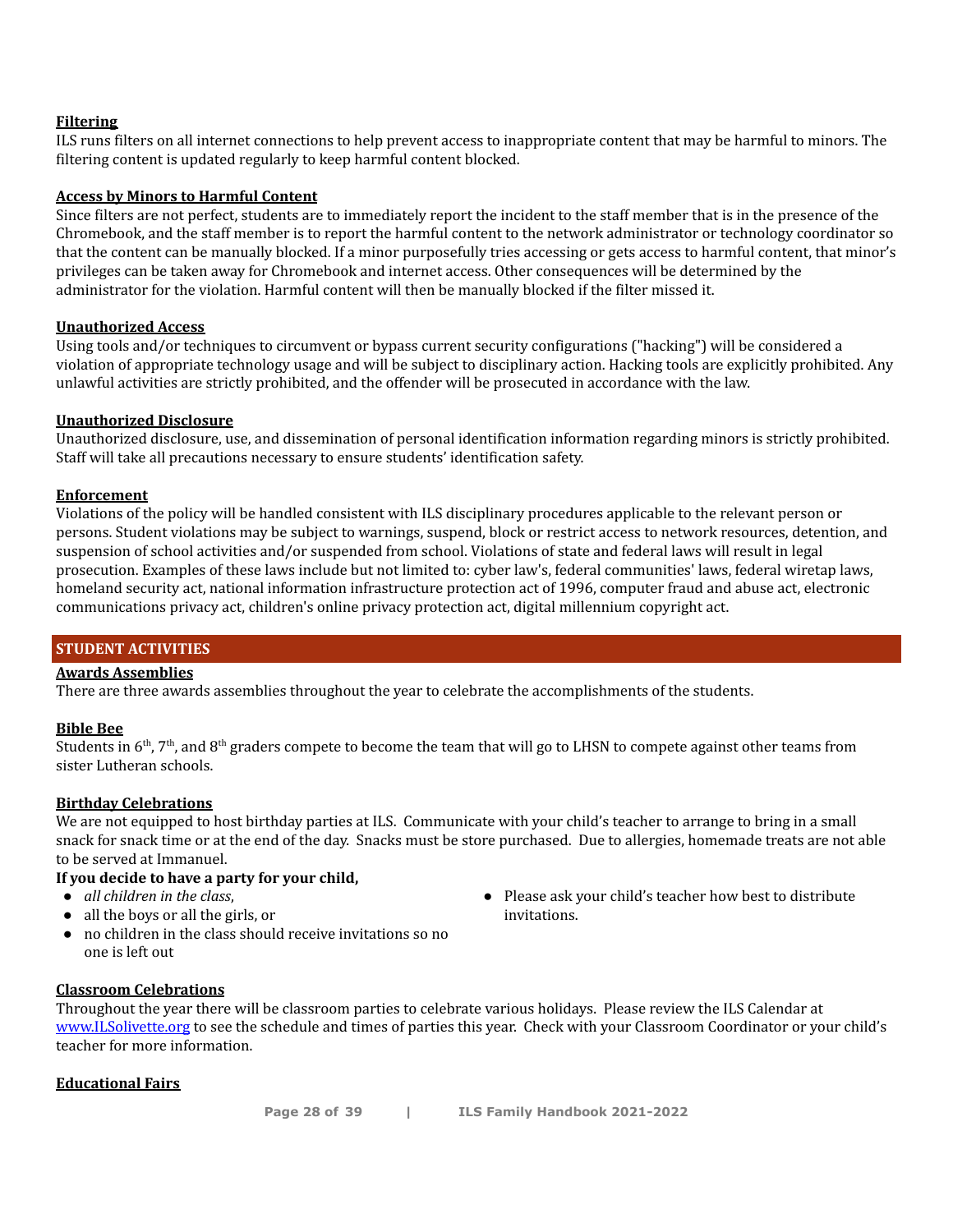In coordination with Lutheran North, Immanuel students ( $4^{\rm th}$  –  $8^{\rm th}$  grade) participate in a school competition. Those students who achieve a blue-ribbon award, will go on to compete with students from sister Lutheran schools at Lutheran North High School.

- 2021-2022: Science 2022-2023: Art 2023-2024: Social Studies
	-

#### **Field Day**

At the end of the school year, we will have a field day events for all ILS students. The events is organized by two of our teachers and/or Immanuel's Athletic Director. Students rotate with their teacher (and aides if applicable) as a class between several activity stations. This is a great opportunity for parents to assist by leading a station.

#### **Geography Bee**

Students in fifth through eighth grade participate in the Geography Bee sponsored by National Geographic Society.

#### **Graduation**

This event celebrates the accomplishments of our eighth graders. It is held in the evening (check the calendar online) before the last day of school. This event is hosted by the seventh-grade students and parents. All Immanuel students and their families are encouraged to attend this celebration as well.

#### **Lutheran Junior Honor Association (LJHA)**

Each January Immanuel will recognize 6<sup>th</sup>, 7<sup>th</sup>, and 8<sup>th</sup> grade students who have met the LJHA guidelines. Once initiated in LJHA, students will be expected to continue their efforts in the four key areas to remain members of LJHA at Immanuel Lutheran School - Olivette. The guidelines are taken from the recommendations of LJHA

- 1) **Christian Character -** Expected to model Christian decisions in words and actions. No suspensions.
- 2) **Leadership -** Expected to take opportunities to lead in curricular and where possible extra-curricular activities.
- 3) **Service -** Expected to volunteer 5 hours of service at school, community, and/or church. (not parent service hours)
- 4) **Scholarship -** Expected to maintain a minimum 3.33 GPA.

#### **National Lutheran Schools Week (NLSW)**

During the fourth week in January, we celebrate with over a thousand other Lutheran schools across the United States. The students will sing in church on one of the Sundays for NLSW, have dress up days, a special chapel, and other fun events.

#### **Spelling Bee**

First through eighth grade compete in separate grade level competitions at our school. The top two from each grade level go on to compete at Lutheran North at the Academic Fair.

#### **Spirit Days**

- Every Friday is a spirit day.
- ILS-sponsored t-shirts may be worn on Fridays.

#### **Spring Musical**

Check the calendar on the **Family Portal** (link from [www.ILSolivette.org\)](http://www.ilsolivette.org) or **Family App** for the scheduling of annual Spring Musical. All students are able to participate in the musical, those middle school students who wish may try out for lead roles.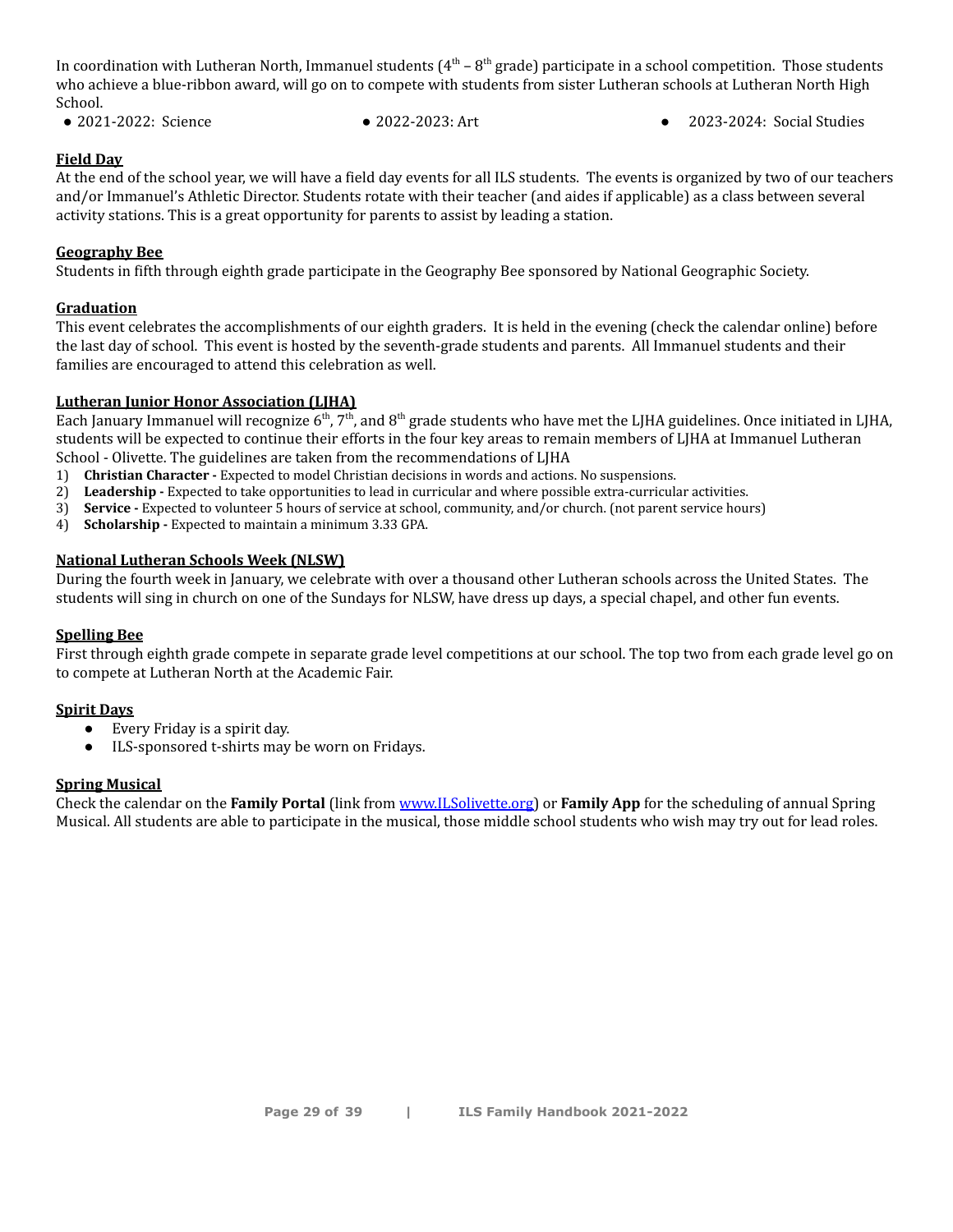#### **EXTRA-CURRICULAR ACTIVITIES**

At ILS, students are offered a rich selection of extra-curricular activities to pursue beyond the classroom. We believe — and research shows — that students who partake in these opportunities enjoy the benefits they provide, including confidence boosting, team building, commitment and growth of leadership skills.

#### **Extra-Curricular Eligibility**

Immanuel Lutheran School encourages and supports participation in extracurricular activities. This participation is voluntary and, as such, is considered a privilege. It is the responsibility of the participating student to maintain eligibility status. Eligibility shall be based on the following criteria:

- **School Attendance:** If a student is not in school or goes home during the school day due to illness, he/she will not be eligible to participate in any extracurricular events, practices, or games that day.
- **Academic Status:** A student must maintain a 2.0 GPA during season to maintain eligibility. Eligibility based on GPA will be evaluated weekly. A student who becomes ineligible three times during the season of any given extra-curricular program will be removed from participation. Breaking academic standards, such as copying work, will also be considered for ineligibility.
- **Behavior Standards:** Any student receiving a detention must sit out that day's extracurricular competition or practice. A student receiving a suspension will be required to sit out an equal number of competitions for each day of the suspension.
- **Team Participation:** Playing time and starting positions may be adversely affected based on a lack of attendance at practices and games.

#### **Spectator Expectations**

We encourage the entire ILS family to demonstrate attitudes and behaviors that reflect building and supporting others. Our expectation is that everyone (athletes, officials, and fans) who attends an athletic event at ILS will demonstrate good sportsmanship and be treated with respect. Please help us follow His gracious example of love, kindness, and selflessness. Some events will not have spectators. See calendar at **Family Portal** or **Family App.**

#### **Arts**

ILS offers a rich selection of arts opportunities taught by both ILS faculty to demonstrate personal growth and to experience artistic expression. Voices of the Spirit Choir as well as other choirs offer students the ability to develop their musical ability.

#### **Athletics**

Athletics at ILS are an important part of the overall educational process. Teams and individuals are challenged to reach their full potential in each sport. Christ-like behavior is both modeled and taught by coaches and athletes. Lifelong values are emphasized as well as the short-term goals of fielding competitive teams. **A MO Sports Physical is required for participation in all ILS-Sponsored Athletics.**

#### **Leadership and Service**

At ILS, we believe that while traditional learning takes place within the walls of our school, there are still plenty of learning opportunities outside the classroom as well. Learning the importance of serving others at an early age establishes a strong character and enriches a well-rounded education.

#### **Clubs**

At ILS, there are opportunities to learn skills. Depending on the interests of students, new clubs are considered and added when a volunteer can lead the group.

#### **Club Sponsorship**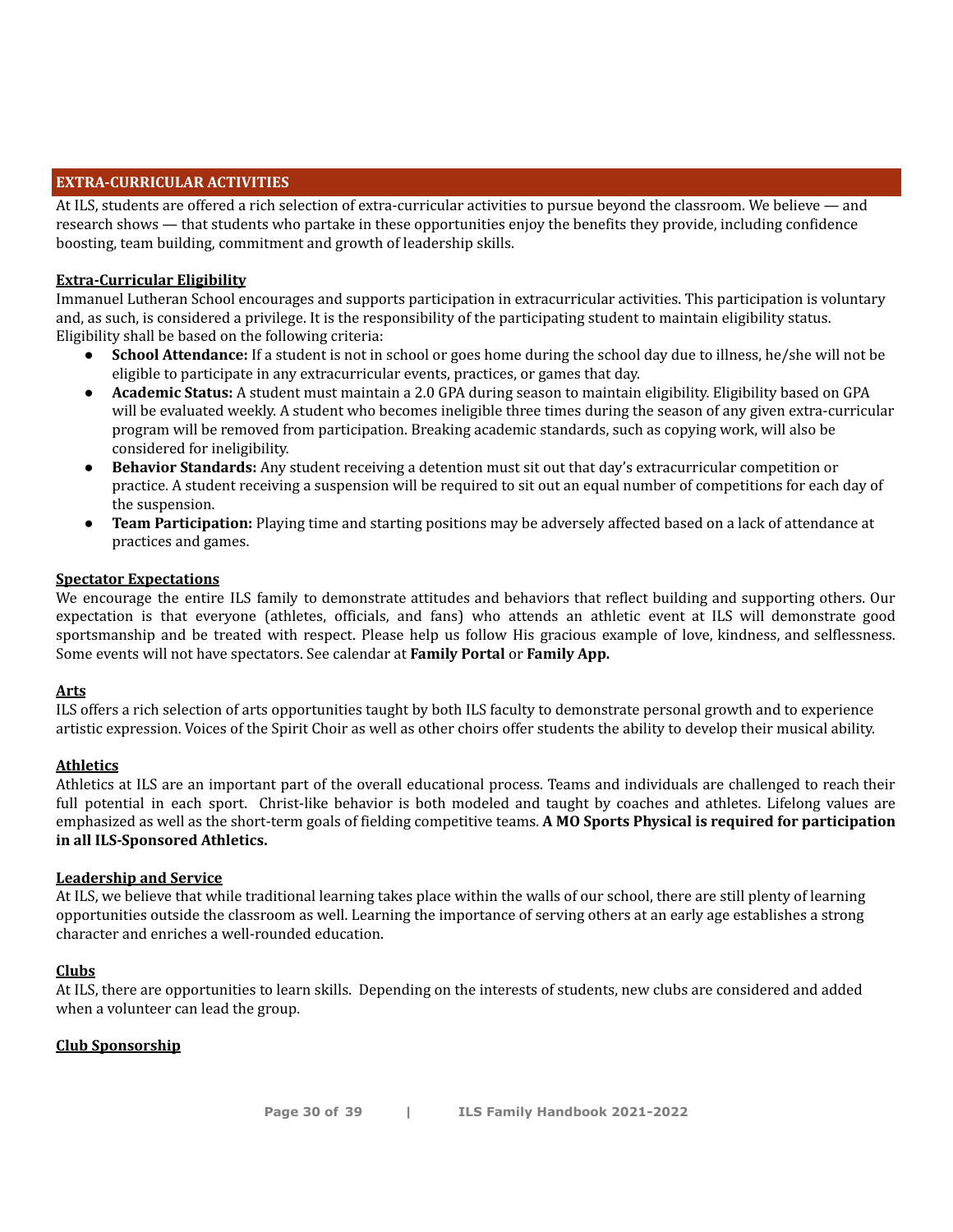- 1. Sponsors must accept responsibility for ensuring that all activities contribute to the purposes and aims of the school, and students must work with their sponsor in all activities. All sponsors are subject to screening and background checks before receiving approval to work with students.
- 2. Student groups must be under the complete supervision of the sponsor. The sponsor and the administration must approve all programs, projects, and parties in writing.
- 3. Under no circumstances will ILS be obligated to pay for any expenditure not specifically preauthorized by an administrator.
- 4. ILS provides many opportunities for social growth. Attendance at social functions that are not sponsored by ILS is the responsibility of the parents.
- 5. Parental approval is required for a student's participation in all organizations or activities but does not waive or invalidate any provision of this handbook.

# **Covid Prevention Guidelines**

**GREEN Code Column Traditional - In Class Five Days/Week** Adopted 07.16.20 Revision 01.07.22 Revision 03.04.22

#### **Overview**

This document follows a flexible framework to address challenges that may develop, based upon the possibility of varying levels of community spread of COVID-19. While it is our goal to prepare a plan as best as we possibly can. All plans are subject to change based on St Louis County and the CDC recommendations. We remain committed to providing a loving Christian environment that supports our students spiritually, socially-emotionally, academically, and physically.

| Code                                                                                            | Green                                                                                     | Yellow                                                                                                                                                                                  | <b>Red</b>                                                                     |                                                                                       |
|-------------------------------------------------------------------------------------------------|-------------------------------------------------------------------------------------------|-----------------------------------------------------------------------------------------------------------------------------------------------------------------------------------------|--------------------------------------------------------------------------------|---------------------------------------------------------------------------------------|
| <b>Level of Community</b><br><b>Spread (STL County)</b>                                         | Low/No<br><b>Spread &amp; Risk</b>                                                        | <b>Minimal/Moderate</b><br><b>Spread &amp; Risk</b>                                                                                                                                     | <b>Substantial</b><br><b>Spread &amp; Risk</b>                                 |                                                                                       |
| <b>Instructional Model</b><br>(as determined by ILS)                                            | <b>Traditional</b>                                                                        | <b>Traditional</b>                                                                                                                                                                      |                                                                                | <b>Distance Learning*</b>                                                             |
| <b>Facility Usage</b><br>(as determined by ILS)                                                 | Open                                                                                      | Open                                                                                                                                                                                    | <b>Short Term Closure</b>                                                      | <b>Extended Closure</b>                                                               |
| <b>Response</b><br>(as determined by ILS in<br>partnership with local<br>departments of health) | $\cdot$ Implement<br>preventative practices<br>· Proactive health and<br>safety protocols | <b>Implement intensive mitigation</b><br>strategies<br><b>Enhance social distancing with</b><br>self-contained classroom<br><b>Modified schedules</b><br>. Maximizing social distancing | .Facilities closed for<br>13 days or less<br>·Facility deep<br>cleaning occurs | <b>·Facilities closed for</b><br>14 days or more<br>.Facility deep<br>cleaning occurs |

| <b>Addressing Community Spread of COVID-19</b><br>(Level of community spread of COVID-19 as determined by local health officials) |  |  |  |  |
|-----------------------------------------------------------------------------------------------------------------------------------|--|--|--|--|
| <b>Minimal/Moderate Spread</b><br><b>Substantial Spread</b><br>Low/No Spread                                                      |  |  |  |  |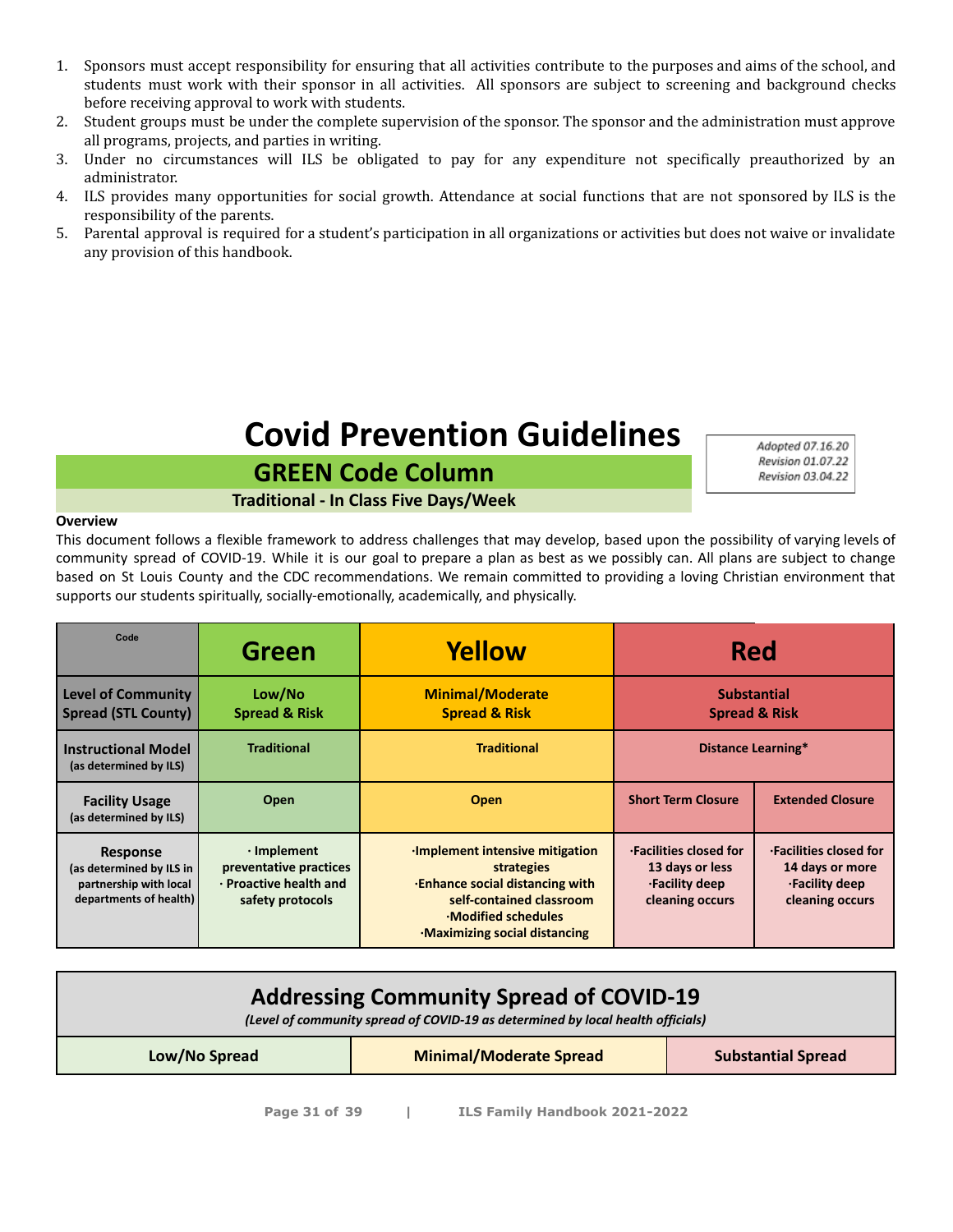| • Establish and maintain communication with local and state health officials                                                                          | • Coordinate with local and state                                                                                                                                                                                  |                                                                                                                                                                                                      |
|-------------------------------------------------------------------------------------------------------------------------------------------------------|--------------------------------------------------------------------------------------------------------------------------------------------------------------------------------------------------------------------|------------------------------------------------------------------------------------------------------------------------------------------------------------------------------------------------------|
| • Participate in contact tracing efforts as directed by local health officials (to the extent feasible)                                               | health officials                                                                                                                                                                                                   |                                                                                                                                                                                                      |
| . Post signage in classrooms, hallways, and entrances to communicate how to stop the spread-                                                          | • Participate in contact tracing                                                                                                                                                                                   |                                                                                                                                                                                                      |
| COVID-19 symptoms, preventative measures (including staying home when sick), good hygiene, and                                                        | efforts as directed by local health                                                                                                                                                                                |                                                                                                                                                                                                      |
| school-specific protocols                                                                                                                             | officials (to the extent feasible)                                                                                                                                                                                 |                                                                                                                                                                                                      |
| • Establish a protocol for students/staff who feel ill/experience symptoms when they come to school                                                   | • Implement distance learning                                                                                                                                                                                      |                                                                                                                                                                                                      |
| (see "When a Child, Staff Member, or Visitor Becomes Sick at School" section)                                                                         | • Close off affected areas and if                                                                                                                                                                                  |                                                                                                                                                                                                      |
| • Consider ways to accommodate needs of children, teachers/staff, and families at higher risk for severe                                              | possible, wait 24 hours before                                                                                                                                                                                     |                                                                                                                                                                                                      |
| illness (see "Protecting Vulnerable Populations" section for considerations)                                                                          | cleaning and disinfecting.                                                                                                                                                                                         |                                                                                                                                                                                                      |
| • Implement basic social distancing measures,<br>such as desks spaced apart, as feasible, and<br>increased outdoor lessons when weather<br>cooperates | • Implement enhanced social distancing measures<br>(see "Transitioning", "Large Group Gatherings",<br>"Entering the Building", and "Teaching and<br>Learning" sections)<br>• Isolate and deep clean impacted areas | •Consider ways to accommodate<br>needs of children, teachers/staff, and<br>families at higher risk for severe<br>illness (see "Protecting Vulnerable"<br>Populations" section for<br>considerations) |

| <b>Practicing Prevention</b>                                                                                                                                                                                                                                                                                                                                                                                                                                                                                                                                                                                                                                                                                                                                                                                                                                                                                                                                                                                                                                                                                                                                                                                         |                                                                                                                                                     |                                                                                                                                                       |
|----------------------------------------------------------------------------------------------------------------------------------------------------------------------------------------------------------------------------------------------------------------------------------------------------------------------------------------------------------------------------------------------------------------------------------------------------------------------------------------------------------------------------------------------------------------------------------------------------------------------------------------------------------------------------------------------------------------------------------------------------------------------------------------------------------------------------------------------------------------------------------------------------------------------------------------------------------------------------------------------------------------------------------------------------------------------------------------------------------------------------------------------------------------------------------------------------------------------|-----------------------------------------------------------------------------------------------------------------------------------------------------|-------------------------------------------------------------------------------------------------------------------------------------------------------|
| Low/No Spread                                                                                                                                                                                                                                                                                                                                                                                                                                                                                                                                                                                                                                                                                                                                                                                                                                                                                                                                                                                                                                                                                                                                                                                                        | <b>Minimal/Moderate Spread</b>                                                                                                                      | <b>Substantial Spread</b>                                                                                                                             |
| • Mask optional                                                                                                                                                                                                                                                                                                                                                                                                                                                                                                                                                                                                                                                                                                                                                                                                                                                                                                                                                                                                                                                                                                                                                                                                      | • Allow students and staff to bring face masks/coverings to<br>use from home, if desired; provide education for proper<br>wearing/handling of masks | • School buildings are<br>closed; use the "Eagle"<br>Eye" and other<br>communications to                                                              |
| • Teach and reinforce good hygiene measures such as handwashing, covering coughs, etc.<br>• Post signage in classrooms, hallways, and entrances to communicate how to stop the spread - COVID-19<br>symptoms, preventative measures (including staying home when sick), good hygiene, and school- specific<br>protocols<br>• Provide hand soap and hand sanitizer with at least 60% alcohol, paper towels, and no-touch trash cans in all<br>bathrooms, classrooms, and frequently trafficked areas; allow students and staff to bring hand sanitizer<br>from home, if desired<br>• Allow students and staff to bring water bottles from home<br>• Ensure ventilation systems operate properly and increase circulation of outdoor air as much as possible, as<br>long as this does not pose a safety or health risk to students or staff<br>• Clean/disinfect frequently touched surfaces at least daily and shared objects after each use<br>. In addition to high touch areas, we will conduct deep cleaning of school prior to students/staff returning;<br>schedule additional cleanings during weekends or school holidays/breaks (to the extent practicable)<br>• Implement cleaning protocols and procedures |                                                                                                                                                     | inform parents,<br>students, and staff<br>about COVID-19<br>symptoms,<br>preventative<br>measures, good<br>hygiene, and school-<br>specific protocols |
| Clothing<br>• Staff and children should bring multiple changes of clothes in the event of fluid contamination.<br>• Staff will use proper hand hygiene if they come into contact with bodily fluids.<br>• Any contaminated clothes will be placed in a plastic bag for laundering at home.<br><b>Naptime Sheet and Blanket</b><br>. Naptime sheets and blankets are taken home at the end of EVERY week.<br>• No other supplies or toys are to be brought to school for naptime.<br>• If a child goes home sick, the naptime sheet and blanket will be sent home for laundering.<br><b>Limit Sharing</b><br>• A student's belongings will be stored separately from other students' items.<br>• Sharing supplies will be minimized to the extent possible.                                                                                                                                                                                                                                                                                                                                                                                                                                                           |                                                                                                                                                     |                                                                                                                                                       |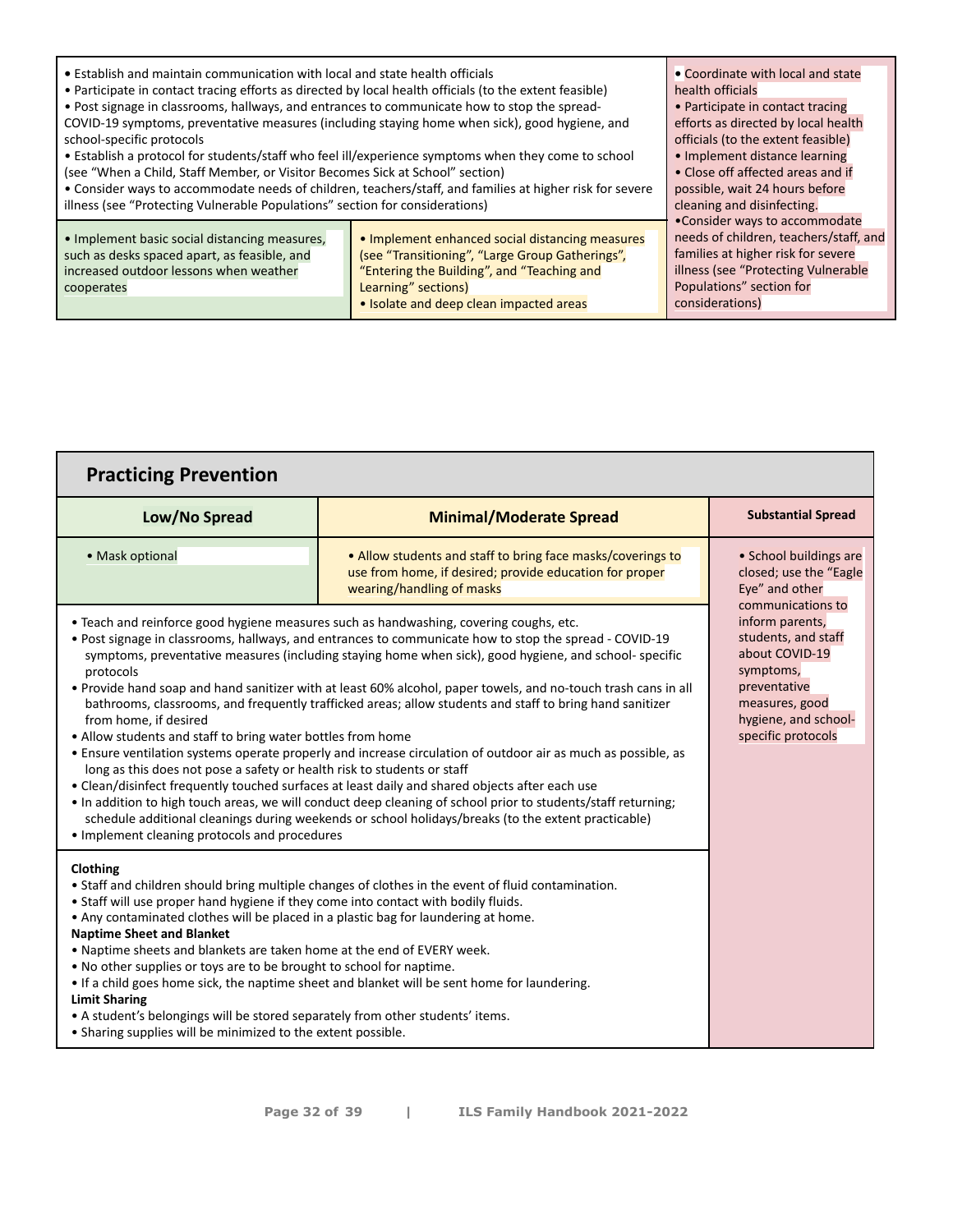| <b>Teaching and Learning</b>                                                                                                                                                                                                                                                                                                                                                                                                                                                                                                                                                                                                                         |                                                                                                                                                                                 |                                                                                          |  |
|------------------------------------------------------------------------------------------------------------------------------------------------------------------------------------------------------------------------------------------------------------------------------------------------------------------------------------------------------------------------------------------------------------------------------------------------------------------------------------------------------------------------------------------------------------------------------------------------------------------------------------------------------|---------------------------------------------------------------------------------------------------------------------------------------------------------------------------------|------------------------------------------------------------------------------------------|--|
| Low/No Spread                                                                                                                                                                                                                                                                                                                                                                                                                                                                                                                                                                                                                                        | <b>Minimal/Moderate Spread</b>                                                                                                                                                  | <b>Substantial Spread</b>                                                                |  |
| Implement standard operating<br>procedures while taking preventative<br>measures such as:                                                                                                                                                                                                                                                                                                                                                                                                                                                                                                                                                            | Take preventative measures, as follows:<br>. Minimize students from switching classes (teachers move);<br>same groups of students together for all classes as is<br>practicable | School buildings are<br>closed;<br>ImplementDistance<br>Learning instructional<br>model. |  |
| • Mask optional for all students and<br>staff                                                                                                                                                                                                                                                                                                                                                                                                                                                                                                                                                                                                        | Considerations will be<br>made for the<br>possibility of<br>"Emergency Child Care<br>Classroom(s)" to<br>remain operational<br>during the time of<br>building closure.          |                                                                                          |  |
| • Provide hand sanitizer for students and staff<br>• Conduct cleaning of classrooms and high-touch surfaces each day<br>• Limit physical interaction through partner or group work<br>• Vaccination is not required                                                                                                                                                                                                                                                                                                                                                                                                                                  |                                                                                                                                                                                 |                                                                                          |  |
| <b>Traditional Instructional Model</b>                                                                                                                                                                                                                                                                                                                                                                                                                                                                                                                                                                                                               | Preferred (Traditional) Instructional Model                                                                                                                                     |                                                                                          |  |
| Teaching/learning occurs with regular class sizes and all students in the classroom for full school days<br>• Maximize social distancing of student seating, to the extent practicable<br>• Limit physical interaction of partner/group work<br>• Establish distance between the teacher's desk/board and students' desks<br>• Identify and utilize large spaces (i.e. gymnasiums, auditoriums, outside spaces) for social distancing<br>• Limit sharing of supplies between students; clean and disinfect shared supplies after each use<br>• Make considerations for special/elective classes such as Choir, Band, and Art (PE is addressed later) |                                                                                                                                                                                 |                                                                                          |  |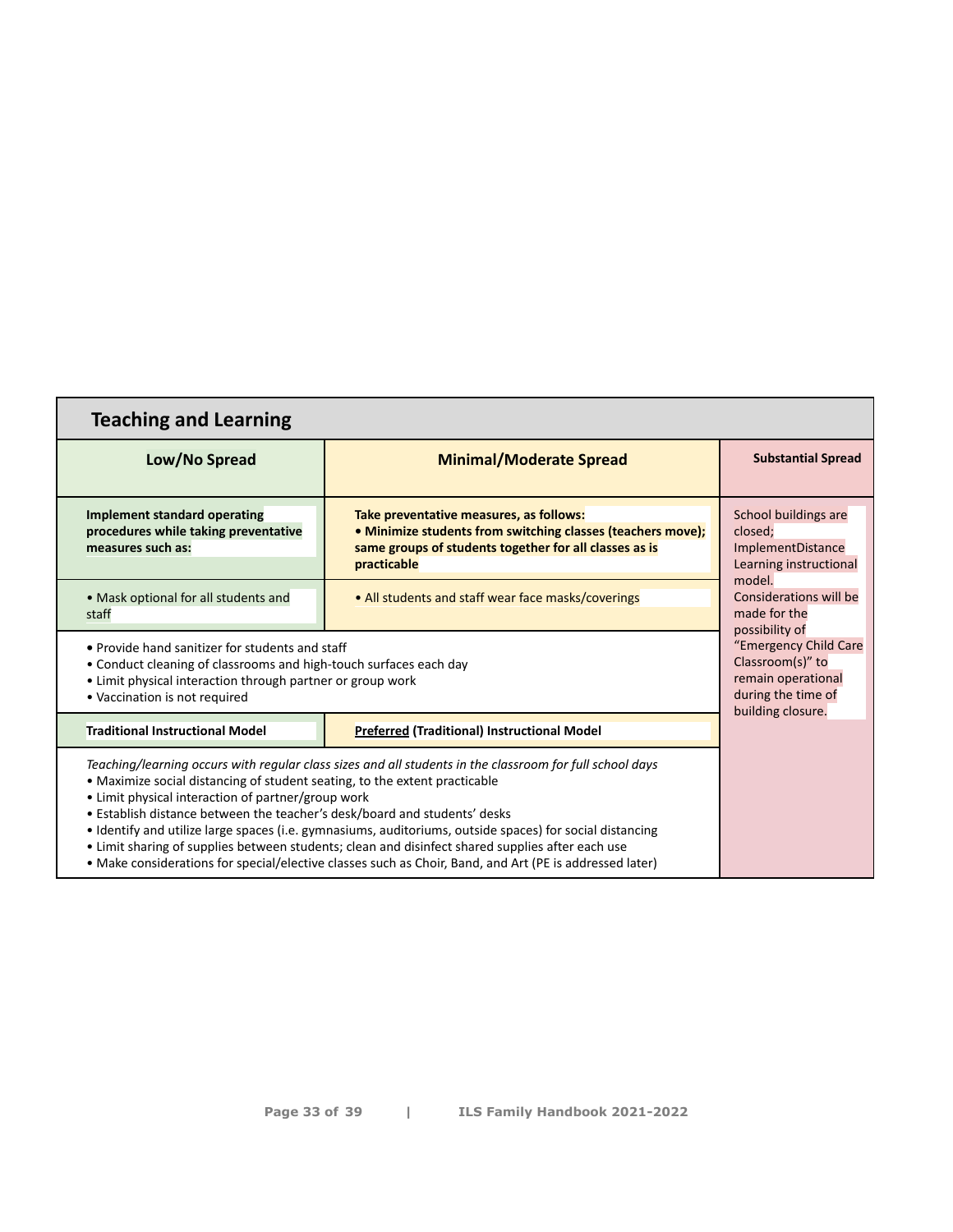| Entering School Buildings – Student Drop-Off and Pick-Up                                                                                                                                                                                                                                                                                                                                                                                                                                                                            |                                                                                                                                    |                                                                                      |  |
|-------------------------------------------------------------------------------------------------------------------------------------------------------------------------------------------------------------------------------------------------------------------------------------------------------------------------------------------------------------------------------------------------------------------------------------------------------------------------------------------------------------------------------------|------------------------------------------------------------------------------------------------------------------------------------|--------------------------------------------------------------------------------------|--|
| Low/No Spread                                                                                                                                                                                                                                                                                                                                                                                                                                                                                                                       | <b>Minimal/Moderate Spread</b>                                                                                                     | <b>Substantial</b><br><b>Spread</b>                                                  |  |
| Implement standard operating procedures while taking<br>preventative measures such as:                                                                                                                                                                                                                                                                                                                                                                                                                                              | Take preventative measures, as follows:<br>• Mark spaced lines to enter the building and designate<br>entrance and exit flow paths | School<br>buildings are<br>closed; only<br>essential staff                           |  |
| • Provide hand sanitizer for students and staff<br>• Limit unnecessary congregations of students and staff<br>• Post signage in classrooms, hallways, and entrances to communicate how to stop the spread - COVID-19<br>symptoms, preventative measures (including staying home when sick), good hygiene, and school- specific<br>protocols<br>• Establish a protocol for students/staff who feel ill/experience symptoms when they come to school (see "When<br>a Child, Staff Member, or Visitor Becomes Sick at School" section) |                                                                                                                                    | report<br>in-person to<br>carry out<br>functions that<br>are absolutely<br>necessary |  |
| Screen students and staff (to the extent practicable):<br>• Isolate and send home if internal temperature is confirmed 100.4°F (38°C) or over<br>• Consider safety and privacy concerns (maintain confidentiality)                                                                                                                                                                                                                                                                                                                  |                                                                                                                                    |                                                                                      |  |
| <b>Implement special protocols for Student Drop-Off</b><br>and Pick-Up, specifics as follows:                                                                                                                                                                                                                                                                                                                                                                                                                                       | <b>Implement special protocols for Student Drop-Off and</b><br>Pick-Up, specifics as follows:                                      |                                                                                      |  |
| • Parents/guardians should social distance and<br>masks are optional when they come to the office<br>and during drop off and pick up.                                                                                                                                                                                                                                                                                                                                                                                               | • Parents/guardians must social distance and wear masks<br>when they come to the office and during drop off and<br>pick up.        |                                                                                      |  |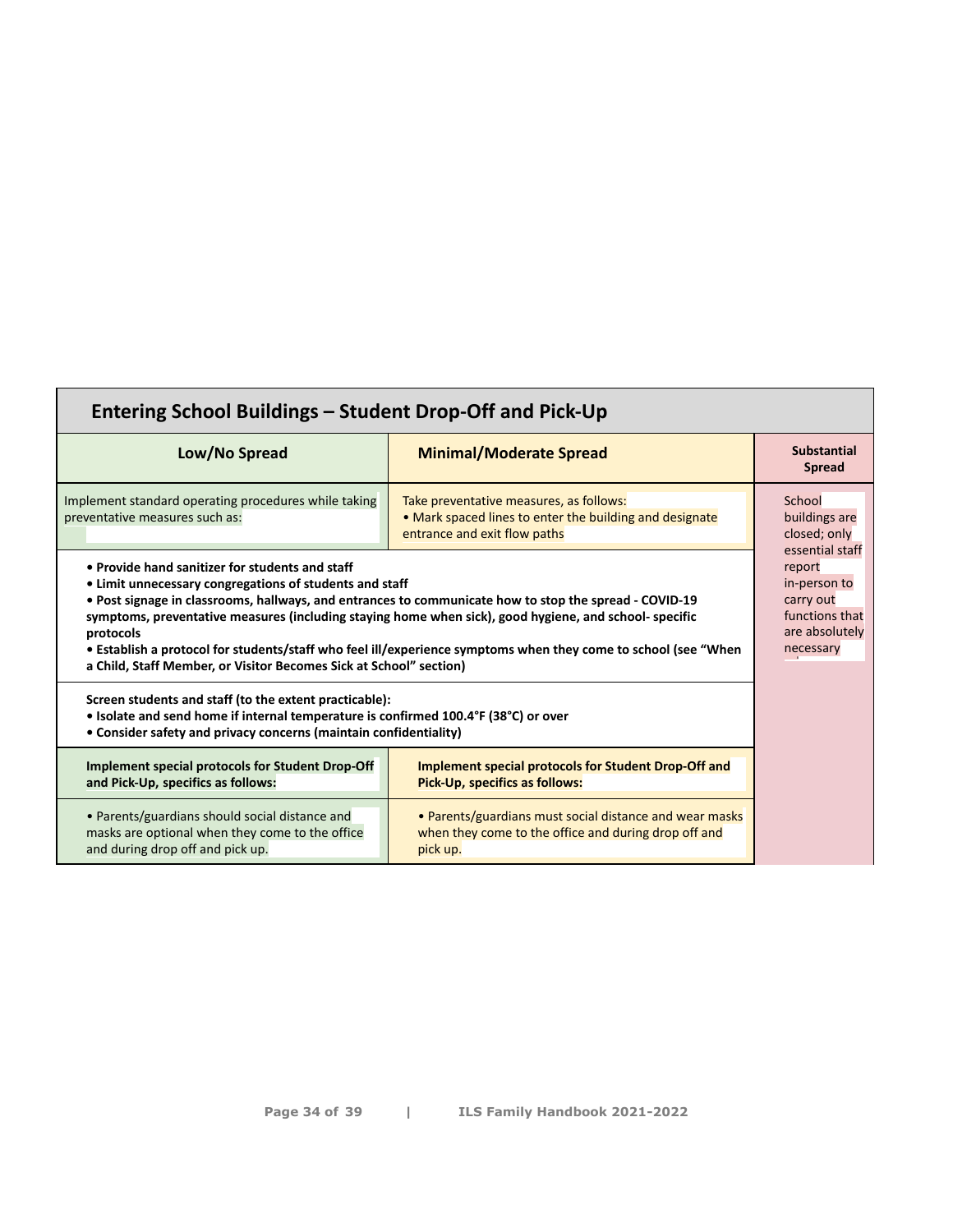#### **West Building –**

- **DROP OFF -** Parents/guardians will use car line to drop off (8:10 am 8:25 am) students.
- **PICK UP –** Parents/guardians will use car line to pick up (3:30 pm 3:45 pm) students.

**• SIGN OUT STUDENTS EARLY -** Parents/guardians must call ahead to sign out students during the school day if leaving for an appointment, illness, etc.

#### **East Building –**

**• DROP OFF -** Parents/guardians will walk up to drop off (8:10 am – 8:25 am) students. Parents may walk their child to the classroom door.

**• PICK UP -** Parents/guardians will walk to the gate to the right of the building and enter at 3:30 pm. Parents/guardians walk around the exterior of the building to pick up their student(s) from each classroom door 3:30 pm – 3:45 pm. Parents/guardians will not enter the classroom.

**• SIGN OUT STUDENTS EARLY -** Parents/guardians must call ahead to sign out their students during the school day if leaving for an appointment, illness, etc. Staff member will walk student to the entrance of the east building.

#### **Childcare Drop-Off/Pick-Up Protocols:**

**• DROP OFF -** Parents/guardians will walk students to the extended care door to drop off (7:00 am – 8:10 am).

Extended care workers will sign students in. Parents/guardians will not enter the extended care room. **• PICK UP -** Parents/guardians will walk to the extended care door to pick up (3:30 pm – 6:00 pm). Extended care

workers will sign students out. Parents/guardians will not enter the extended care room.

| <b>Transitioning in Building</b>                                                                                                                       |                                                                                                                                                                                                                                                                                        |                                        |  |
|--------------------------------------------------------------------------------------------------------------------------------------------------------|----------------------------------------------------------------------------------------------------------------------------------------------------------------------------------------------------------------------------------------------------------------------------------------|----------------------------------------|--|
| Low/No Spread                                                                                                                                          | <b>Minimal/Moderate Spread</b>                                                                                                                                                                                                                                                         | <b>Substantial</b><br><b>Spread</b>    |  |
| Implement standard operating procedures<br>with preventative measures:<br>• Designate areas of the hallway as flow paths<br>to keep students separated | Take preventative measures, as follows:<br>• Limit mixing between groups (to the extent practicable)<br>• Designate areas of the hallway as flow paths to keep students<br>separated                                                                                                   | <b>School buildings</b><br>are closed. |  |
| • All students and staff are mask optional.<br>• Vaccination is not required                                                                           | • All students and entire staff wear face masks/coverings.<br>• Vaccination is not required                                                                                                                                                                                            |                                        |  |
|                                                                                                                                                        | For class changes and other transitions throughout school day:<br>• Provide additional time for transitions<br>• Keep students in their designated classrooms (or outside) as much<br>as possible<br>• Students do not transition between buildings except for chapel<br>when assigned |                                        |  |

| <b>Lunch and Snack Time</b> |                                |                                     |
|-----------------------------|--------------------------------|-------------------------------------|
| Low/No Spread               | <b>Minimal/Moderate Spread</b> | <b>Substantial</b><br><b>Spread</b> |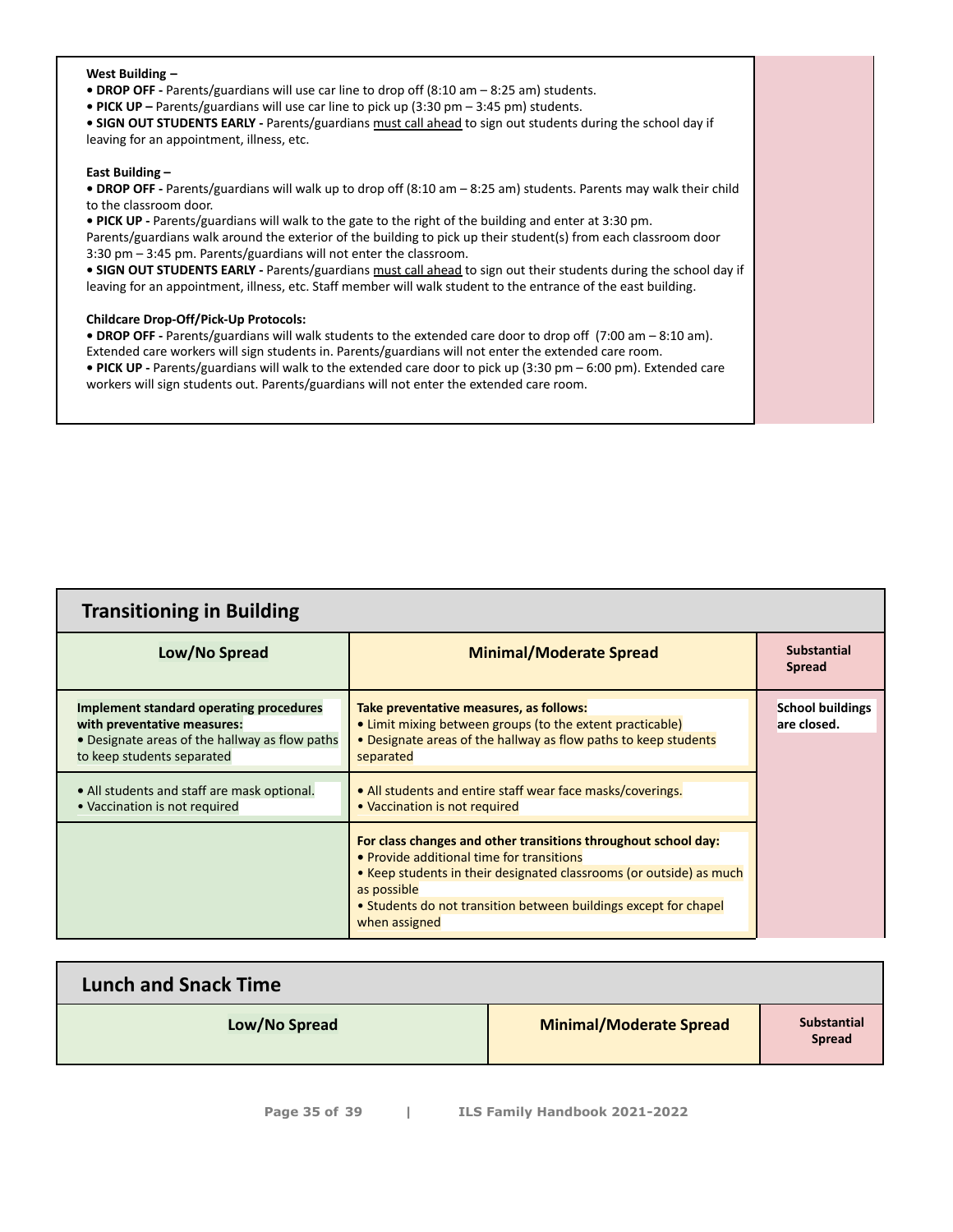| Implement standard operating procedures while taking preventative<br>measures such as:<br>Lunch in Cafeteria (for 21-22 school year continue lunch in<br>classrooms):<br>• Require student hand-washing before and after lunch<br>• Provide hand sanitizer for students and staff<br>• Mask optional while in large group gatherings<br>• Conduct cleaning of eating area and high-touch surfaces throughout<br>school day<br>• Mark spaced lines to enter the cafeteria area and serving lines (to<br>the extent practicable); designating entrances and exit flow paths<br>• Space out student seating<br>• Require personnel who are assisting to wear face coverings and<br>school-provided gloves | Take preventative measures, as follows:<br><b>Lunch in Classrooms:</b><br>• Require student hand-washing before<br>and after lunch<br>• Provide hand sanitizer for students and<br>staff<br>• Conduct cleaning of eating area before<br>and after lunch<br>• Lunches should be put in containers that<br>are easy for students to open to limit the<br>touching of food containers.<br>• Require personnel who are assisting to<br>wear face coverings and school-provided<br>gloves | <b>School</b><br>buildings are<br>closed; no meal<br>service |
|--------------------------------------------------------------------------------------------------------------------------------------------------------------------------------------------------------------------------------------------------------------------------------------------------------------------------------------------------------------------------------------------------------------------------------------------------------------------------------------------------------------------------------------------------------------------------------------------------------------------------------------------------------------------------------------------------------|--------------------------------------------------------------------------------------------------------------------------------------------------------------------------------------------------------------------------------------------------------------------------------------------------------------------------------------------------------------------------------------------------------------------------------------------------------------------------------------|--------------------------------------------------------------|
| <b>Snacks in Classrooms:</b><br>• Require student hand-washing before and after snack or provide hand sanitizer for students and staff<br>• Conduct cleaning of eating area before and after snack<br>• For age groups where snacks are provided, serve snacks to the students on individual napkins or plates<br>• For age groups who bring snacks, students should be able to easily open their snack<br>• Require personnel who are assisting serving food to wear face coverings and school-provided gloves                                                                                                                                                                                        |                                                                                                                                                                                                                                                                                                                                                                                                                                                                                      |                                                              |

| <b>Large Group Gatherings</b>                                                                                                                                                     |                                                                                                                                                                                                                                                                                                                                                                                                                                                                                    |                                                       |
|-----------------------------------------------------------------------------------------------------------------------------------------------------------------------------------|------------------------------------------------------------------------------------------------------------------------------------------------------------------------------------------------------------------------------------------------------------------------------------------------------------------------------------------------------------------------------------------------------------------------------------------------------------------------------------|-------------------------------------------------------|
| Low/No Spread                                                                                                                                                                     | <b>Minimal/Moderate Spread</b>                                                                                                                                                                                                                                                                                                                                                                                                                                                     | <b>Substantial</b><br><b>Spread</b>                   |
| • Large spaces can host more<br>than one class or one grade<br>at a time.<br>• When more than one class<br>is in a large group setting,<br>students will sit with their<br>class. | • Define the maximum number of people allowed to congregate in school buildings<br>and/or at school events<br>• Discourage the congregation of students in parking lots and common areas<br>• Stagger the schedule for large group gatherings<br>• Identify and utilize large spaces for social distancing<br>• Limit use of large spaces to only one class or one grade at a time.<br>. When more than one class is in a large group setting, students will sit with their class. | School<br>buildings are<br>closed; no PE<br>or Sports |
| • Mask optional<br>• Follow distancing guideline                                                                                                                                  | • Students and staff to wear face masks/coverings<br>• Follow distancing guidelines                                                                                                                                                                                                                                                                                                                                                                                                |                                                       |

| <b>Minimal/Moderate Spread</b><br>Low/No Spread | Physical Education, Sports, and Outdoor Play |                           |
|-------------------------------------------------|----------------------------------------------|---------------------------|
|                                                 |                                              | <b>Substantial Spread</b> |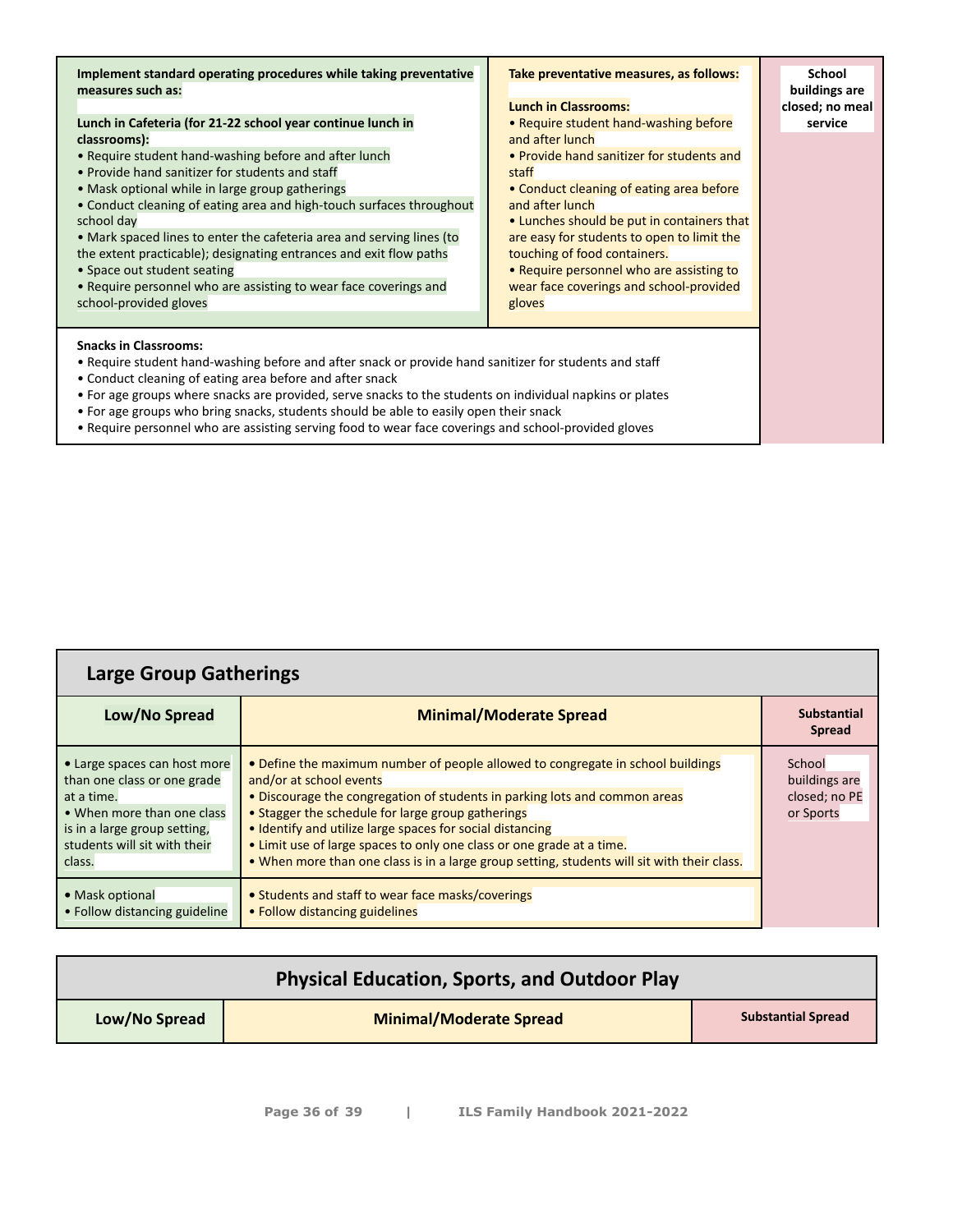| • Social distance, as able<br>• Disinfect high-touch areas                                                           | Implement standard operating procedures while taking preventative measures such as:<br>• Practice frequent and effective hand hygiene and avoid touching the face                                                                                                                                                                                                                                                                                       | School buildings are<br>closed; no PE or Sports |
|----------------------------------------------------------------------------------------------------------------------|---------------------------------------------------------------------------------------------------------------------------------------------------------------------------------------------------------------------------------------------------------------------------------------------------------------------------------------------------------------------------------------------------------------------------------------------------------|-------------------------------------------------|
| Additional preventative measure will be taken:<br>• PE classes will take place outdoors, as feasible<br>between uses | • Students will bring own water bottle from home for use<br>• Locker rooms will not be used; students will not change clothes for PE class (applies to Middle School)<br>• Any equipment used (basketball, baseball, soccer ball etc.) will be disinfected as much as feasible<br>• Parents should remain in vehicles while waiting for students during sports practices<br>• Coaches and athletes will be screened prior to sporting activities/events |                                                 |
| • Mask optional                                                                                                      | • Alternative Models Adjust/modify schedules for PE and recess to limit<br>number of students on playgrounds and outdoor areas<br>• Masks worn in gym                                                                                                                                                                                                                                                                                                   |                                                 |

| <b>Transporting Students for Field Trips</b>                                                                |                                                                                                                                             |                                                               |
|-------------------------------------------------------------------------------------------------------------|---------------------------------------------------------------------------------------------------------------------------------------------|---------------------------------------------------------------|
| Low/No Spread                                                                                               | <b>Minimal/Moderate Spread</b>                                                                                                              | <b>Substantial Spread</b>                                     |
| Implement standard operating procedures while<br>taking preventative measures such as: Limit field<br>trips | Take preventative measures, as follows:<br>Eliminate field trip                                                                             | School buildings are closed;<br>no transportation of students |
| • Provide hand sanitizer for students and drivers<br>• Mask optional                                        | • Provide hand sanitizer for students and drivers<br>• Provide face masks for drivers and require<br>students to wear face masks/coverings. |                                                               |

| When Someone Is Sick |                                |                                     |
|----------------------|--------------------------------|-------------------------------------|
| Low/No Spread        | <b>Minimal/Moderate Spread</b> | <b>Substantial</b><br><b>Spread</b> |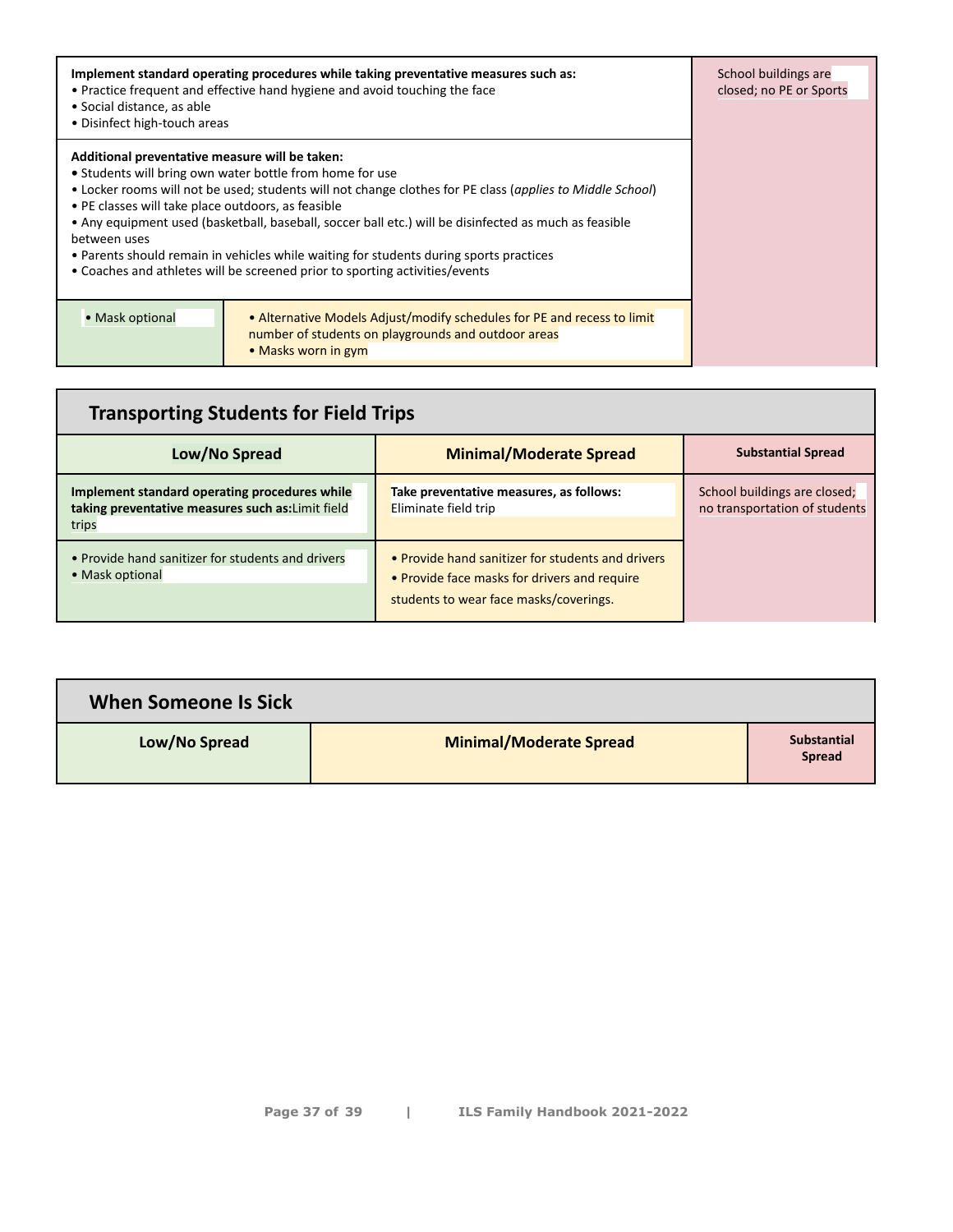**Effective March 4, 2022, we have changed our policy for students returning to school after testing positive for COVID-19 consistent with updated CDC guidelines. Individuals infected with COVID-19 will not be permitted to attend school based on board policy.**

**Step 1: After testing positive, a student should stay home and isolate for a minimum of five days. Students may return sooner than five days if they subsequently receive a negative test from a testing facility.**

If the student has symptoms, day zero is the day their symptoms began (regardless of when they tested positive). Day one is the day after their symptoms began.

If the student has no symptoms, day zero is the day they were tested (not the day of the test result), and day one is the day after the test. If a student never develops symptoms, they should isolate for five days.

Positive at-home tests will be accepted to verify that a student is a positive case. A negative at-home test will not be accepted for a student to return to school prior to day six after testing positive.

**Step 2: On day six (or thereafter), the student may return to school if their symptoms have resolved or are substantially reduced:**

o They have been fever-free for at least 24 hours without using any fever-reducing medication. If they have a fever, they must continue to stay home until the fever resolves.

o They have no more than a minimal, non-productive cough (i.e., not disruptive to school, doesn't stop them from wearing a mask continuously, and are not coughing up phlegm).

As testing remains a key mitigation strategy, we encourage (but do not require) students to receive a negative antigen (rapid test) prior to returning to school.

#### **Step 3: Parents should complete the Ready to Return Google form. [Ready to Return to ILS Olivette](https://forms.gle/16wVfPEvBT8TAjVY7) Google Form**

**Step 4: When the student returns to school, you can expect the following through day 10:**

o The student will wear a well-fitting mask at school through day 10, regardless of when they end their 5-day isolation period, per CDC guidelines.

o Parents and students should self-monitor for symptoms and seek re-evaluation from a healthcare provider if the student's symptoms recur or worsen. If symptoms recur or worsen, the student should stay home and seek medical care.

#### **Here's what you need to know if your child has symptoms of COVID-19 and has not tested positive.**

Similar to other contagious illnesses such as chickenpox or the flu, individuals who are sick at school or have symptoms of COVID-19 will be sent home with instructions to see a physician for medical evaluation.

#### **Prior to returning to school, families will need to provide one of the following:**

- 1. a negative COVID test; or
- 2. a physician's diagnosis other than COVID-19; or

3. if the individual has not obtained a test or physician's diagnosis, the individual will be excluded from school for

a minimum of five calendar days after the onset of symptoms.

| <b>Tuition Considerations</b>                                                                                                                                                                                                                                                   |  |  |  |
|---------------------------------------------------------------------------------------------------------------------------------------------------------------------------------------------------------------------------------------------------------------------------------|--|--|--|
| <b>Substantial Spread</b><br><b>Minimal/Moderate Spread</b><br>Low/No Spread                                                                                                                                                                                                    |  |  |  |
| Tuition will be paid as defined in Tuition Agreements signed by parents/guardians. Families with financial needs that change during the<br>school year, in particular in relation to COVID-19 events, may contact the school principal to apply for tuition assistance funding. |  |  |  |

School buildings are closed; use the "Eagle Vision," Parent Portal andParent App to inform parents, students, and staff about COVID-19 symptoms, preventative measures, good hygiene, and school- specific protocols